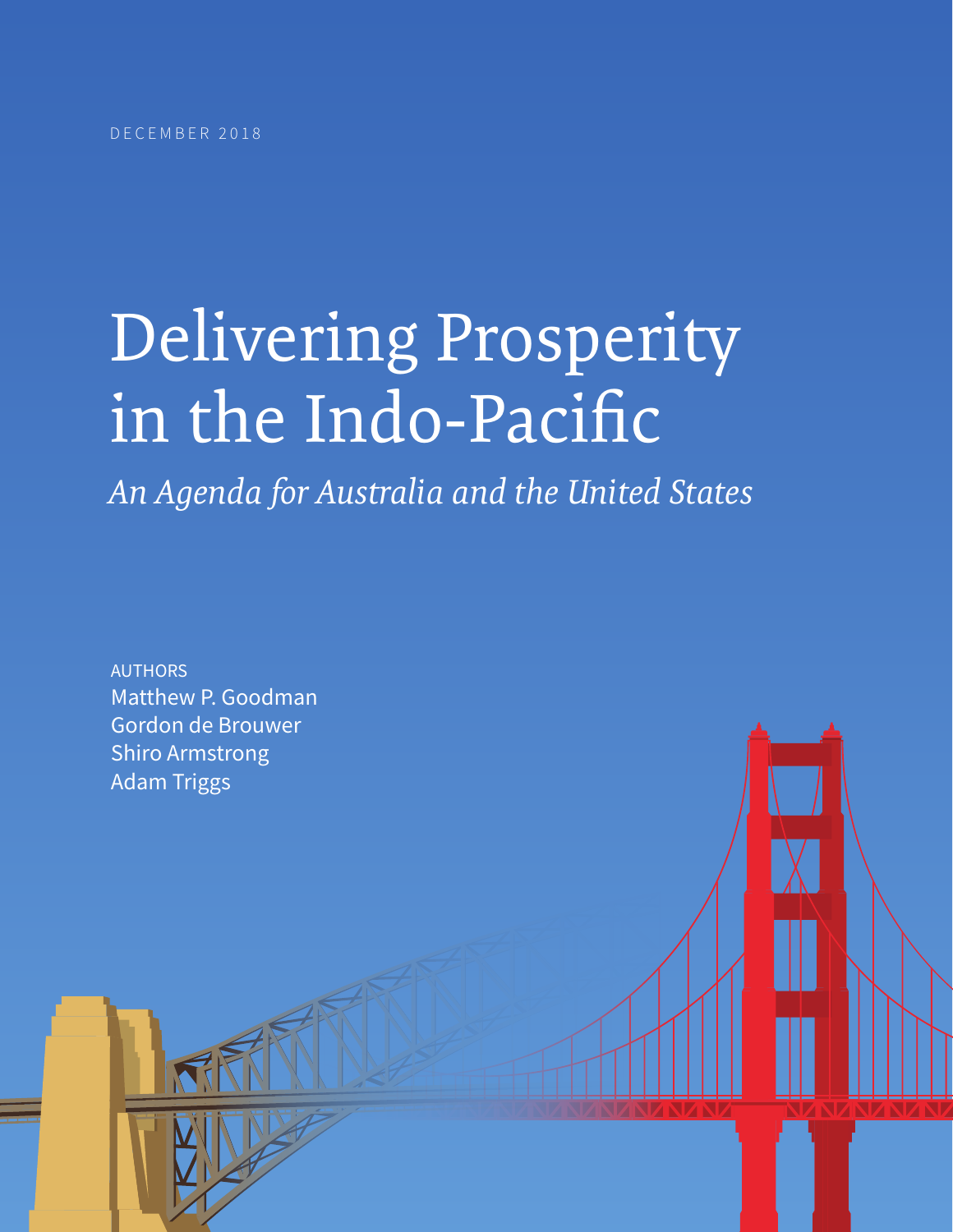# **Table of Contents**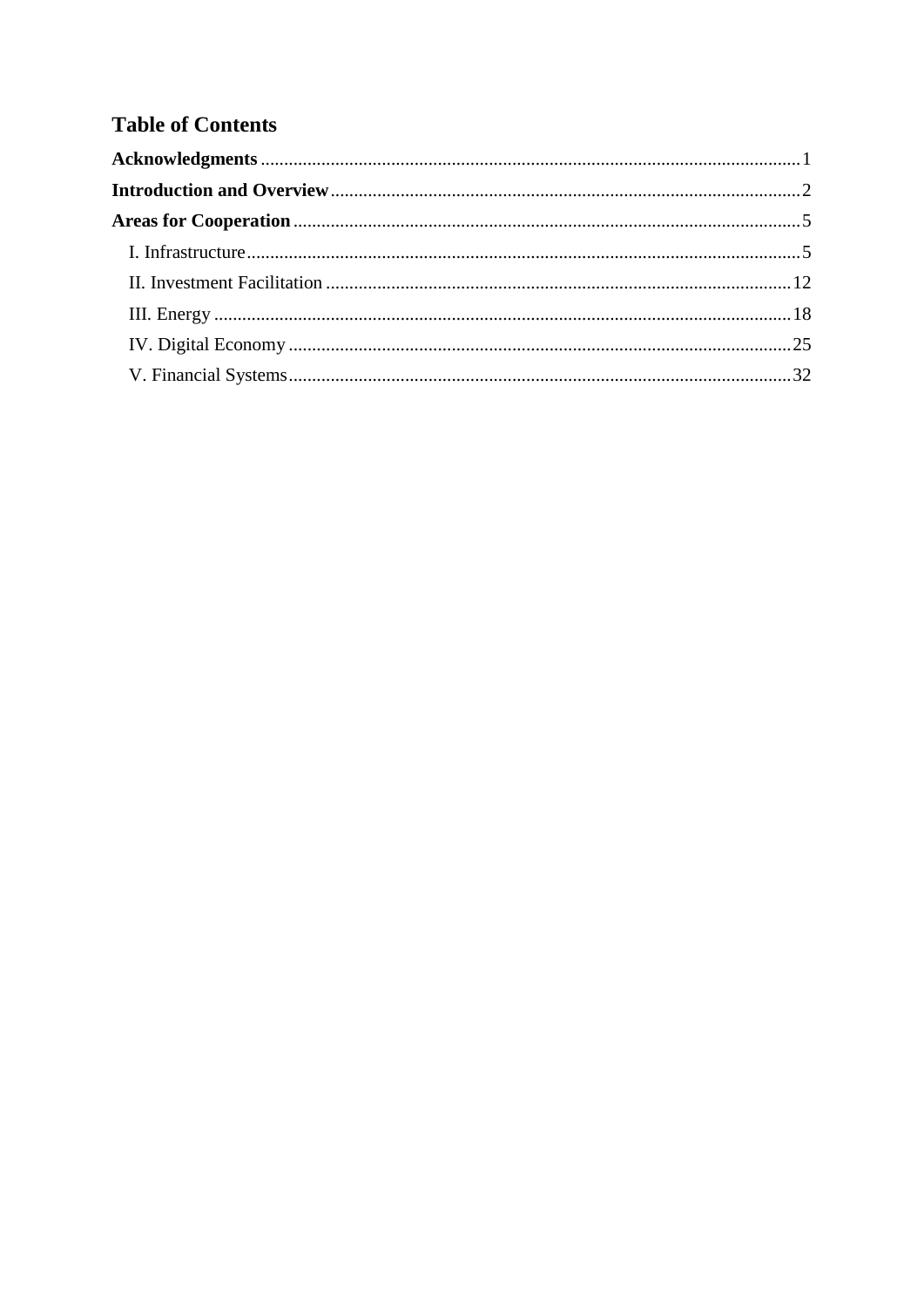# <span id="page-2-0"></span>**Acknowledgments**

This report was commissioned by the Department of the Prime Minister and Cabinet of Australia. The authors are solely responsible for the content and any views expressed herein.

The authors are grateful for the support and wise counsel of Dylan Gerstel, Larry Greenwood, Jane Nakano, and Mark Sobel of the Center for Strategic and International Studies.

For the purposes of this report, the definition of the "Indo–Pacific" is the same as the Australian Government's 2017 Foreign Policy White Paper, as the region ranging from the eastern Indian Ocean to the Pacific Ocean connected by Southeast Asia, including India, North Asia and the United States.

## **About the Authors**

**Matthew Goodman** is senior vice president, senior adviser for Asian economics, and holds the William E. Simon Chair in Political Economy at the Center for Strategic and International Studies in Washington. Mr Goodman has extensive private and public sector experience in international economics and policy, including at the White House, U.S. Treasury and the State Department.

**Gordon de Brouwer** is Honorary Professor and Distinguished Policy Fellow in the College of Asia and the Pacific at the Australian National University. Dr de Brouwer has extensive public policy experience in domestic and international economics, including as Secretary of the Department of the Environment and Energy and senior positions in the Department of the Prime Minister and Cabinet, the Australian Treasury and the Reserve Bank of Australia.

**Shiro Armstrong** is Director of the Australia-Japan Research Centre and East Asian Bureau of Economic Research and Editor of the East Asia Forum at the Crawford School of Public Policy at the Australian National University. Dr Armstrong has substantial academic and policy experience in Asian economies, trade and economic policy.

**Adam Triggs** is Director of Research at the Asian Bureau of Economic Research, Crawford School of Public Policy at the Australian National University. Dr Triggs has substantial experience in international economics, especially the G20, and previously worked in the Department of the Prime Minister and Cabinet.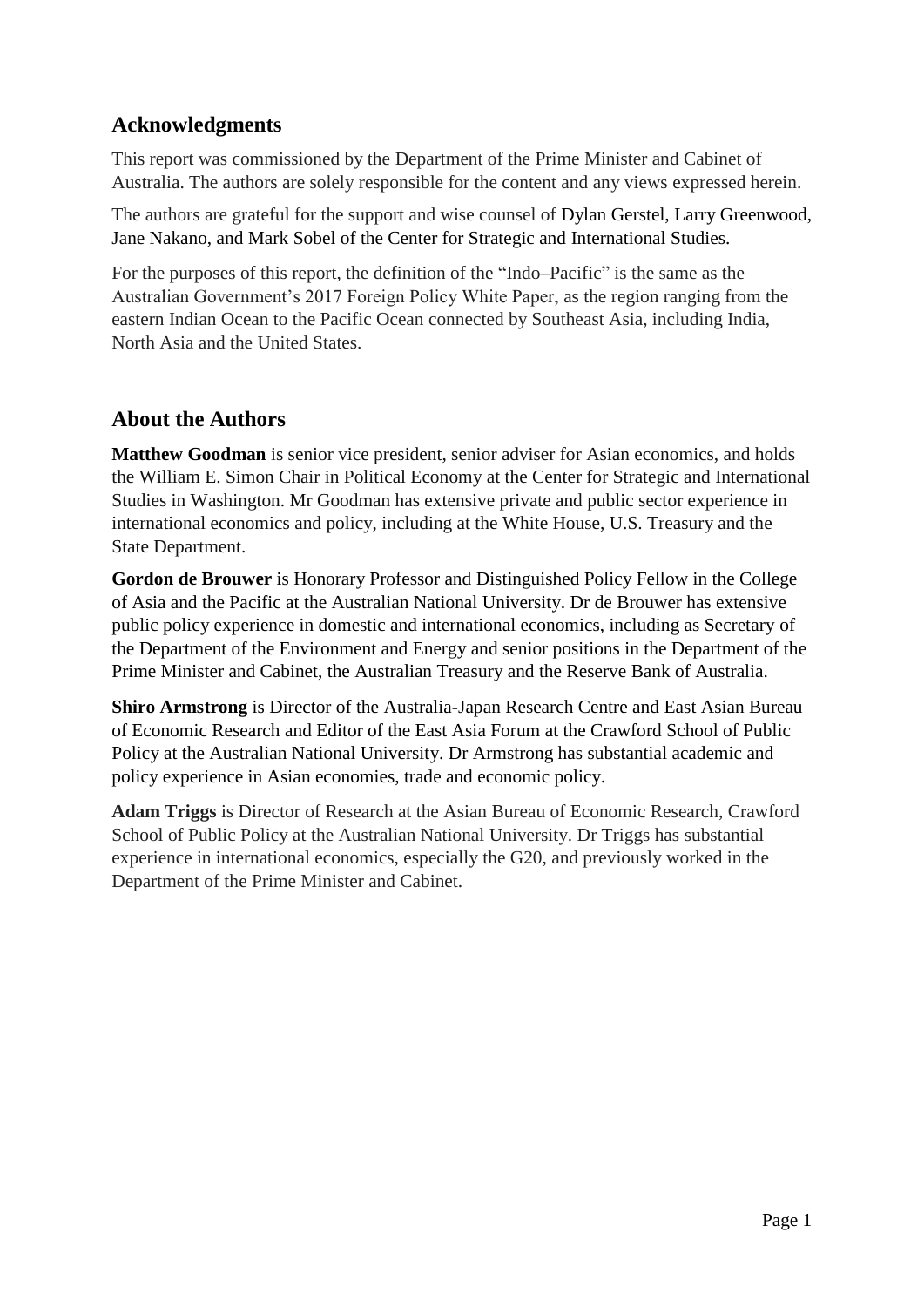# <span id="page-3-0"></span>**Introduction and Overview**

The ongoing shift in global economic weight to the Indo-Pacific region presents tremendous opportunities for Australia and the United States, along with risks and significant challenges.

If the United States and Australia are not proactive in agenda setting, rulemaking and shaping markets and outcomes together, American and Australian businesses and consumers could be cut out of growing markets. And growth potential in Asia will be lower without proactive Australian and U.S. engagement and policy leadership. Both countries share a deep strategic interest in keeping Asian markets open, contestable, and rules-based.

The opportunities are large, and the risks are real. Maximizing the benefits will require careful, strategic decisions and leadership.

The opportunity is to capture the benefits from Asia's rise. Asia already [contributes 60 per](https://www.adb.org/news/expanding-economies-asia-deliver-60-global-growth-adb)  [cent](https://www.adb.org/news/expanding-economies-asia-deliver-60-global-growth-adb) of global economic growth and is currently home to half of the world's [middle](https://www.brookings.edu/wp-content/uploads/2017/02/global_20170228_global-middle-class.pdf) class. The region is predicted to account for two-thirds of the global middle class by 2030, adding an extra 2.1 billion people to the global middle class. There are significant opportunities for Australian and American businesses, entrepreneurs and consumers, and these opportunities will continue to grow.

A major challenge to realizing these opportunities is to reinforce and extend the practices, rules and institutions supporting open and well-functioning markets, particularly as emerging market economies become even more important in global growth. Both countries already work together on common interests in the Asia-Pacific Economic Cooperation (APEC) forum, the Group of 20 (G20) and other forums but much more can be achieved with deeper and more purposeful cooperation.

Seizing these economic opportunities is a necessary part of a portfolio approach to meet the security challenges of more assertive military and cyber activities by some countries and as the regional and world order becomes more multipolar. Economic engagement generates prosperity and influence for Australia and the United States, and it creates a much deeper and more resilient set of interests in the peaceful resolution of conflict.

Australia and the United States should work together, and with other countries in the region, to keep markets open, entrench market disciplines and enforce rules to sustain and grow living standards. China, India, Indonesia and other emerging markets need to continue to open their own markets to continue development. Southeast Asian countries will only remain some of the fastest growing in the world with favorable external conditions to continue their reform and opening-up. Japan, South Korea and other high-income countries in Asia will continue to be important partners in innovation and sources of technology and investment.

To help realize and capture the benefits from the growth prospects in Asia, Australia and the United States can jointly lead work with Asian countries, either as bilateral partners or within key forums like APEC and G20, in five priority areas: infrastructure, investment facilitation, energy, digital economy, and financial systems. This report contains policy recommendations that will help address some of the structural causes of economic frictions and provide a credible pathway for all countries to prosper in a peaceful and stable Indo-Pacific region. Summary recommendations include: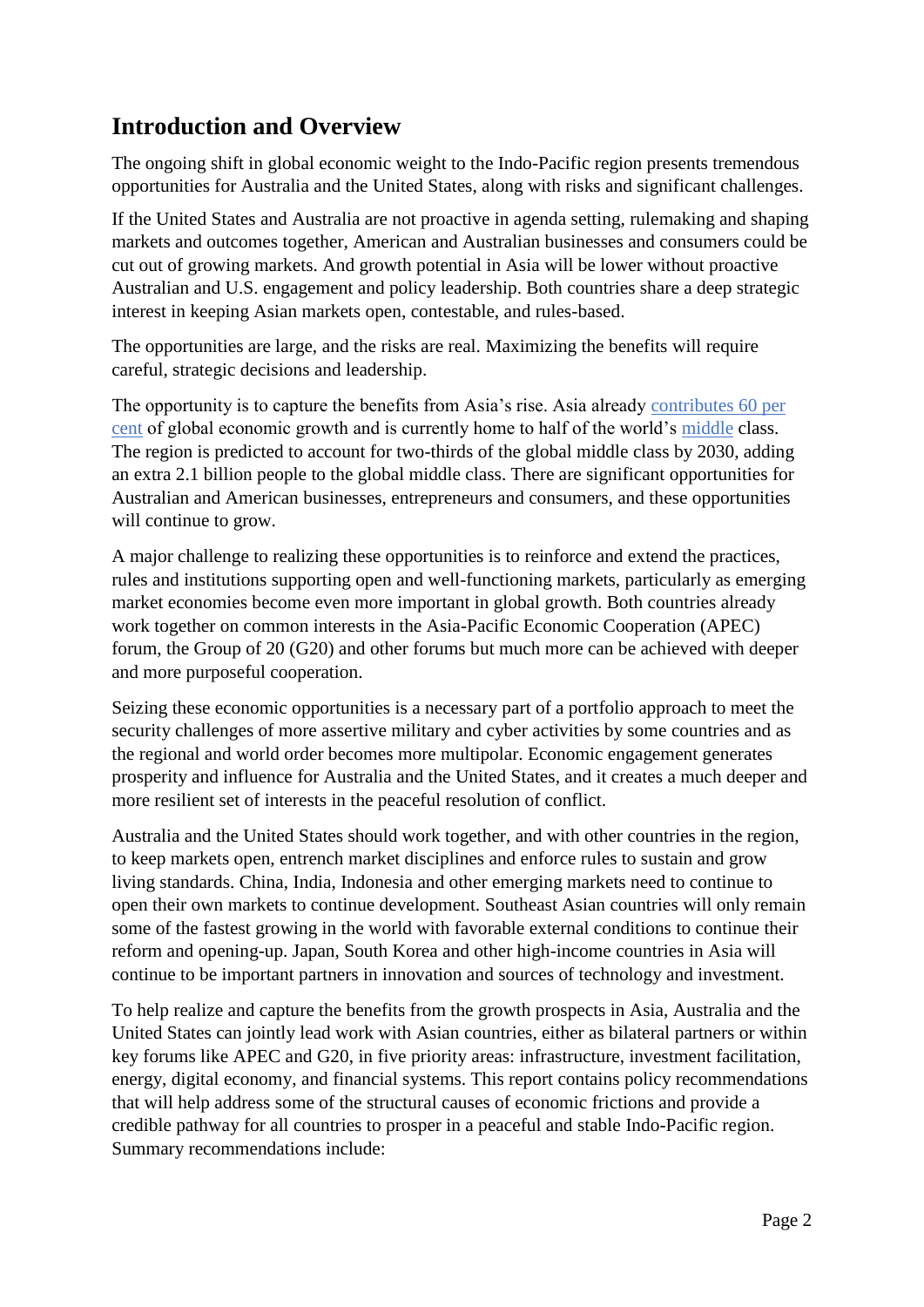#### **Infrastructure**

- Develop a compelling and positive vision for connectivity in the Indo-Pacific
- Build consensus around principles for public and private infrastructure investment
- Create a regional mechanism to empower countries to advocate for quality infrastructure and strengthen dispute resolution when problems emerge
- Improve and expand infrastructure financing options for the region
- Untie infrastructure aid in exchange for improved infrastructure governance
- Continue to monitor regional infrastructure projects with strategic implications

#### **Investment Facilitation**

- Make investment retention a priority in the region
- Use regional organizations to raise investment standards, set best practices, promote competition and regulatory reform, and employ new financing mechanisms like asset recycling
- Partner with and expand sub-regional private sector initiatives
- Actively shape the investment facilitation agenda in the World Trade Organization (WTO)
- Promote full implementation of the WTO Trade Facilitation Agreement

#### **Energy**

- Make well-functioning domestic energy systems a priority in the region
- Accelerate a stable energy transition in the region
- Lift public confidence in the sustainable extraction of gas
- Deepen regional gas markets to underpin energy security in the Indo-Pacific
- Accelerate reform of the focus and governance of the International Energy Agency

#### **Digital Economy**

- Strengthen principles and best practices for regulation of digital commerce in the region
- Invest more in setting standards for critical emerging technologies
- Deepen engagement at the WTO to reach agreement on digital commerce rules and make consumer interests the focus of reform
- Strengthen digital infrastructure to connect individuals to the global trading system
- Help small businesses take advantage of digital trade and compete in global markets
- Share policies and experience on worker retraining and improving labor mobility
- Deepen cooperation in defending against cyber threats

#### **Financial Systems**

- Make strengthening and deepening financial systems, capital markets, and open and fair trade in financial services across the Indo-Pacific a priority
- Get ahead of the next crisis and reduce spillovers on the United States, Australia and others in the region
- Better integrate Asia into the global financial safety net and limit fragmentation of the global financial architecture.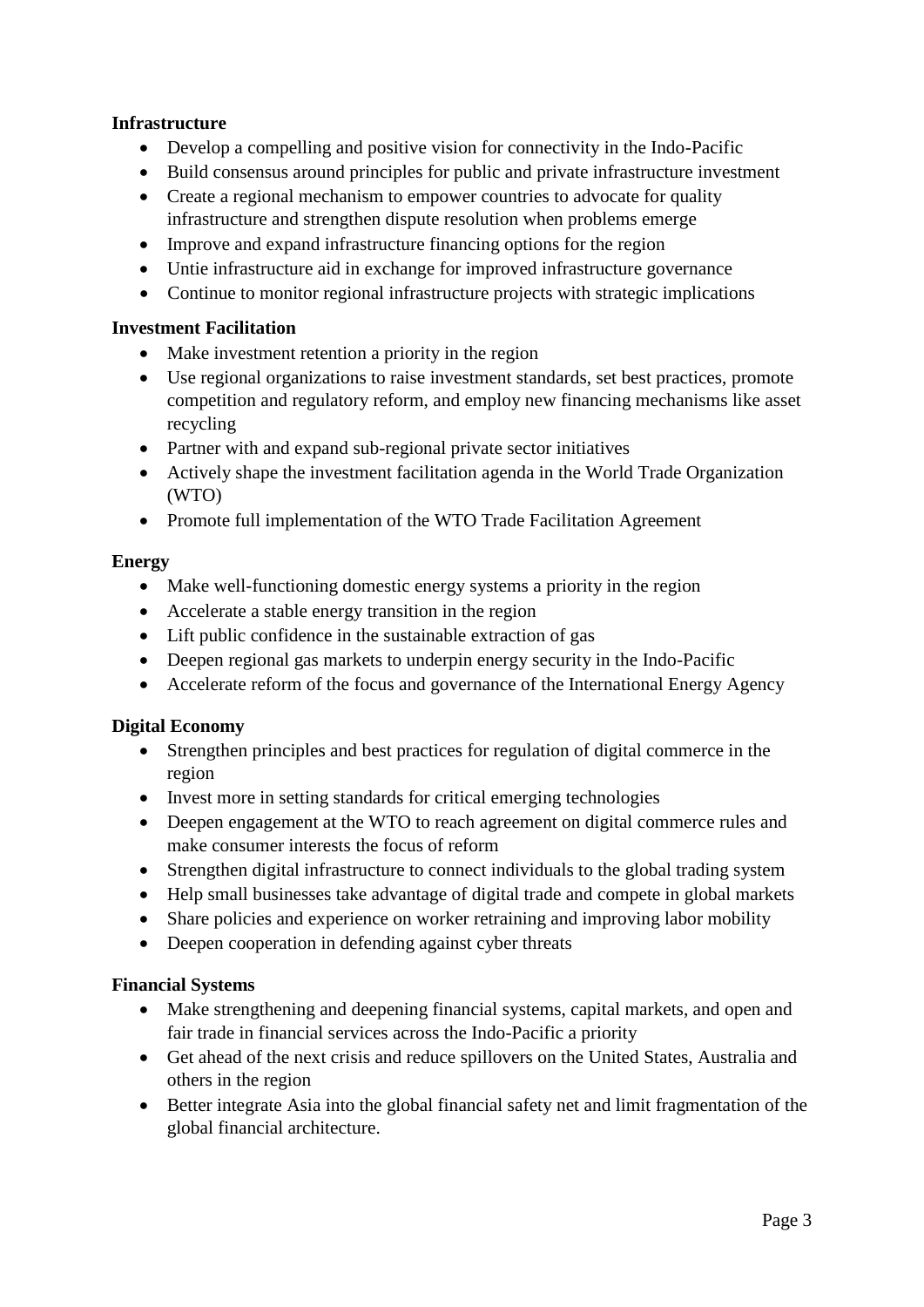The recommended actions in these five key priority areas will help lock in reforms, realize growth potential in ASEAN, China, and India and maximize opportunities for Australia and the United States. It will create opportunities for other South Asian countries to join in the rapid growth and development path of East Asia.

Some recommendations will find willing partners across Asia, including in China, India, Indonesia and Japan. Other recommendations will find resistance from some countries. The key for Australia and the United States is to continue to extend the practices and rules supporting open markets. The recommendations in this report follow principles that will further achieve open and well-functioning markets and create new sources of economic growth across the whole region. These recommendations will empower reformers in Asia and help realize more opportunities. Extending and entrenching the practices and rules supporting open markets will help to reduce and mitigate the risks and challenges.

Canberra and Washington can shape and entrench the practices and rules supporting open markets so that private businesses, entrepreneurs and consumers can capture the benefits in the Indo-Pacific. In doing so, both countries can help create open, competitive markets that maximize the income, opportunities and security of the Australian and American people. It is an opportunity too great to miss.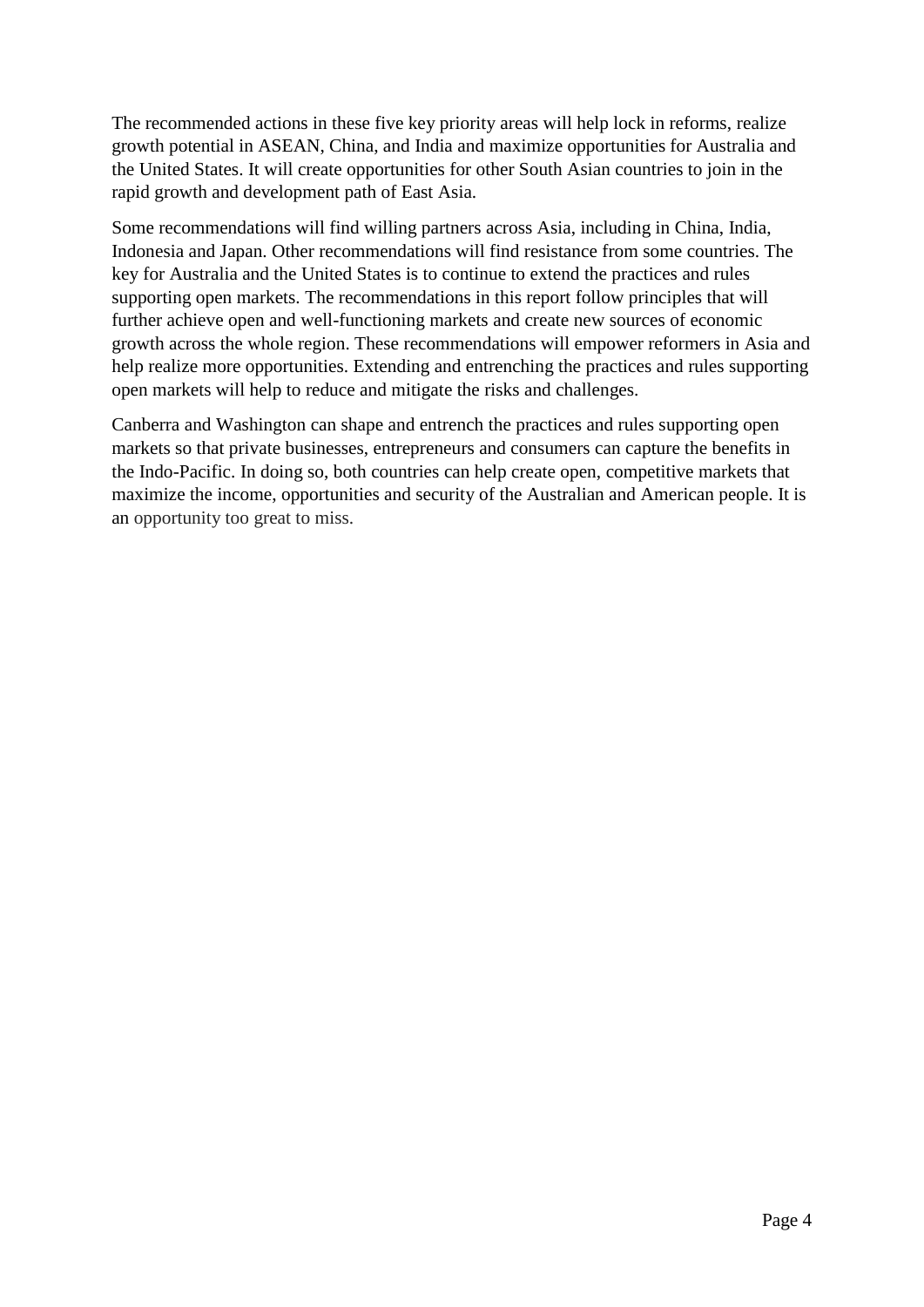# <span id="page-6-0"></span>**Areas for Cooperation**

### <span id="page-6-1"></span>I. Infrastructure

#### *Recommended Action*s

- **Develop a compelling, positive vision for connectivity in the Indo-Pacific, starting with bilateral dialogue with key partners** Together with Japan, India, Singapore and Indonesia, the United States and Australia should create a positive strategy for infrastructure development in the Indo-Pacific. This would guide engagement in the region and signal the commitment of the United States and Australia to promoting sustainable growth and working with others, including China. This vision should deepen relevant sections of the "free and open Indo-Pacific" strategy and clearly explain what quality infrastructure means and how sustainable financing benefits recipient countries.
- **Build consensus around principles for public and private infrastructure investment in APEC and G20.** The United States and Australia should work with partner countries through multilateral development banks and other organizations such as the Asia Pacific Economic Cooperation (APEC) forum and G20 to reach consensus on key issues such as open and transparent procurement processes, sound environmental and social safeguards, and debt sustainability. This should build on the [Ise-Shima Principles for Promoting Quality Infrastructure](https://www.mofa.go.jp/files/000196472.pdf) agreed by the G7 in 2016 and provides a basis to form regional principles, including China and India. If a consensus on baseline best practices is reached, the United States and Australia should encourage other countries in the region to integrate these standards into their visions for regional connectivity. If an agreement proves elusive, pathfinder initiatives can help garner support at a plurilateral level.
- **Create a regional mechanism to empower countries to advocate for quality infrastructure, by bringing together ministers in APEC responsible for infrastructure.** The United States and Australia should create a body that countries can call on for capacity building and assistance with project development and evaluation. The entity, which could draw on staff from bilateral aid agencies and multilateral development banks, would be charged with generating, together with recipient countries, a pipeline of "bankable" projects. It should include an informal dispute mediation and formal dispute settlement component that builds on established international arbitration courts in London, New York, and Singapore. Washington and Canberra could request a one-off APEC Infrastructure Ministers meeting to deliver this action, drawing on government and private sector expertise (with the United States represented by the Secretary of Commerce or Transportation). This would also facilitate information sharing around problem solving in urban and national infrastructure planning.
- **Improve and expand infrastructure financing options for the region.** Adequate resources are necessary to promote a sustainable development vision and offer an alternative to lower-quality financing. Working bilaterally, with partner countries such as Japan, and in multilateral development banks, the United States and Australia should deepen targeted, strategic financing mechanisms to unlock private sector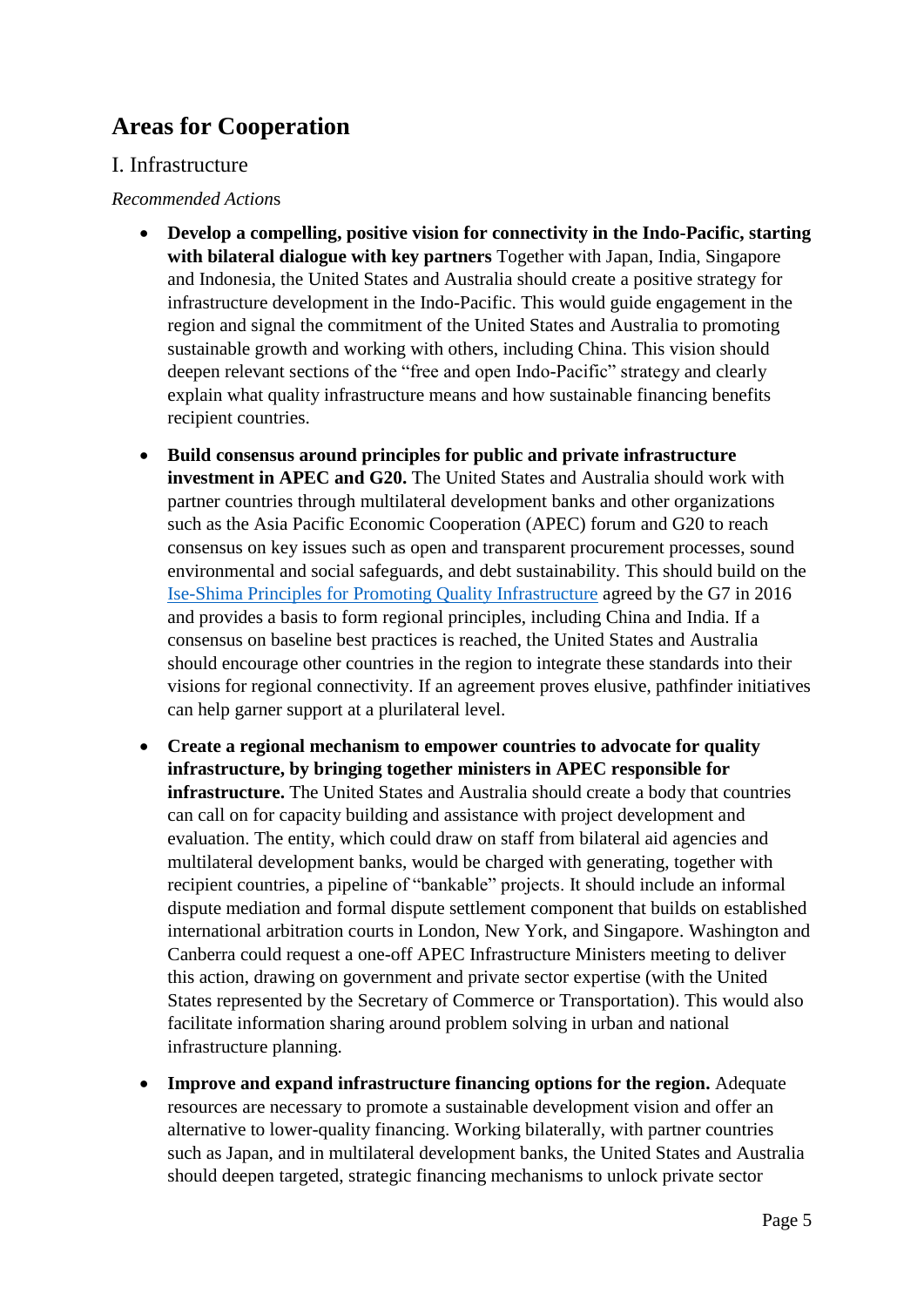investment, including export-import banks and development finance corporations. This should include trials that draw on the funds of institutional investors, like pension funds, which constitutes the largest untapped resources for future infrastructure investment, including through asset recycling. The United States and Australia should coordinate with likeminded countries to substantially increase the pool of infrastructure financing by maximizing private investment.

- **Untie infrastructure aid in exchange for improved infrastructure governance.** Along with other donor countries, the United States and Australia should seek an agreement within the region that infrastructure aid should be untied from domestic companies in return for recipient countries making commitments to open procurement, market-based regulation, anti-bribery and corruption standards. Donor countries can help monitor project governance to ensure these commitments are practical and enforceable. The United States and Australia should seek similar commitments from other big donors in the region, including China and Japan. The United States and Australia should work with others in the region and in the private sector to develop a public-private agreement of principles for infrastructure financing, where donors, recipients and the private sector – both contractors and financiers – agree to certain principles and projects gain a label of approval if they meet these principles.
- **Continue to monitor regional infrastructure projects with strategic implications, starting with a workshop with ASEAN.** The United States and Australia should work with developing economies in the region on identifying and safeguarding critical infrastructure, including from cyberattack. They should deepen data sharing and analysis of key infrastructure projects. Not only will this provide greater transparency around projects, but it will help uphold sovereignty and independence of third countries.

#### *The Challenge*

 $\overline{\phantom{a}}$ 

The need for infrastructure investment is immense. An additional [\\$94 trillion](https://www.reuters.com/article/us-global-infrastructure-report/world-needs-94-trillion-spent-on-infrastructure-by-2040-report-idUSKBN1AA1A3) of global infrastructure investment is needed by 2040 to keep pace with massive demographic, environmental, and economic changes. According to the [World Bank,](http://blogs.worldbank.org/ppps/forecasting-infrastructure-investment-needs-50-countries-7-sectors-through-2040) Asia accounts for more than half of this need – over \$50 trillion.

Despite wide agreement about the importance of increasing investment, there is no consensus about how to get there. The world's leading and emerging powers, including China, Japan, and India, have [competing visions](https://reconnectingasia.csis.org/analysis/competing-visions/) for tomorrow's infrastructure and different models for building it. One of the most well-known is China's [Belt and Road Initiative](https://www.csis.org/analysis/chinas-belt-and-road-initiative-five-years-later-0) (BRI), a \$1 trillion plan to strengthen infrastructure and connectivity in Eurasia.<sup>1</sup> In response to BRI, in 2015 Japanese Prime Minister Shinzo Abe unveiled the [Partnership for Quality](https://www.mofa.go.jp/policy/oda/page18_000076.html)  [Infrastructure](https://www.mofa.go.jp/policy/oda/page18_000076.html) (PQI), a \$200 billion collaborative effort with the Asian Development Bank to finance infrastructure projects. In July 2018, the United States, Australia, and Japan [announced](https://www.whitehouse.gov/briefings-statements/president-donald-j-trumps-administration-advancing-free-open-indo-pacific/) they would cooperate to encourage regional infrastructure in the Indo-Pacific region through public-private partnerships. Multilateral organizations also have ambitious

<sup>&</sup>lt;sup>1</sup> There are different estimates of the scale of the BRI, depending on what is counted under the BRI umbrella and the timescale. For more details, see in text link.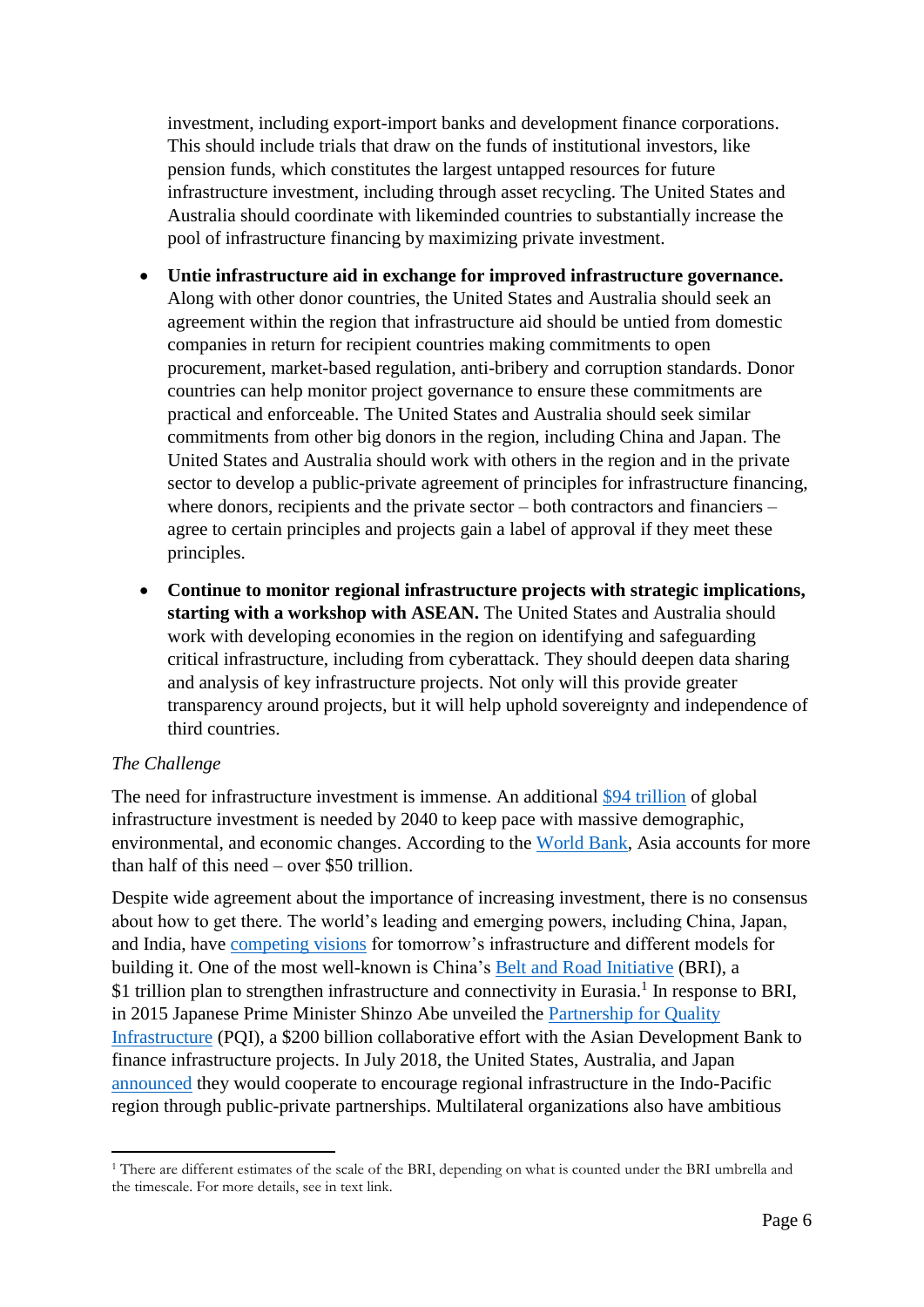

infrastructure financing programs, including the Group of 20's [Global Infrastructure Hub](https://www.gihub.org/) and the Association for Southeast Asian Nations' (ASEAN) [Master Plan on Connectivity 2025.](https://asean.org/storage/2016/09/Master-Plan-on-ASEAN-Connectivity-20251.pdf)



These approaches are uncoordinated and often work to achieve different priorities and criteria. <sup>2</sup> Countries vary in their approaches to procurement, debt sustainability, and social impact standards. Loans approved through the BRI often use tied aid to require Chinese contractors to complete projects and have less emphasis on controlling risks up front. Beijing recently set up [special courts](https://www.ft.com/content/b64d7f2e-8f4d-11e8-b639-7680cedcc421) in China that have unclear operating principles to handle BRIrelated disputes. Japan uses a different approach, persuading recipient countries to pay more up-front for projects that advance sustainability goals and cost less over their lifetime. The United States focuses on facilitating private sector infrastructure financing, rather than official development assistance. Yet Chinese aid is appealing because of greater resources and risk tolerance to fund projects that may not be economically viable.

The challenge is to ensure that these approaches are done in a consistent way, with strong political buy-in, to deliver the key objective of securing the best economic and social outcomes in each country. There are competing sources of infrastructure financing with insufficient capacity or governance in many recipient countries to assess sustainable, quality, and high-return projects. Regional cooperation and transparency are lacking among funding countries, recipient countries, and between them. It is timely to explore how to use the multilateral development banks to adopt transparent procurement practices on social and environmental safeguards and how to use the IMF and Paris Club for debt resolution around failed infrastructure.

Recognizing the need for higher common standards, support for "quality infrastructure" has been growing. This is expected to be a large part of President Donald Trump's [agenda](http://www.cnn.com/2017/12/27/politics/president-donald-trump-infrastructure-agenda-2018/index.html) going forward and has consistently received attention in the G20 and G7. "We agree on the importance of improving the quality of public finances," leaders [wrote](http://www.g7italy.it/sites/default/files/documents/G7%20Taormina%20Leaders) at the G7 summit in Italy in 2017, "including by prioritizing high-quality investment, such as infrastructure."

**<sup>.</sup>** <sup>2</sup> One recent development is the announcement during Prime Minister Abe's visit to Beijing in October 2018 of 52 joint Chinese-Japanese infrastructure investment projects in third countries. For more details on the implications, see<http://www.eastasiaforum.org/2018/10/28/japan-joins-to-shape-chinas-belt-and-road/>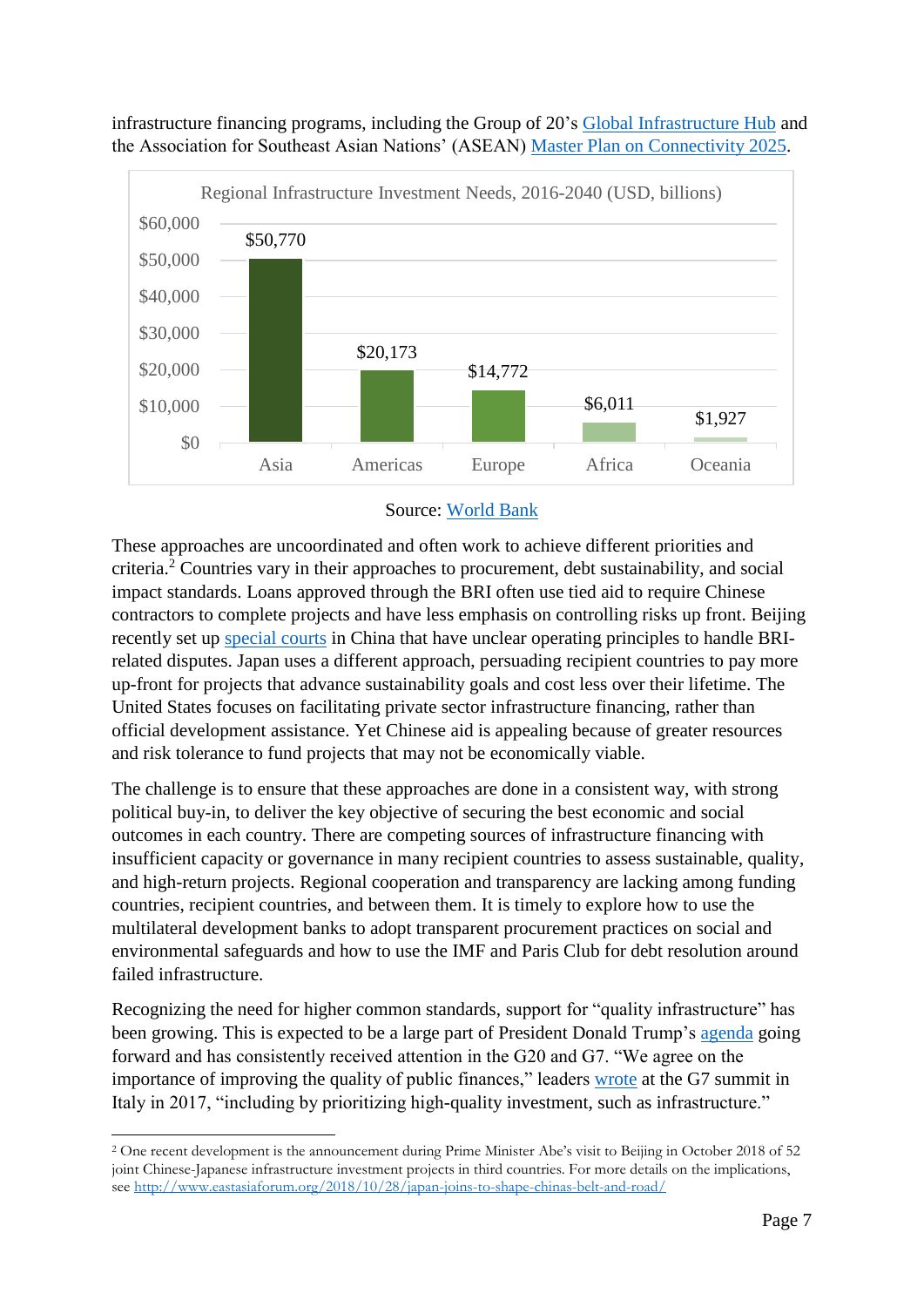Argentina also listed ["infrastructure for development"](https://g20.argentina.gob.ar/en/overview-argentinas-g20-presidency-2018) as one of the three key issues of their G20 presidency in 2018. The focus on quality infrastructure will only grow as Japan, a leader in this area, assumed the G20 presidency in 2019.

In May 2016, the G7 released the [Ise-Shima Principles for Promoting Quality Infrastructure:](https://www.mofa.go.jp/files/000196472.pdf)

- **Principle 1**: Ensuring effective governance, reliable operation, and economic efficiency in view of life-cycle cost, as well as safety and resilience against natural disaster, terrorism, and cyber-attacks risks.
- **Principle 2**: Ensuring job creation, capacity building, and transfer of expertise and know-how for local communities.
- **Principle 3**: Addressing social and environmental impacts.
- **Principle 4**: Ensuring alignment with economic and development strategies, including aspects of climate change and environment at the national and regional levels.
- **Principle 5**: Enhancing effective resource mobilization including through Public-Private Partnerships.

These principles are difficult to disagree with, but Japan, the United States, Australia, and other supporters of "quality" infrastructure face two central challenges. First, they need to broaden support for these goals. Particularly among developing economies, there is a risk that "quality" is conflated with luxury, viewed as nice-to-have rather than essential. Layering on too many requirements will make quality impractical or even unachievable. Nor should "quality" become a euphemism in the west for "not Chinese," which is counter-productive to efforts in China to raise standards and ensure its considerable investments are sustainable. Looking ahead, Japan's G20 host year is an important opportunity to build a larger coalition for "quality" infrastructure. That coalition has to involve emerging market countries in standards setting.

The second challenge is operationalizing these principles. For all the talk about "quality," experts differ about what these aspirations should mean in practice. The term "sustainable," for example, is commonly used to cover everything from environmental issues to financing and maintenance. This is a balancing act, of course. The more detail that is provided, the more difficult it is to sustain a broader consensus. But without greater specificity, principles can be dismissed as platitudes or espoused but not implemented.

Whether and how the world meets its infrastructure needs carries wide-ranging consequences and strategic implications. Many infrastructure projects are dual- or multi-use with security implications, especially those involving information and communications technology (ICT). The standards adopted for these projects will govern what companies can build foundational network, potentially creating security risks. Unsustainable lending can threaten national sovereignty when a country cannot service its loans. In certain situations, debt can be used to gain control of strategic assets, like Sri Lanka's [Hambantota port,](https://www.csis.org/analysis/game-loans-how-china-bought-hambantota) or extract diplomatic concessions. This has been the case elsewhere, including the [Kaohsuing Container Terminal](https://jamestown.org/program/chinas-relationship-chile-struggle-future-regime-pacific/) in Taiwan, [Haifa and Ashdod Ports](https://www.thetrumpet.com/17783-china-gains-control-of-israeli-ports) in Israel, and ["oil-for-loan" deals](https://www.csis.org/analysis/when-investment-hurts-chinese-influence-venezuela) in Venezuela.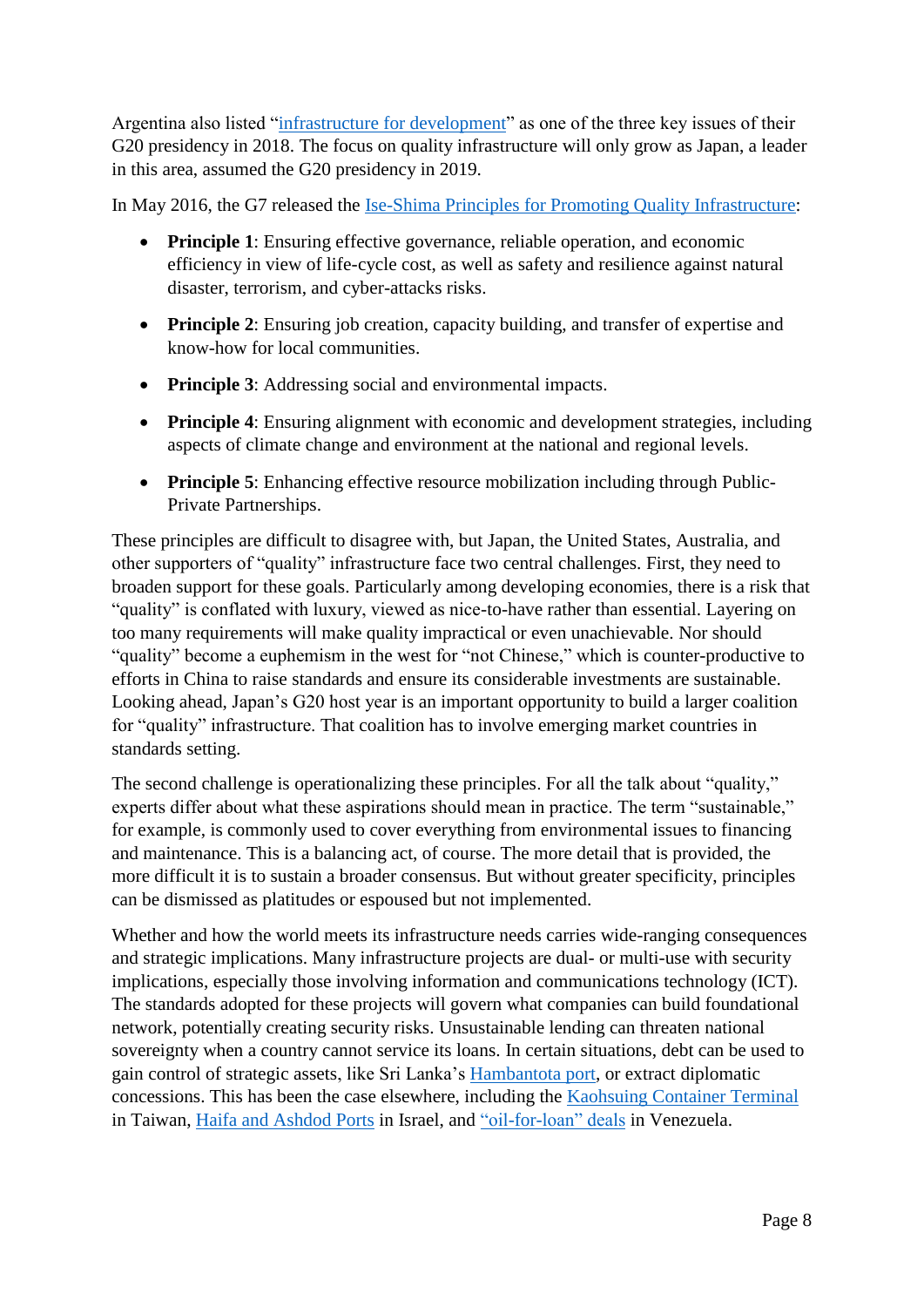#### *U.S. and Australian Engagement*

The United States and Australia have championed sustainable infrastructure development in the Indo-Pacific. Washington and Canberra recently agreed to a [trilateral partnership](https://www.opic.gov/press-releases/2018/us-japan-australia-announce-trilateral-partnership-indo-pacific-infrastructure-investment) with Tokyo to invest in projects in the region that "drive economic growth, create opportunities, and foster a free, open, inclusive, and prosperous Indo-Pacific." The three countries have signed Memorandum of Understanding codifying these principles and have deepened channels of cooperation. At their first official meeting, the group explored investment collaboration in Indonesia, Thailand, and Singapore. Future discussions will focus on promoting sustainable infrastructure financing in the region.

As part of the Trump administration's "free and open Indo-Pacific" strategy, the U.S. is promoting sustainable investment in the region and infrastructure that is "physically secure, financially viable, and socially responsible." To realize this vision, in July 2018 the Trump administration [announced](https://www.whitehouse.gov/briefings-statements/president-donald-j-trumps-administration-advancing-free-open-indo-pacific/) \$113.5 in funding for new strategic initiatives in the Indo-Pacific. This included \$30 million to launch an Infrastructure Transaction and Assistance Network (ITAN) and an Indo-Pacific Transaction Advisory Fund. These pilot initiatives will establish a new interagency body to facilitate financing and technical assistance and will help partners secure advisory services, respectively.

This will build on existing U.S. engagement in the region, which has generally focused on leveraging private sector investment. The U.S. Overseas Private Investment Corporation (OPIC) has [\\$3.9 billion](https://www.state.gov/secretary/remarks/2018/07/284722.htm) invested in the Indo-Pacific alongside the private sector. The [BUILD](https://www.congress.gov/bill/115th-congress/senate-bill/2463)  [Act,](https://www.congress.gov/bill/115th-congress/senate-bill/2463) which was signed into law on October 5, will double U.S. government development finance capability to \$60 billion and enable the new International Development Finance Corporation (IDFC) to take equity positions in projects. In partnerships with allies, Washington has emphasized the importance of private finance, rather than official government aid. U.S. strength comes from Wall Street and the standards and training that U.S. companies provide, not from Washington.

Traditionally, Australia has [relied](https://www.lowyinstitute.org/the-interpreter/the-new-us%E2%80%93japan%E2%80%93australia-infrastructure-fund) on development banks to finance infrastructure projects, and Australia is the [second-largest donor](https://www.adb.org/sites/default/files/institutional-document/184982/adf-12-donors-report.pdf) to the Asian Development Bank. Yet Canberra has taken a more active role recently. In June 2018 Australia [announced](http://www.abc.net.au/news/2018-06-13/solomon-islands-undersea-cable-internet-china/9861592) it would fund most of the Solomon Islands-PNG-Australia undersea high-speed internet cable contract, including a domestic marine cable network in Solomon Islands. Australia has also been on the [cutting](https://bitre.gov.au/publications/2017/is_093.aspx)  [edge](https://bitre.gov.au/publications/2017/is_093.aspx) of using innovative financing models for infrastructure – 197 domestic infrastructure assets have been privatized since 1980 – and has shared this knowledge with the region. For example, the [Australia Indonesia Economic Cooperation Partnership](https://dfat.gov.au/about-us/publications/Pages/australia-indonesia-economic-cooperation-partnership-aieco.aspx) provides technical and capacity-building assistance to improve public sector performance and private sector infrastructure investment opportunities in Indonesia, including state-owned enterprise reform. Australia has committed to create an [Australian Infrastructure Financing Facility for the](https://www.pm.gov.au/media/address-australia-and-pacific-new-chapter)  [Pacific \(AIFFP\).](https://www.pm.gov.au/media/address-australia-and-pacific-new-chapter)

#### *The Opportunity*

The United States and Australia agree on the importance of sustainable development and the need for principles that ensure quality infrastructure investment. By working together with regional partners, Washington and Canberra can strengthen investment standards and dispute resolution mechanisms that underpin economic and social infrastructure in the Indo-Pacific.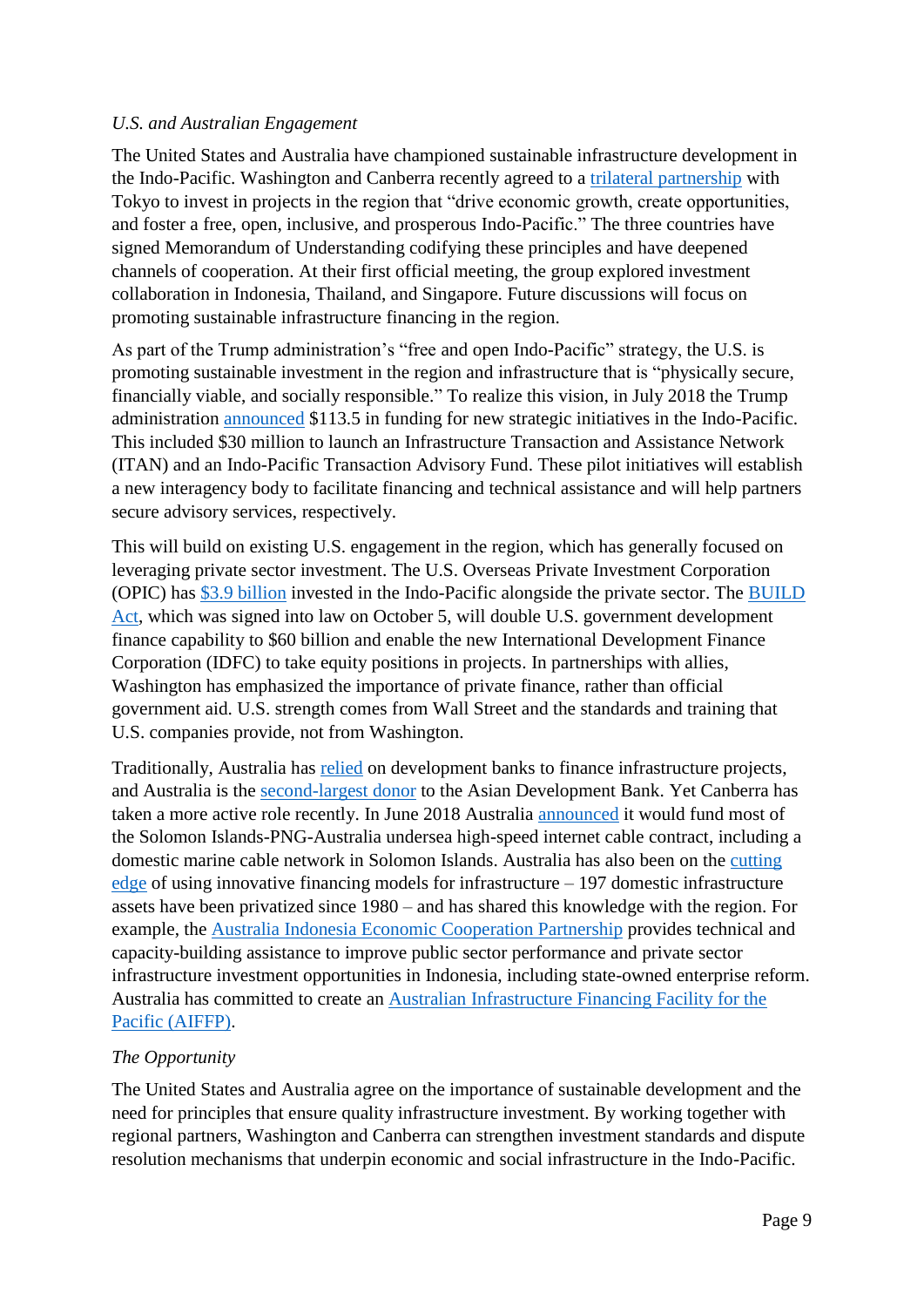The United States and Australia should offer their own compelling, positive vision for Indo-Pacific connectivity and work constructively with major donors like China and Japan to ensure that the region's huge infrastructure needs are met in a way which supports enduring economic and social development. A positive U.S.-Australian vision would form the basis for engagement with the region on infrastructure and clearly articulate the value of quality infrastructure. More importantly, it would signal a renewed commitment from Washington and Canberra to regional economic growth, instead of opposing projects without offering an alternative. Australia and the United States should follow the lead of [Japan](http://www.eastasiaforum.org/2018/10/28/japan-joins-to-shape-chinas-belt-and-road/) and work bilaterally with China on joint projects in the region that meet high standards and are of significance to the countries involved.

Working through multilateral development banks and other international organizations like APEC and the G20, Washington and Canberra can build consensus with other countries in the region on infrastructure standards. Best practices for public and private infrastructure investment should include the need for independent cost-benefit analysis of projects; open, transparent, and competitive bidding to deliver projects; and strong governance to ensure investment delivers the intended economic and social outcomes. By developing a shared set of objectives and principles that integrate private, domestic, and international approaches to infrastructure investment, governments and societies can be more confident that infrastructure in their country will be effective in delivering the intended economic and social outcomes.

As part of this vision, Washington and Canberra should empower emerging economies to be their own best advocates. A regional mechanism that countries can call on for capacity building and assistance with project development and evaluation is an important first step in strengthening decision making. With its focus on information sharing, collaboration and informality, APEC is the organization best placed to deliver this priority. The United States and Australia can request an APEC Infrastructure Ministers meeting to deliver this action, drawing on government and private sector expertise to support recipient countries negotiating on terms of infrastructure investment. Regional dispute mediation and/or resolution mechanisms to enforce these principles are more complex but provide a way to ensure that the economic and social outcomes intended from infrastructure investment are delivered. This vision should include a dispute mediation component helps countries file cases at international arbitration courts in London, New York, and Singapore.

To realize this vision, the United States and Australia should expand infrastructure financing options in the region. The global infrastructure gap is too big for any single player to fill, so private sector investment will be necessary. Both countries should deepen existing initiatives, including export-import banks and development finance corporations, and cooperate with partners in the region, including the World Bank, Asian Development Bank, European Bank for Reconstruction and Development, [IFC Asset Management Company](https://www.ifcamc.org/home) and the Asian Infrastructure Investment Bank, to maximize the participation of private sector capital, including by drawing on the resources of private and public institutional investors through asset recycling. Implementing best practices and transparent governance principles in the region could reduce investor risk, leading to more projects and unleashing trillions of dollars of long-term U.S. assets looking for reliable returns. To spur reform, the United States should, like Australia, along with other donor countries, agree to untie infrastructure aid from domestic companies in return for commitments from recipient countries to open procurement,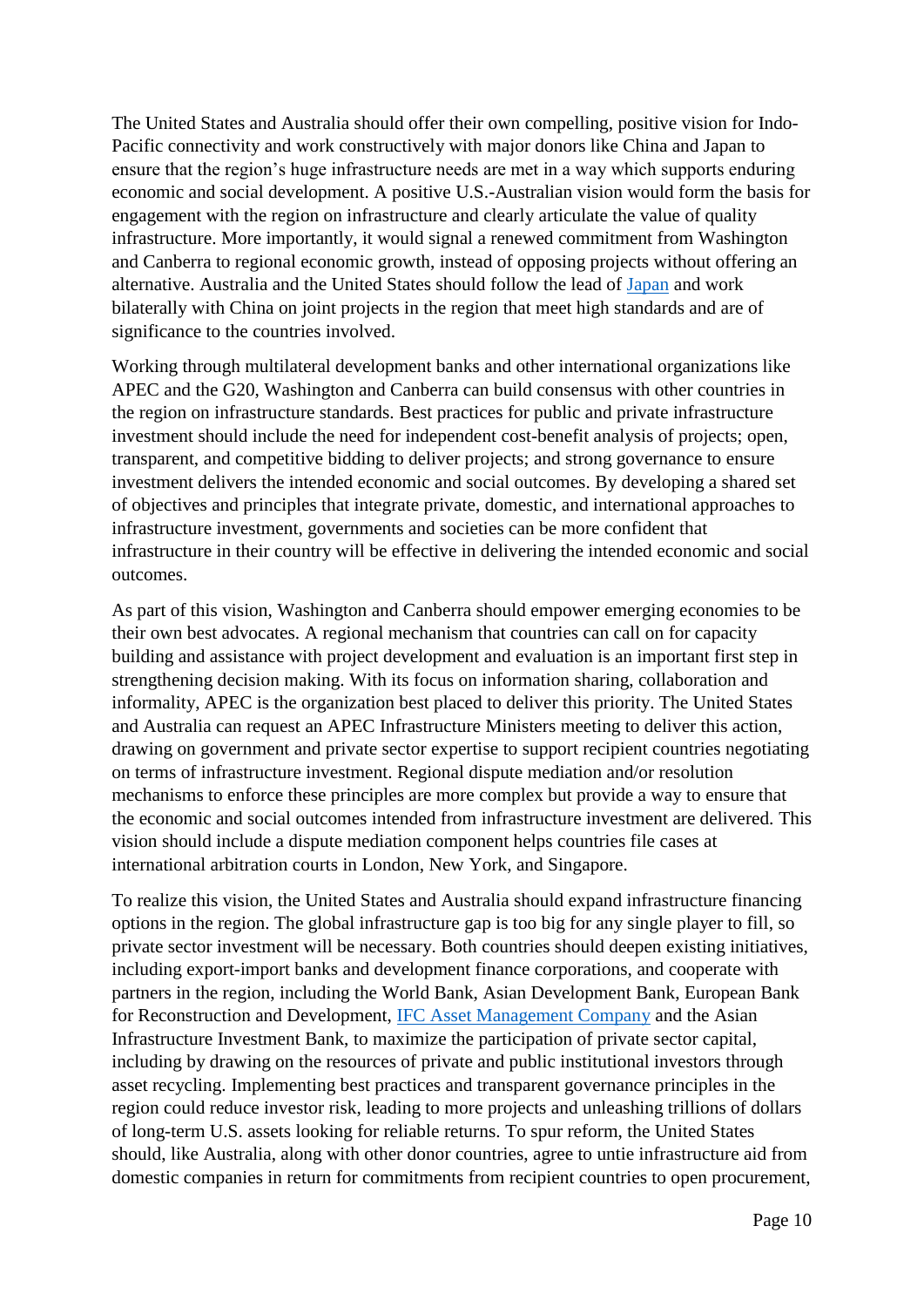pro-market, and anti-corruption regulations. The United States and Australia should work with other major donors in the region, like China and Japan, to pursue similar reform.

The private sector should be part of an effective system of governance of infrastructure investment. Governments in the region should work with the private sector to develop a public-private agreement of principles for infrastructure financing, where donors, recipients and the private sector – both contractors and financiers – agree to certain principles and projects gain a label of approval if they meet these principles.

Finally, the United States and Australia should work with recipient countries in the region on identifying and safeguarding critical infrastructure, especially from cyberattack. The two countries should continue to monitor infrastructure projects with strategic implications through information sharing and collaborating intelligence operations. Better monitoring won't only protect US and Australian interests, but also the sovereignty and independence of third countries. These efforts can leverage comprehensive project databases, including the Mercator Institute for China Studies' [Belt and Road](https://www.merics.org/en/bri-tracker) Tracker, American Enterprise Institute's [China Global Investment Tracker,](http://www.aei.org/china-global-investment-tracker/) and the Center for Strategic and International Studies' [Reconnecting Asia](https://reconnectingasia.csis.org/database/) database.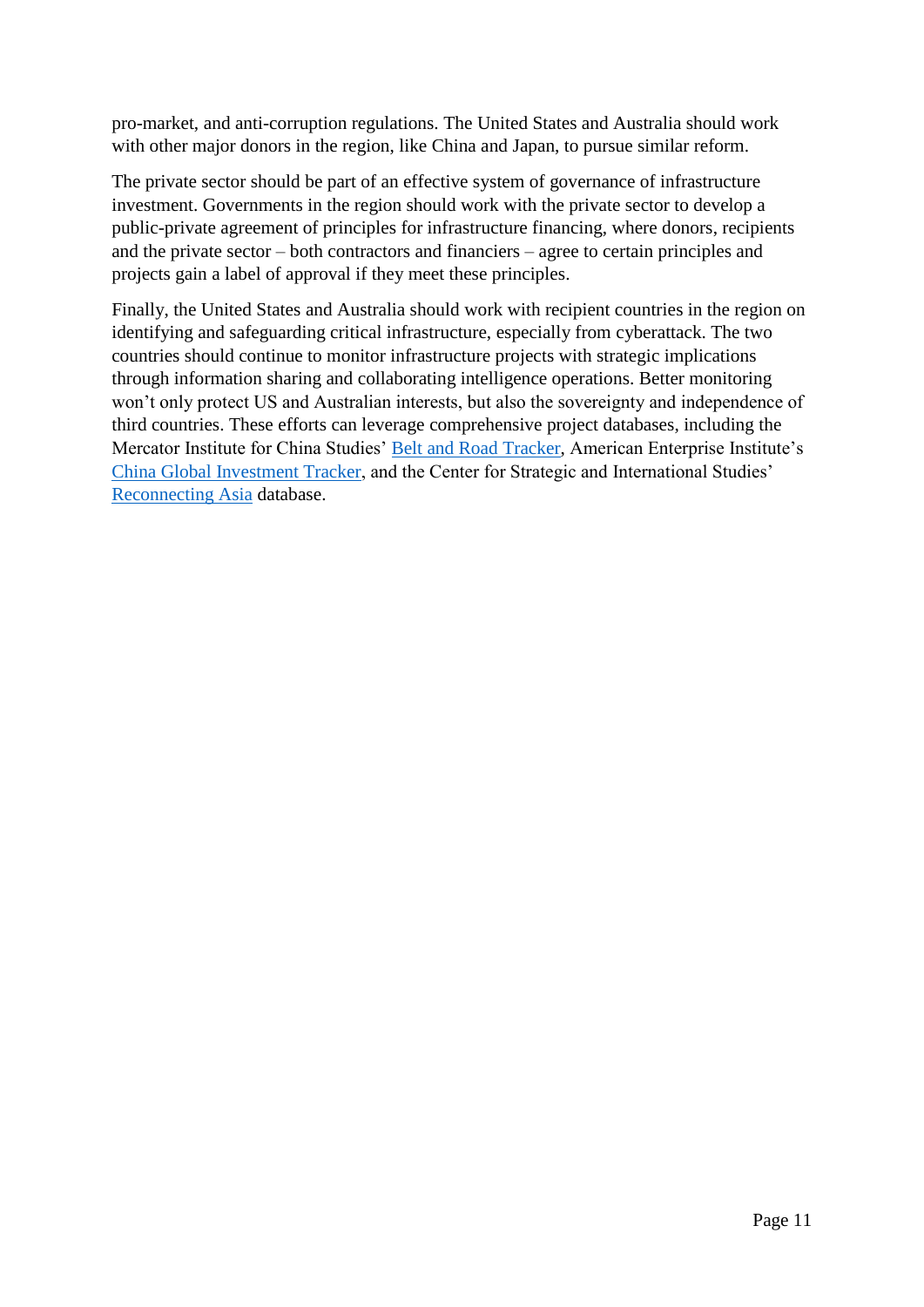# <span id="page-13-0"></span>II. Investment Facilitation

#### *Recommended Action*s

- **Make investment retention a priority in the region.** Working through regional organizations and bilateral channels, the United States and Australia should emphasize the importance of regulatory transparency, good governance, and aftercare services in investment decisions. Reforms should include streamlining and digitizing business registration, better integrating foreign companies into local economies, harmonizing federal and state-level regulations, and ensuring the rule of law. The United States and Australia should support capacity building measures, such as seminars, to train local officials and help implement these reforms, especially in federated countries with various state and local levels of regulations.
- **Use regional organizations to raise investment standards and set best practices.** The United States and Australia should support pathfinder initiatives in the Asia-Pacific Economic Cooperation (APEC) forum, such as reviews into competition laws and state-owned enterprise policies for APEC members and new financing options such as asset recycling to attract new investment. Additionally, both countries should work within APEC's committee on trade and investment to set quality investment principles for the region based off those from the Korea-U.S. Free Trade Agreement (KORUS) and the Comprehensive and Progressive Agreement for Trans-Pacific Partnership (CPTPP).
- **Partner with and expand sub-regional private sector initiatives.** The United States and Australia should work with local business councils and sub-regional publicprivate partnerships, such as the Australia-led Mekong Business Initiative, ADB's Greater Mekong Subregion initiative and U.S.-led Lower Mekong initiative. These programs allow for localized information sharing and exchanging of technical expertise. Specific geographic areas of focus could include Vietnam, which is working with the World Bank to draft a [new FDI Attraction Strategy,](https://www.state.gov/e/eb/rls/othr/ics/2018/eap/281549.htm) and Indonesia's Batu, West Java, and Central Java [special economic zones.](https://www.aseanbriefing.com/news/2018/08/24/indonesias-growing-special-economic-zones-opportunities-and-challenges.html)
- **Actively shape the investment facilitation agenda in the World Trade Organization (WTO).** The United States should join Australia in signing the WTO [Joint Ministerial Statement on Investment Facilitation for Development.](https://docs.wto.org/dol2fe/Pages/FE_Search/FE_S_S009-DP.aspx?language=E&CatalogueIdList=240870,240871,240899,240900,240833,240841,240845,240847,240848,240853&CurrentCatalogueIdIndex=0&FullTextHash=&HasEnglishRecord=True&HasFrenchRecord=True&HasSpanishRecord=True) This accord affirmed the importance of transparent and predictable investment regulations; U.S. involvement in future discussions would ensure these goals are maintained. By participating in this working group, the United States can shape outcomes in a future agreement that reflect shared U.S. and Australian interests in the Indo-Pacific.
- **Promote full implementation of the WTO Trade Facilitation Agreement (TFA).** The United States and Australia should encourage countries in developing Asia to quickly adopt their TFA commitments to reduce bureaucratic delays and regulatory "red-tape." Countries should prioritize implementing articles I and II of the agreement, which require signatories to promptly publish information about new regulations and allow investors to comment on proposals for relevant laws and administrative regulations. Improving transparency and ensuring foreign companies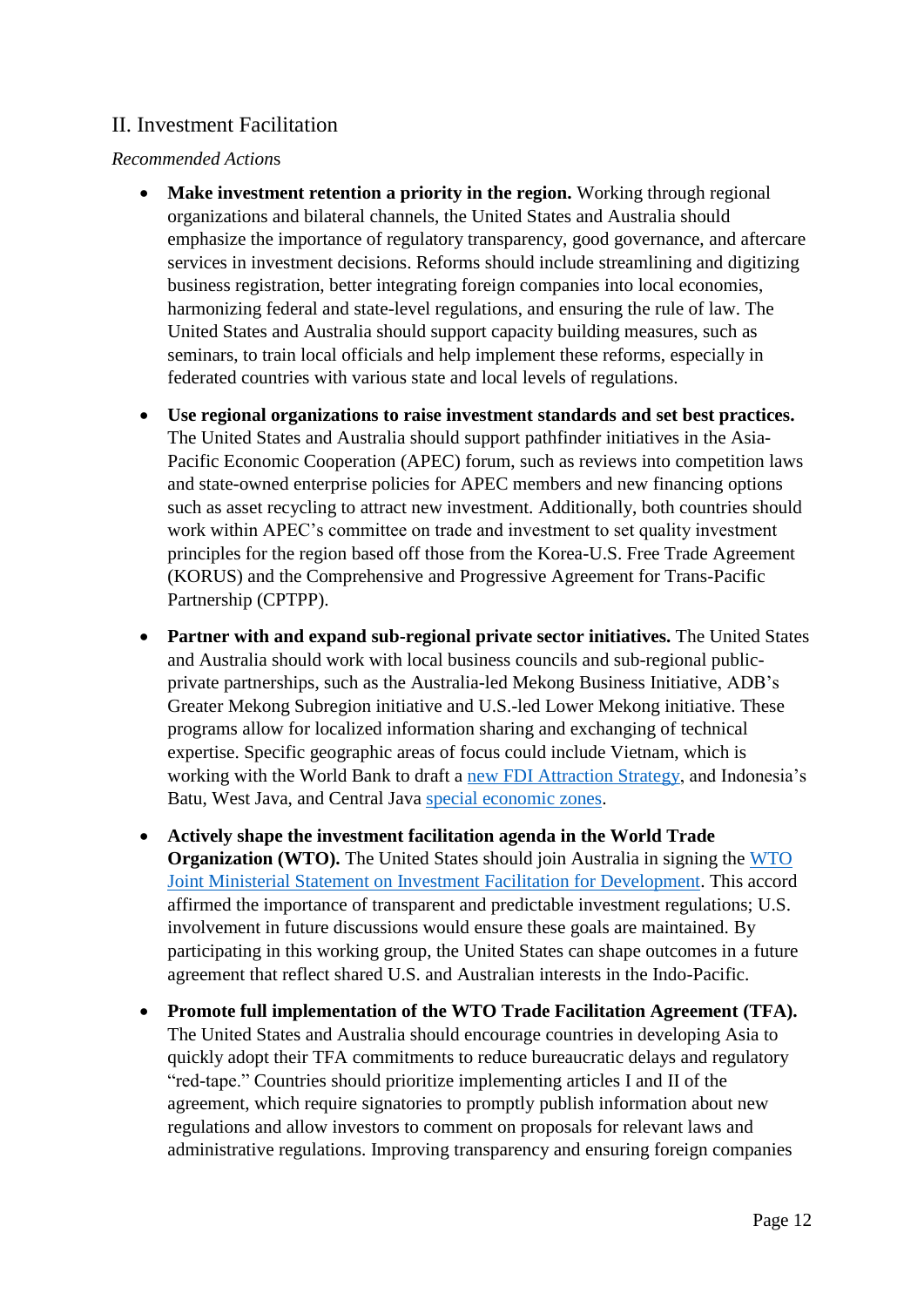can participate in the regulatory writing process will improve reduce political risk and uncertainty.

#### *The Challenge*

Investment is a key driver of economic growth. Investment-led development over recent decades has transformed Asian economies and lifted billions out of poverty. Over this time foreign direct investment (FDI) has become a crucial source of financing. In 2017, 33 percent of global FDI was directed to developing Asia, the largest recipient region in the world [\(UNCTAD\)](http://unctad.org/en/PublicationsLibrary/wir2018_en.pdf).

Increased FDI brings benefits to both host and source countries. In recipient economies, foreign investment can accelerate productivity gains; create stable, well-paying jobs; and help local firms adopt international best practices to improve efficiency [\(World Bank\)](https://openknowledge.worldbank.org/handle/10986/28493). For example, Samsung products accounted for nearly a quarter of Vietnam's total exports in 2017 [\(The Economist\)](https://www.economist.com/asia/2018/04/12/why-samsung-of-south-korea-is-the-biggest-firm-in-vietnam). Companies investing abroad become more competitive and often reinvest their profits at home, promoting growth in source countries. Increased FDI flows, along with trade, also reduce the likelihood of armed conflict between countries [\(Polachek et al, 2007\)](https://www.researchgate.net/publication/24078337_The_Impact_of_Foreign_Direct_Investment_on_International_Conflict).

There is still a need for investment in Asia, especially in infrastructure. The Asian Development Bank (ADB) projects that developing Asia will need to invest \$1.5 trillion a year in infrastructure from 2016 to 2030 to maintain growth momentum and continue progress in eradicating poverty [\(ADB\)](https://www.adb.org/sites/default/files/publication/227496/special-report-infrastructure-highlights.pdf). The region currently invests about \$900 billion annually, leaving a \$600 billion financing gap.



#### Source: [The World Bank](https://data.worldbank.org/indicator/BX.KLT.DINV.CD.WD?view=map)

Countries in the region have implemented various programs to attract foreign investors, including reducing limits to foreign ownership in certain industries and streamlining approval and registration processes [\(World Bank\)](https://openknowledge.worldbank.org/handle/10986/28493). For example, Indian Prime Minister Modi's "Make in India" initiative prioritizes liberalizing regulations [\(Economic Times\)](https://economictimes.indiatimes.com/news/economy/finance/fdi-surges-after-make-in-india-up-46-at-62-billion/articleshow/53305777.cms) and Myanmar's 2017 New Companies Law allows foreign investors to own a greater share of local companies [\(ASEAN Briefing\)](https://www.aseanbriefing.com/news/2017/12/11/myanmars-new-companies-law.html). Association of Southeast Asian Nations (ASEAN) member states have used tax breaks and other incentives to promote new investment, including tax holidays and reducing corporate income tax for foreign companies [\(NTRC\)](http://www.ntrc.gov.ph/images/journal/2018/j20180102a.pdf). Ratification and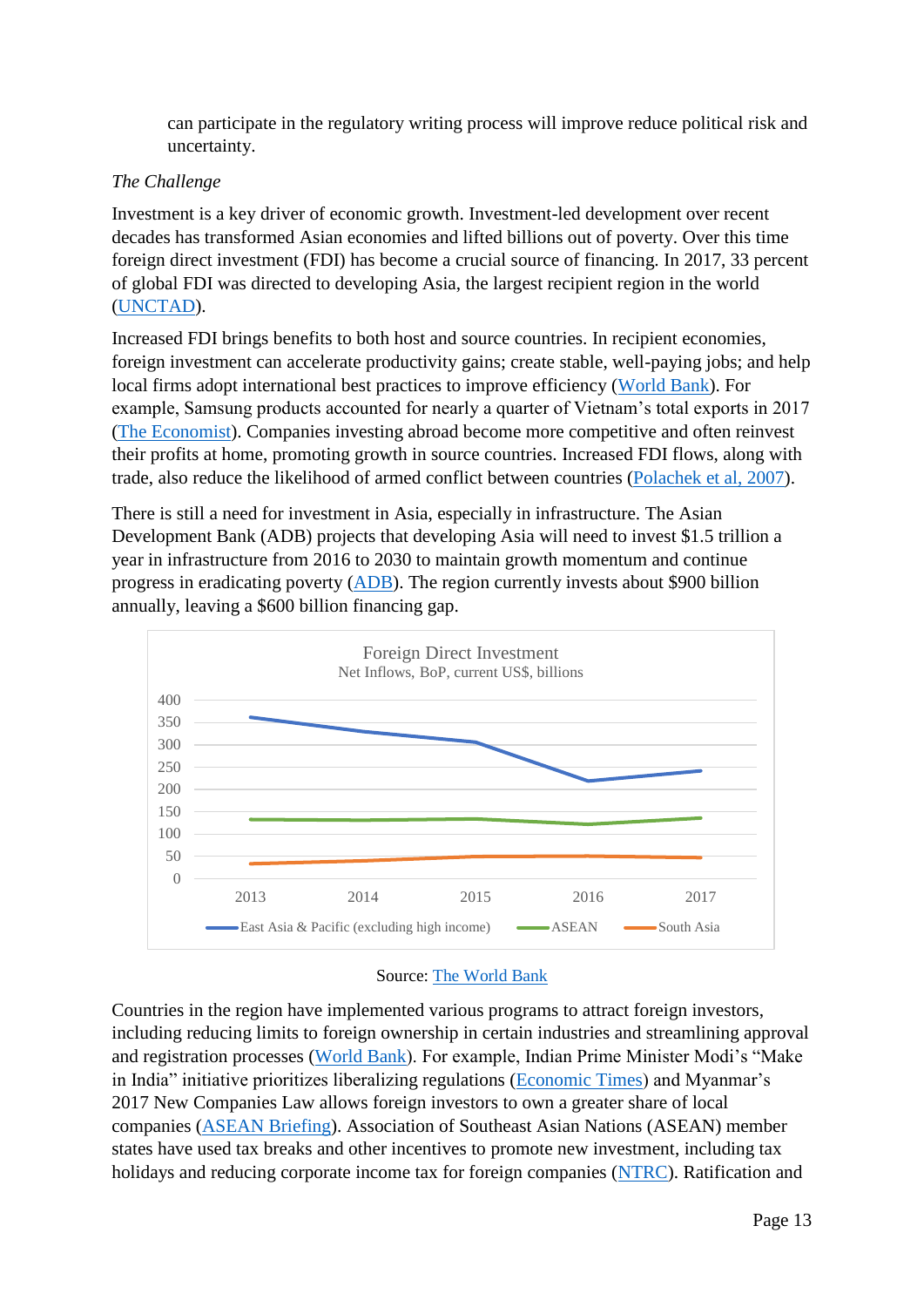implementation of the CPTPP will further improve the investment climate by establishing protections and dispute settlement processes for investors, as well as increasing regulatory certainty [\(CSIS\)](https://www.csis.org/analysis/tpp-cptpp).

Despite this progress, persistent barriers to FDI remain and investment growth has stagnated in parts of the region. While business sentiment towards ASEAN countries is broadly positive, investors continue to report dissatisfaction with high levels of corruption and nontariff barriers to trade [\(Chamber of Commerce\)](https://www.uschamber.com/sites/default/files/abos_2018_final_final_version.pdf). As a result, fewer U.S. companies said they plan to expand into one or more ASEAN countries in 2017 than in 2016. Similarly, the 2017 U.S.-China Business Council member survey found that unfair competition with domestic firms, burdensome regulations, and intractable investment barriers continue to limit market access and investor confidence in China [\(USCBC\)](https://www.uschina.org/media/press/2017-uscbc-annual-member-survey-released). 40 percent of respondents were less optimistic about the business climate in China than three years ago and only 11 percent were more optimistic. In India, FDI growth slowed to a five-year low of 3 percent in 2017 despite reforms [\(IDIPP\)](http://dipp.nic.in/sites/default/files/FDI_FactSheet_29June2018.pdf).

While countries in developing Asia have made progress in attracting initial entry of foreign companies and managing exits, there is a need for policies to improve investment retention and the local business climate once a deal is announced. The World Bank's [2018 Global](https://openknowledge.worldbank.org/handle/10986/28493)  [Investment Competitiveness Report](https://openknowledge.worldbank.org/handle/10986/28493) surveyed 754 business executives and found that political stability and business-friendly regulatory regimes are the most important factors behind new investment decisions. Protections against political and regulatory risk are far more important than tax or other financial incentives, especially for market-seeking actors [\(World Bank\)](https://openknowledge.worldbank.org/handle/10986/28493). [Perceptions of corruption](https://www.transparency.org/news/feature/corruption_perceptions_index_2017) in the public sector have improved in parts of developing Asia (like Indonesia and Vietnam) but are typically off a low base. Although reform priorities vary slightly across the region, policies that improve governance, streamline regulations, and enforce the rule of law are crucial to attract and retain foreign investment.

Alongside these reforms, developing countries will need to address domestic concerns about how the economic gains from FDI are distributed to maintain political support. Adjustment assistance programs can mitigate some of the potential short-term disruptions from FDI. The argument needs to be made by governments in developing countries that FDI creates jobs and lifts domestic asset prices and wealth. Countries can learn from each other to implement successful policies that expand prosperity and create domestic political support for investment, like Brazil's Bolsa Familia program [\(IBRD\)](http://www.brazil4africa.org/wp-content/uploads/publications/working_papers/IRIBA_WP04_Antipoverty_Transfers_and_Inclusive_Growth_in_Brazil.pdf).

In sum, investment is a key component of growth in developing Asia, and FDI is playing a larger role in development. While the region faces a large financing gap, barriers to foreign investment, especially political and regulatory uncertainty, are preventing countries from unlocking their full growth potential. Generally, countries with a more robust rule of law [attract higher rates of FDI.](https://www.brookings.edu/research/united-states-china-two-way-direct-investment-opportunities-and-challenges/)

#### *U.S. and Australian Engagement*

The United States and Australia are heavily invested in developing Asia. The United States is the largest investor in ASEAN, with a stock of over \$306 billion in investment by 4,700 companies in the region, and is the second-largest investor in India [\(Chamber of](https://www.uschamber.com/sites/default/files/abos_2018_final_final_version.pdf)  [Commerce/](https://www.uschamber.com/sites/default/files/abos_2018_final_final_version.pdf)[Bloomberg\)](https://www.thequint.com/news/india/fdi-in-india-source-and-destination). Australian investment in Asia has increased rapidly over the past decade as well, albeit from a small base. Australian investments in East and South Asia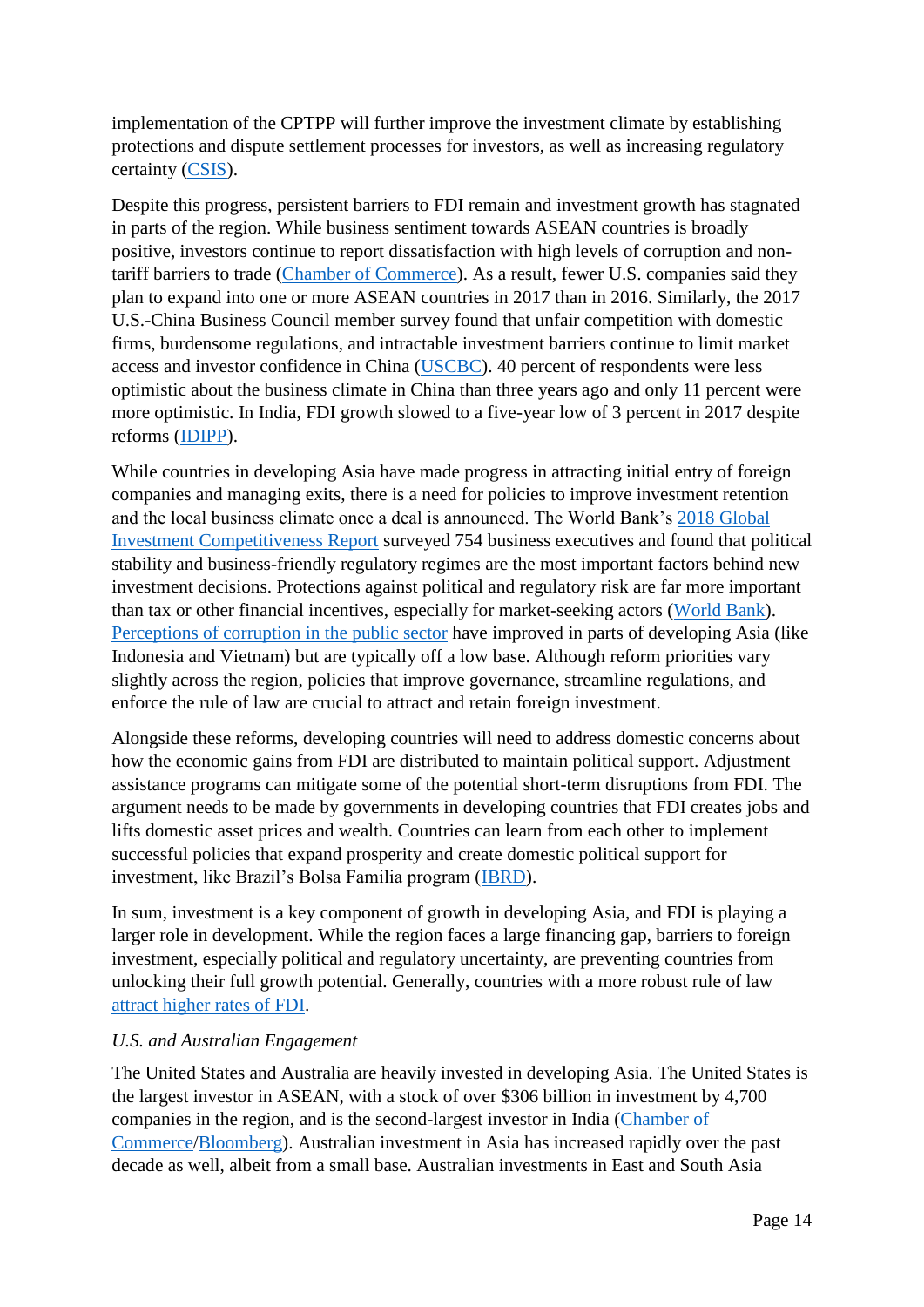nearly quadrupled between 2007 and 2017, led by projects in Japan and Hong Kong [\(DFAT\)](https://dfat.gov.au/trade/resources/investment-statistics/Pages/statistics-on-where-australia-invests.aspx). The stock of investment between Australia and ASEAN was \$224.4 billion in 2016 – greater than that between Australia and China [\(Austrade\)](https://www.austrade.gov.au/asean-now/why-asean-matters-to-australia/australia-asean-trade-investment-relationship/).

|                                                                   | <b>FDI flows to ASEAN</b> | <b>Rank</b> |
|-------------------------------------------------------------------|---------------------------|-------------|
| <b>European Union 28</b>                                          | 30,465                    |             |
| <b>Intra-ASEAN</b>                                                | 23,948                    |             |
| Japan                                                             | 13,989                    |             |
| <b>United States</b>                                              | 11,657                    | 4           |
| China                                                             | 9,211                     |             |
| <b>Republic of Korea</b>                                          | 5,890                     | 6           |
| <b>Australia</b>                                                  | 3,433                     |             |
| $S_{\text{ouco}}$ $\Lambda$ CE $\Lambda$ M Investment Deport 2017 |                           |             |

#### **FDI flows to ASEAN, 2016 (USD, millions)**

Source: [ASEAN Investment Report 2017](http://asean.org/storage/2017/11/ASEAN-Investment-Report-2017.pdf)

The United States and Australia are aligned on key principles in the Indo-Pacific, including promoting quality investment. The joint statement between President Trump and former Prime Minister Turnbull in February 2018 emphasized the importance of promoting a free, open and rules-based Indo-Pacific [\(White House\)](https://www.whitehouse.gov/briefings-statements/joint-statement-united-states-president-donald-j-trump-australian-prime-minister-malcolm-turnbull/). Both countries pledged "to continue to use diplomacy and assistance to support good governance and smart development decisions in the region."

Washington and Canberra have already deepened bilateral channels of collaboration this year to realize this shared goal. In February, The U.S. Overseas Private Investment Corporation (OPIC) and Australia's Department of Foreign Affairs and Trade signed a MOU on joint investment in the Indo-Pacific. In July, OPIC announced a trilateral partnership with Japan and Australia on economic cooperation, providing a formal foundation for future projects [\(OPIC\)](https://www.opic.gov/press-releases/2018/us-japan-australia-announce-trilateral-partnership-indo-pacific-infrastructure-investment).

The Trump administration's "free and open Indo-Pacific" strategy seeks to establish an open and rules-based system to govern investment across countries by harnessing private sector investment to finance and promote sustainable development [\(White House\)](https://www.whitehouse.gov/briefings-statements/president-donald-j-trumps-administration-advancing-free-open-indo-pacific/). As part of this initiative, the U.S. announced new cooperation efforts with Japan, India, and Australia and reaffirmed support for regional institutions. On July 30 Secretary of State Mike Pompeo announced \$113 million of investment in technology, energy, and infrastructure assistance as a "down payment on a new era" in U.S. economic engagement with the region [\(Reuters\)](https://www.reuters.com/article/us-usa-trade-pompeo/u-s-plans-113-million-down-payment-on-a-new-era-in-indo-pacific-pompeo-idUSKBN1KK1NP). As part of the revised South Korea-U.S. free trade agreement signed in September, the U.S. and South Korea agreed to establish panels to monitor investment issues and ensure transparency and due process, using similar language to that in the Trans-Pacific Partnership [\(USTR/](https://ustr.gov/sites/default/files/files/Press/Releases/KORUS%20Texts%20Outcomes.pdf)[Inside](https://insidetrade.com/daily-news/korus-outcomes-include-potential-changes-investment-rules-origin-and-transparency)  [Trade\)](https://insidetrade.com/daily-news/korus-outcomes-include-potential-changes-investment-rules-origin-and-transparency).

The Trump administration also recently signed the Better Utilization of Investments Leading to Development (BUILD) Act into law, which will expand U.S. development finance capacity. This bipartisan legislation will consolidate several U.S. development agencies under a single entity and expand capabilities. The new organization will be able to make equity investments and will have a contingent liability ceiling of \$60 billion – double the current amount. [\(Brookings\)](https://www.brookings.edu/blog/future-development/2018/03/29/building-a-robust-us-development-finance-institution/)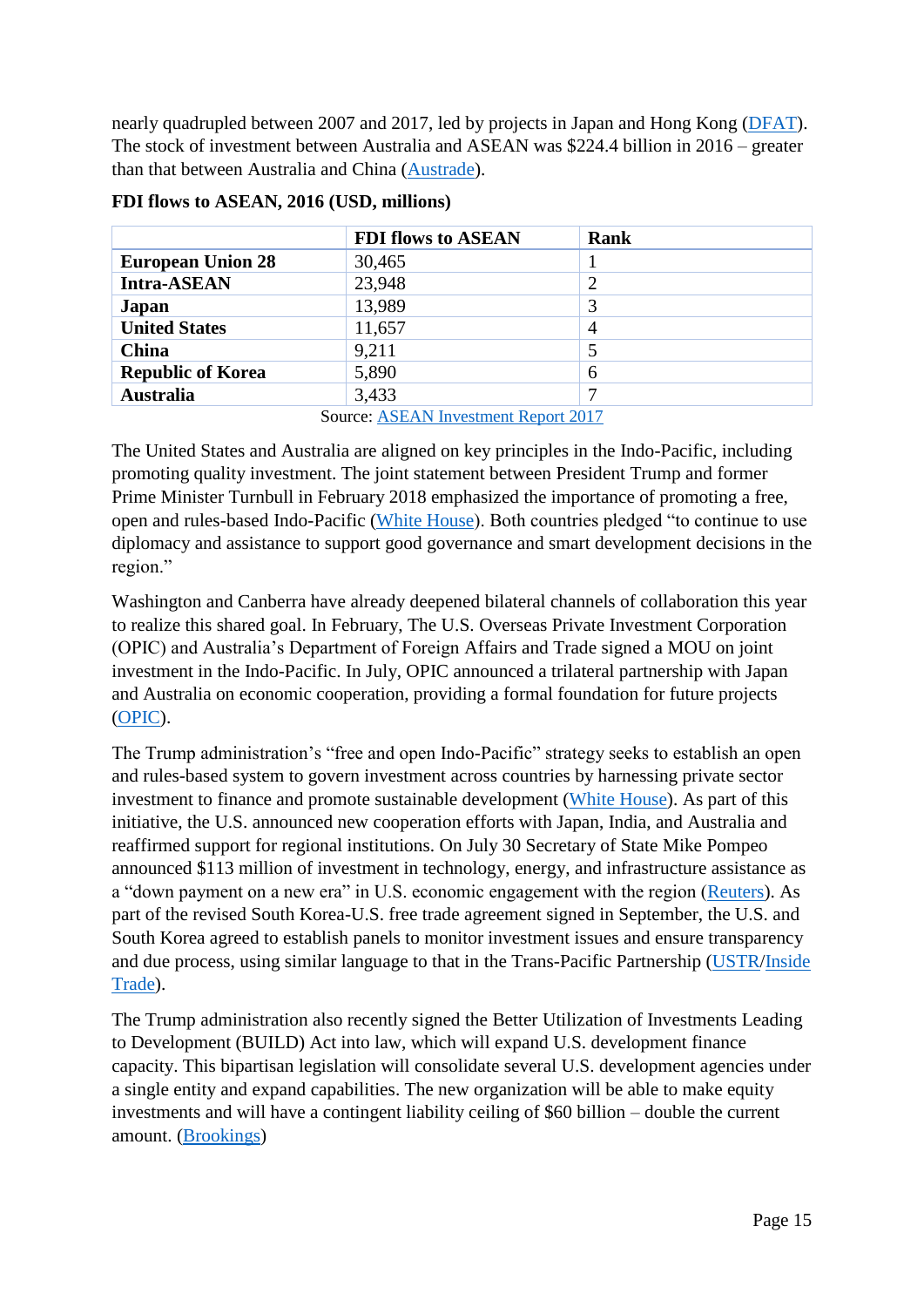Australia has taken a more active approach than the U.S. on strengthening investment standards through bilateral and regional trade agreements. The 2010 ASEAN-Australia-New Zealand Free Trade Area set baseline principles by establishing legal protections for investment in ASEAN. It was the first comprehensive agreement signed by ASEAN and included the first binding investor-state arbitration procedures. Once it has come into force, the Australia-Indonesia FTA will further improve the bilateral investment climate by simplifying regulatory procedures, implementing high-quality rules, and lifting foreign ownership caps [\(DFAT\)](https://dfat.gov.au/trade/agreements/in-force/aanzfta/Pages/asean-australia-new-zealand-free-trade-agreement.aspx). Canberra has been a strong proponent of CPTPP and also has taken a leading role in the South Pacific, working within the Pacific Islands Forum to strengthen investment standards [\(Lowy Institute\)](https://www.lowyinstitute.org/the-interpreter/free-and-open-indo-pacific-and-what-it-means-australia).

The United States has avoided including a general investor-state dispute settlement provision in the new US-Mexico-Canada Agreement. There is significant opposition to ISDS in many countries, even with the most recent reforms that include health and environment policy exceptions. If the investment facilitation agenda progresses at the multilateral level without ISDS, it remains important to find avenues for resolution between investors and host countries where legitimates differences in implementation arise.

#### *The Opportunity*

While countries in developing Asia have gotten better at investment promotion and managing disputes, investment retention and stewardship practices are underdeveloped. These policies, which reduce political risk and uncertainty, can have the greatest added value, especially as if they are tailored to different types of investors (market-seeking, efficiency-seeking) and at different points in the investment lifecycle [\(World Bank\)](https://openknowledge.worldbank.org/handle/10986/28493). Many of these are straightforward to implement, like digitizing the filing and registration process. This reduces both the time required to open a business or complete a transaction and the opportunity for corruption, since companies will interact with fewer officials directly.

The United States and Australia agree on investment regulation best practices and can leverage their strategic and economic strength to improve investment standards in the region. Washington and Canberra can emphasize the importance of transparent, business-friendly regulatory environments during trade agreement negotiations and other bilateral discussions. For example, the investment chapter of the China-Australia Free Trade Agreement is up for modernization, presenting an opportunity to strengthen investment rules. Similarly, Vietnam is drafting a new [FDI Attraction Strategy](https://www.state.gov/e/eb/rls/othr/ics/2018/eap/281549.htm) with the World Bank, presenting an opportunity for the United States and Australia to help codify best practices.

Washington and Canberra also enjoy agenda-setting power in regional forums and organizations, such as APEC, the East Asia Summit (EAS), and the ADB, where they should expand the discussion on investment facilitation. Through these forums, the United States and Australia should encourage other stakeholder participation in the process. An organic consensus is more likely to develop if more countries, including key economies like China, are involved in the discussions. Japanese [investment principles,](https://japan.kantei.go.jp/98_abe/statement/201711/_00007.html) outlined by Prime Minister Abe in 2017, could be a starting point for discussions.

Pathfinder initiatives organized through APEC can build support at a plurilateral level, paving the way to a wider agreement. For example, a pilot program could work with member states to commit to initiatives that improve their World Bank ease of doing business score, to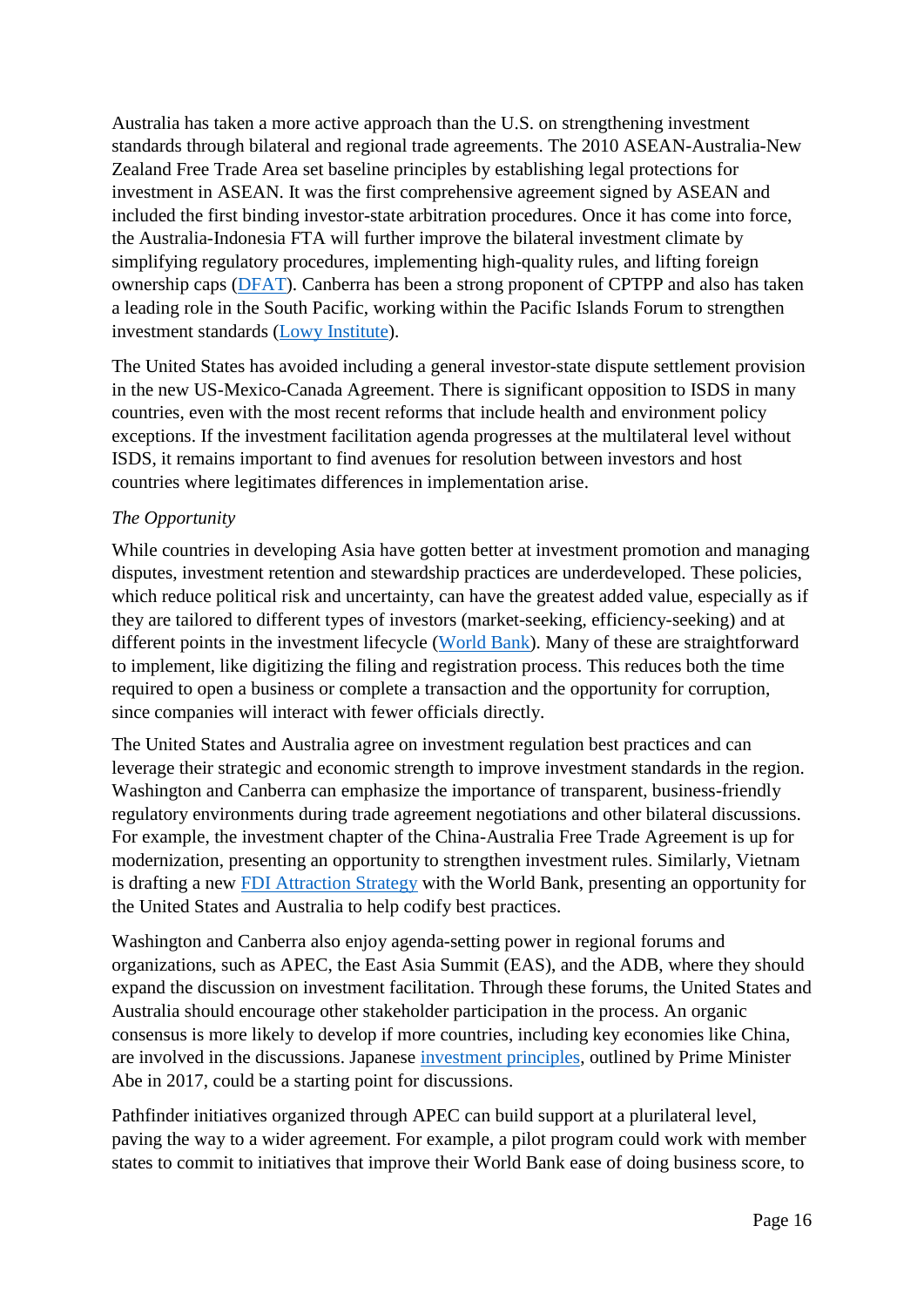be administered by the APEC Economic Committee. This would improve regional investment climate by supporting different policies tailored to individual country priorities. An alternative program could use the U.S. Department of Commerce's [SelectUSA](https://www.selectusa.gov/welcome) program as a model for harmonizing federal and local regulations to encourage investment. These principles could be integrated into existing programs, such as the Philippines' [Public-Private](https://www.adb.org/news/features/public-private-partnership-center-play-key-role-infrastructure-upgrades-small-towns)  [Partnership Center.](https://www.adb.org/news/features/public-private-partnership-center-play-key-role-infrastructure-upgrades-small-towns)

The United States and Australia are among the world's largest direct investors and boast two of the most dynamic private sectors in the world. By sharing technical knowledge through seminars and working with business councils in a public-private partnership, both countries can offer an alternative to lower-quality investment in the region. Public-private partnerships also function to convene and organize business interests around common goals. This could spur a virtuous cycle as countries in developing Asia compete to streamline regulations to attract private investors. Initial efforts can focus around supporting special economic zones in the region, such as Indonesia's West Java and Central Java regions. There is significant scope to trial asset recycling in emerging economies in the region as a way to expand financing, drawing off Australia's experience and working with the [IFC Asset Management Company](https://www.ifcamc.org/home) and multilateral development banks.

Both countries should also play an active role in shaping the WTO investment facilitation agenda. In December 2017, 70 WTO member states accounting for 66 percent of inward FDI, including Australia, China, and the European Union, signed a [Joint Ministerial Statement on](https://docs.wto.org/dol2fe/Pages/FE_Search/FE_S_S009-DP.aspx?language=E&CatalogueIdList=240870,240871,240899,240900,240833,240841,240845,240847,240848,240853&CurrentCatalogueIdIndex=0&FullTextHash=&HasEnglishRecord=True&HasFrenchRecord=True&HasSpanishRecord=True)  [Investment Facilitation for Development.](https://docs.wto.org/dol2fe/Pages/FE_Search/FE_S_S009-DP.aspx?language=E&CatalogueIdList=240870,240871,240899,240900,240833,240841,240845,240847,240848,240853&CurrentCatalogueIdIndex=0&FullTextHash=&HasEnglishRecord=True&HasFrenchRecord=True&HasSpanishRecord=True) This recognizes the need for close international cooperation to "create a more transparent, efficient, and predictable environment for facilitating cross-border investment." The United States should sign on to this accord to ensure these goals are met in any final agreement. Without U.S. involvement, other countries will shape the agreement and it may not align as closely with U.S. and Australian interests.

Finally, Washington and Canberra should encourage WTO member states to quickly implement their commitments in the Trade Facilitation Agreement, which entered into force in February 2017. The WTO estimates its full implementation could reduce trade costs by 14.3 percent and increase global trade by over \$1 trillion a year by cutting "red tape" and simplifying bureaucratic procedures [\(WTO\)](https://www.wto.org/english/tratop_e/tradfa_e/tradfa_e.htm). Articles I and II of the agreement (availability of information and consultation rights) will improve the investment climate by increasing transparency and allowing foreign stakeholders to participate in the regulatory writing process.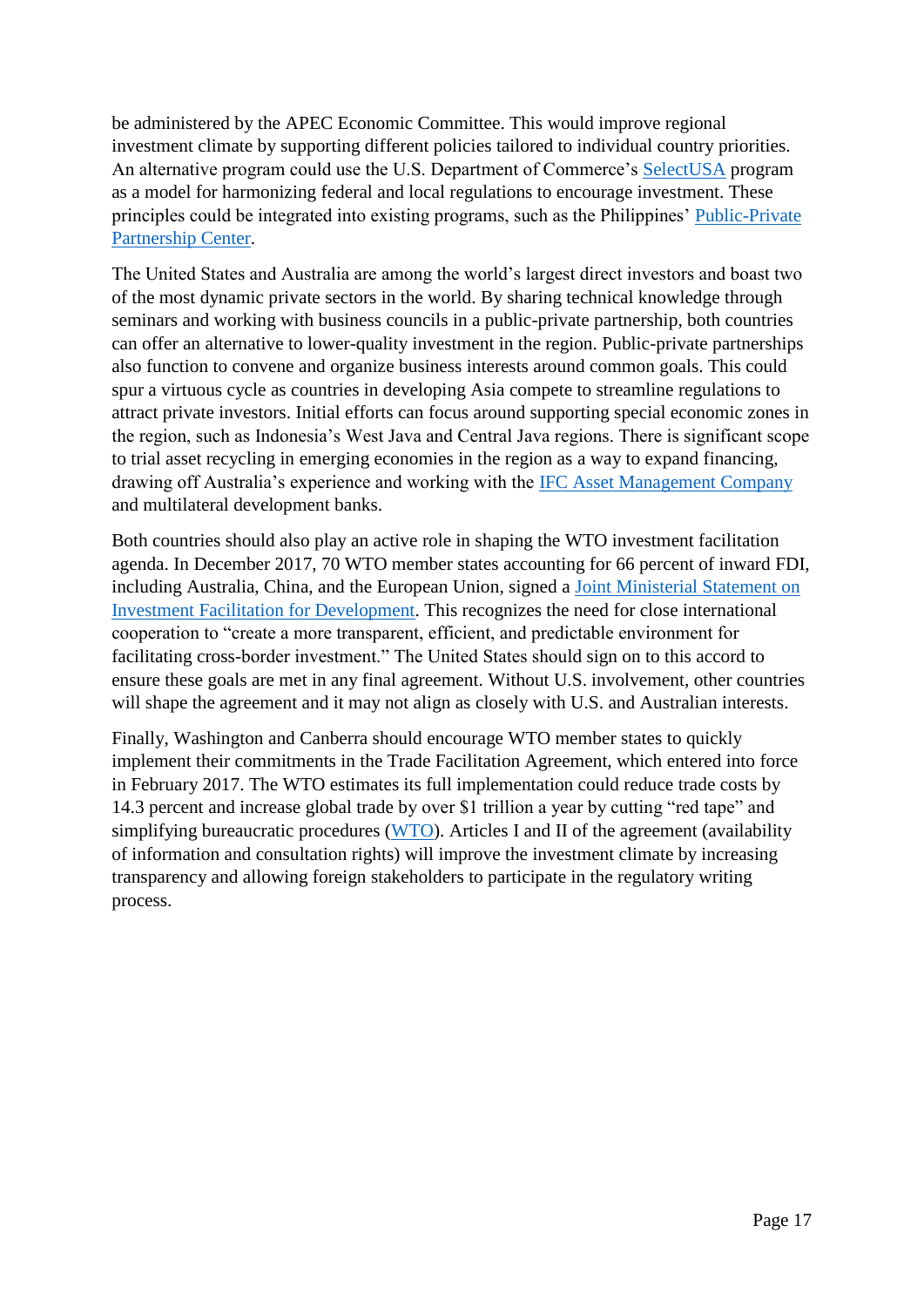## <span id="page-19-0"></span>III. Energy

#### *Recommended Actions*

- **Make well-functioning domestic energy systems a priority in the region, through APEC and the G20.** Working bilaterally and in the Asia Pacific Economic Cooperation (APEC) forum, East Asia Summit and the G20, the United States and Australia should highlight the importance of well-functioning domestic energy systems to prosperity and inclusive development across the region. These systems are complex, in terms of the combined impacts of technological change, segmentation of domestic generation, transmission and retail energy markets, non- and anticompetitive behavior by private- and public-sector participants, energy infrastructure decisions, changing consumer preferences, and government policy. Understanding and addressing these complexities is essential to ensure the domestic supply of reliable, secure, affordable and sustainable energy. The United States and Australia provide good cases of policy successes and failures, which should be explored with other countries' experience to develop case studies and good-practice guides in the development and regulation of domestic energy systems.
- **Accelerate a stable energy transition in the region, through ASEAN and APEC.** Drawing on the know-how of business, think tanks and the International Energy Agency, the United States and Australia should work closely with ASEAN, China, India, Japan, and Korea on understanding the impact of rapid changes in technology on energy supply and demand and the opportunities this provides to transform energy systems. Targeted second-track discussions between business and government within the region on energy technology should include the opportunities for improving the efficiency, cost and sustainability of fossil-fuel power generation, emerging renewables technology, the stable integration of renewables into the grid, carbon capture and use, energy demand management that supports economic growth, energy efficiency, and energy security in remote locations (with this last area including some Pacific Island states). Use discussions to explain developments and changes in domestic energy environments and policies, to improve the success of the energy transition.
- **Lift public confidence in the sustainable extraction of gas, starting with small group workshops.** Working bilaterally and with relevant countries like China, India and Indonesia the United States and Australia should highlight the importance of public confidence in the safe extraction of non-conventional gas and impact on ground and surface water. The United States and Australia have significant experience in the hydro-geology and the extraction of shale, coal-seam and tight gas, strong [science-based regulatory regimes](http://environment.gov.au/water/coal-and-coal-seam-gas) to underpin public confidence, and established methods to reduce fugitive emissions. Maintaining broad consumer confidence in the environmental and water impacts of non-conventional gas extraction is important to ensure the long-term viability of the market; informal track-two workshops and dialogue also provide new commercial opportunities for extraction and related business services in the region, with appropriate protection of intellectual property.
- **Deepen regional gas markets to underpin energy security in the Indo-Pacific, through APEC Energy Ministers.** Working with key partner countries in Asia, the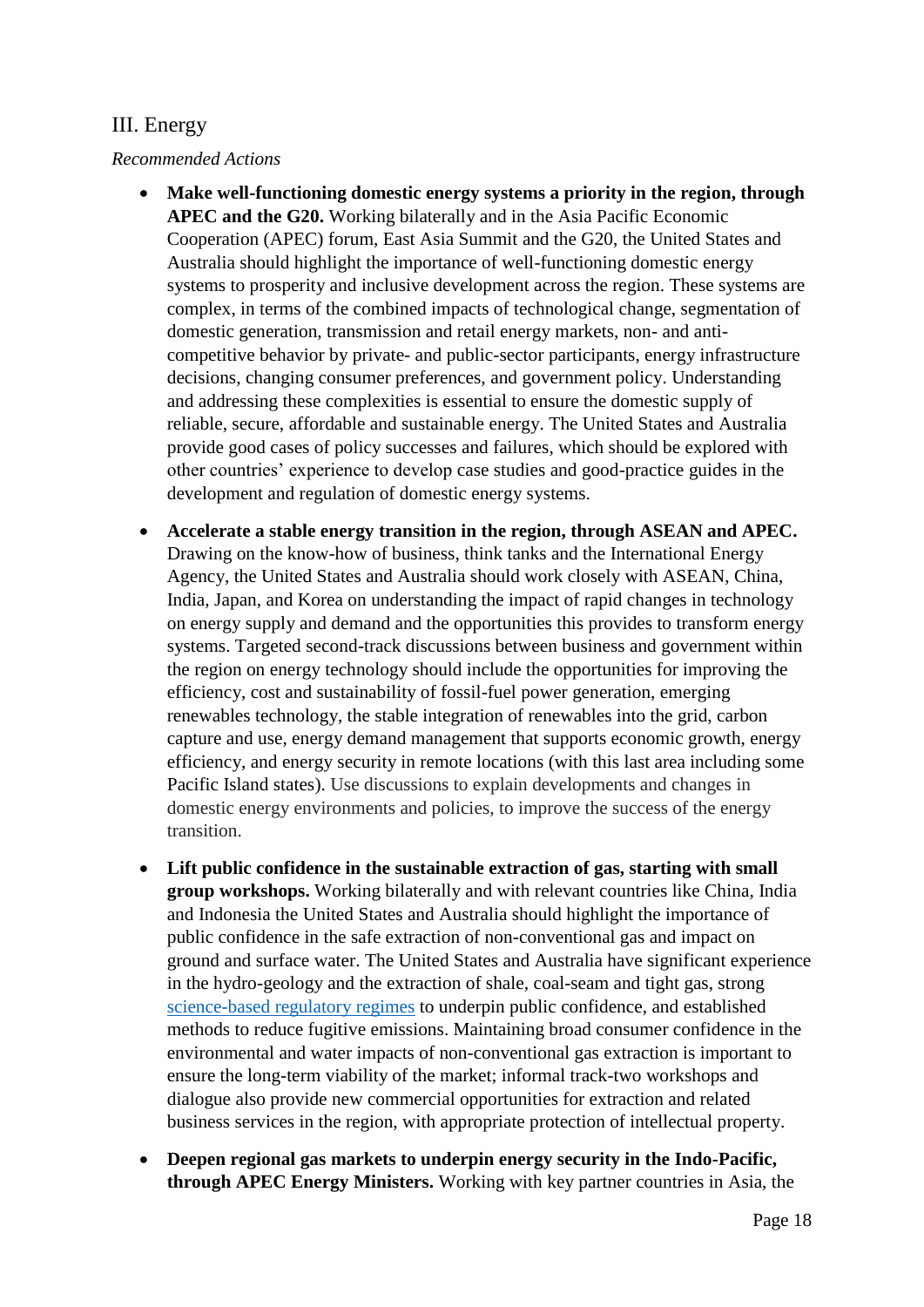United States and Australia should explore practical steps to develop and grow spot markets in gas across the region, to complement long-term contract markets. Australia has a deep extensive network of long-term gas contracts with Asian economies that are essential to the region's energy security and prosperity, and the United States is a significant emerging gas exporter to the region, on track to become the third largest LNG exporter after Australia and Qatar in the next few years and the largest exporter of LNG in the mid-2020s. The [International Energy Agency](https://www.iea.org/weo2017/#section-3) forecasts use of natural gas will rise by 45 per cent between 2016 and 2040, much of it in China and India, and deep and transparent spot gas markets—along with long-term contracts—provide assurance to buyers and sellers of gas that additional gas is available to meet peaks and underpins confidence in gas as a long-term energy source. The United States and Australia should support steps underway in the region, such as data collection, reporting and digital portals, and potential locations for a gas hub. This reform is an opportunity for the United States and China to work together in developing a stable market that meets the fundamental needs of both countries and the region more broadly, and expands the portfolio of cooperation between the two major powers.

• **Accelerate reform of the focus and governance of the International Energy Agency (IEA), under the auspices of APEC Energy Ministers.** Working closing with China, India, Indonesia, Japan, Korea and Singapore and in the G20, the United States and Australia should stress the need for effective global energy arrangements and pursue continued reform of the IEA. The essential features of an effective global institution include addressing global security of supply across major energy sources traded across borders (not just oil but also gas, coal and uranium), embedding the role of open, transparent, well-functioning, and well-regulated markets as a path to energy security, and engaging major Asian economies in international decision-making on energy and as essential partners in the global energy transition.

#### *The Challenge*

Energy, especially electricity, matters a lot to economic growth and the quality of people's lives. The world produced 25,679 Twh of [electricity](https://www.iea.org/Textbase/npsum/weo2017SUM.pdf) in 2017, two-thirds from combustible sources, with a quarter of the world's electricity generated in China, followed by the United States (17.2 per cent) and India (5.9 per cent). The [International Energy Agency](https://www.iea.org/Textbase/npsum/weo2017SUM.pdf) predicts that power demand will rise by a further 30 per cent from 2017 to 2040, "the equivalent of adding another China and India to today's global demand", underpinned by global growth, population increase (from 7.4 to over 9 billion) and urbanization. Much of this increase will happen in India, Southeast Asia and China, adding the equivalent of existing U.S. electricity infrastructure in China and E.U. electricity infrastructure in India by 2040. Energy poverty is still widespread, but access is improving – at the rate of 100 million people a year since 2012 – but over a billion people around the globe still lack access to electricity and many more rely on combustible material for cooking that is harmful to health.

The starting point is getting the domestic energy system right. This is complicated. The typical economic and social objectives for energy encompass reliable and secure supply, affordability and sustainability. The big drivers of supply and demand are undergoing fundamental change – technology is shifting the cost of new generation of electricity in favor of renewables and clean sources of power, which is being reinforced by household and business preferences for greater control over power bills and for renewables. Innovation and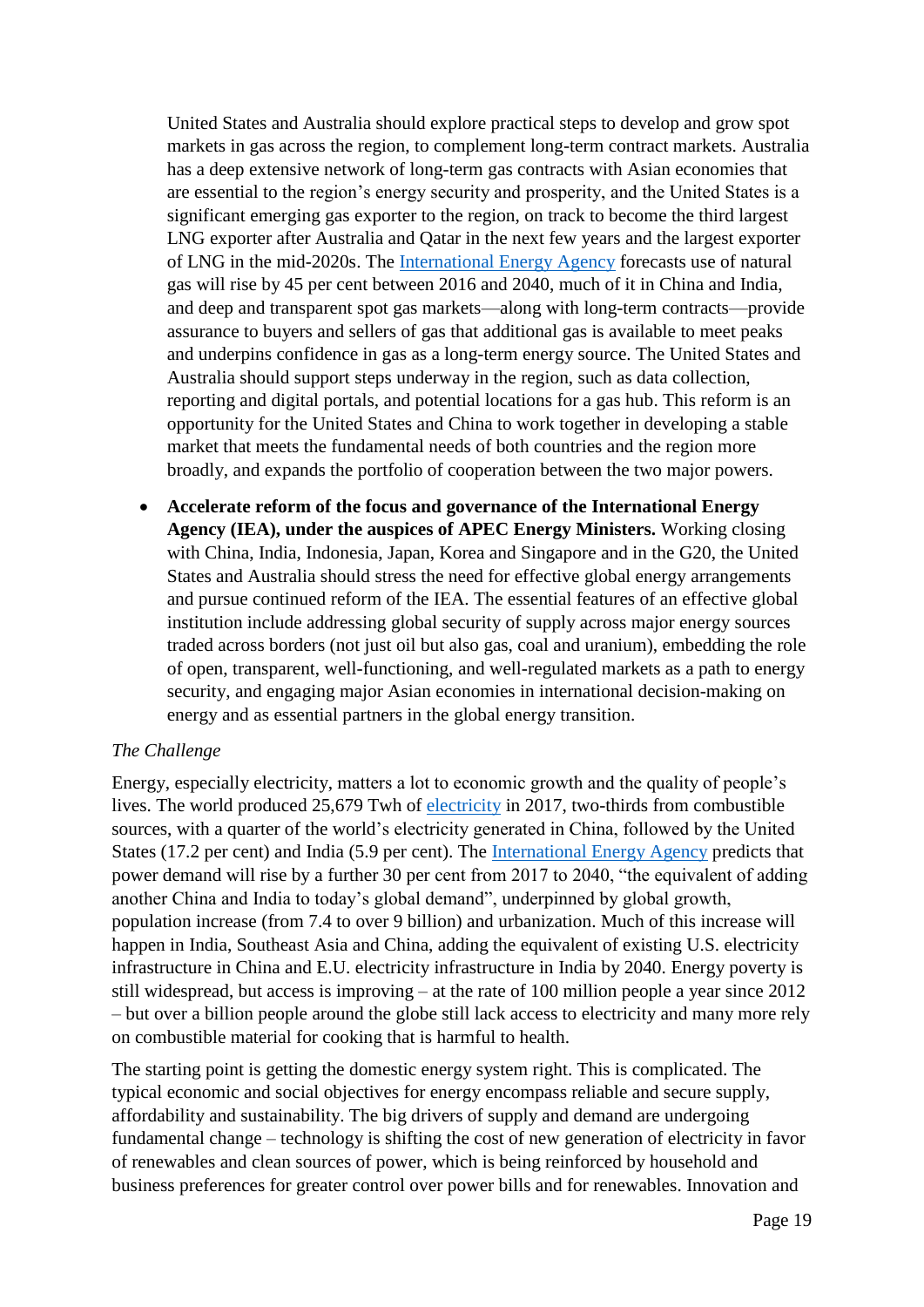effective competition are needed in each of the segments of the domestic energy system – energy sourcing and electricity generation, distribution and retail – reinforced by good regulation and enforcement. For remote locations or small Island states, stand-alone smallscale solar and wind generation is needed. The sources of energy are undergoing major change, particularly in the global gas market, and the use of chemicals in domestic unconventional gas extraction and impacts on water and farmland need to be well understood and regulated. And the increasing share of renewables in electricity generation needs to be managed in a way that ensures reliability and security of supply, often achieved by a combination of dispatchable power (like gas or hydro), storage (battery or hydro), underpinning baseload, and demand management and technical solutions. This all needs to put in the context of each country's geography, resource endowments, approach to markets, security arrangements, structure of government (particularly federal systems), and changing physical environment due to climate change and urbanization.

The private sector is a key partner in bringing new technology to the sources of energy and to generation and transmission of electricity across emerging Asia, and to the energy transition underway across the whole region. This expertise includes: safer extraction of energy sources, including the impact of unconventional gas extraction on surface and ground water, farmland and cities; using technology to improve the efficiency, operating cost and pollution of existing coal-fired generators; building new significantly more efficient and clean coal and gas generation; state-of-the-art wind and solar generators and storage systems; and data management systems which enable a significant step up in system management. U.S., Japanese and Australian businesses have a lot to offer the region.



#### Source: [International Energy Agency](https://www.iea.org/weo2017/)

The sources of supply of energy across the Indo-Pacific, and indeed globally, are changing significantly, especially in gas. The [IEA](https://publications.industry.gov.au/publications/resourcesandenergyquarterlyseptember2018/documents/Resources-and-Energy-Quarterly-September-2018.pdf) predicts that global gas use will increase by 45 per cent from 2016 to 2040, driven largely by demand from China and India as part of coal replacement strategies, and the expansion of supply from the United States, which is set to become the third biggest exporter of liquified natural gas (LNG) as a consequence of its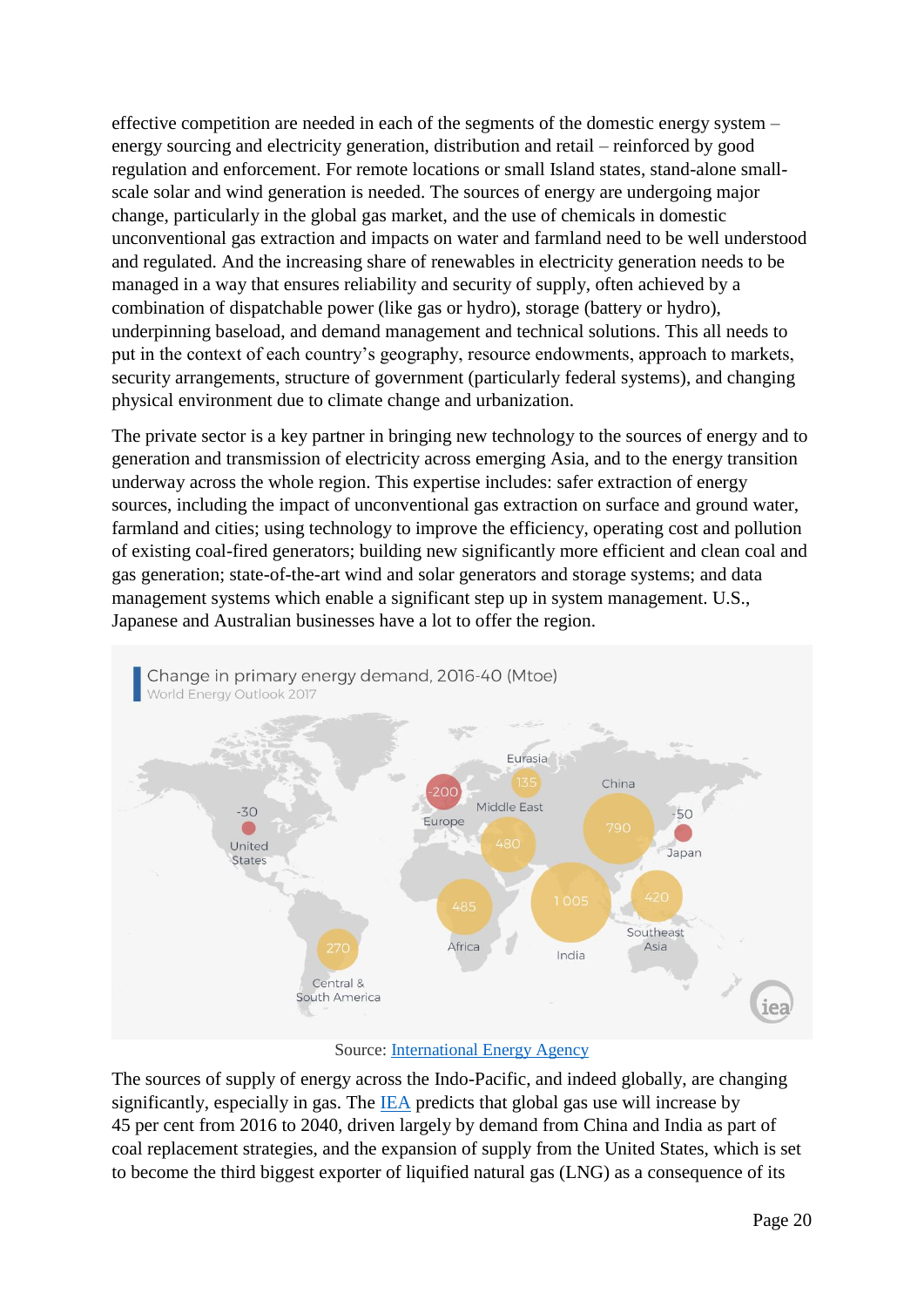shale gas revolution. Even in the next few years, LNG trade is expected to increase from 290 million tons in 2017 to 365 million tons in [2020.](https://publications.industry.gov.au/publications/resourcesandenergyquarterlyseptember2018/documents/Resources-and-Energy-Quarterly-September-2018.pdf) The LNG market itself has been changing rapidly [over the past decade,](https://www.csis.org/analysis/gas-global-yet) with the rise of portfolio players rather than just "point-to-point" gas traders, shorter duration of contracts and growing spot trade, decline of oil-linked pricing of gas, more flexible terms and conditions in contracts (allowing destinations to vary and resale) and the development and expansion of floating regasification plants in gas-importing countries. The Asian market is not supported by a [gas trading hub,](https://globallnghub.com/wp-content/uploads/2018/05/Asian-LNG-Trading-Hubs_CGEP_Report_050318.pdf) unlike the hubs that exist in the United States (Henry Hub) or Europe (National Balancing Point and Title Transfer Facility), and large purchasers of LNG in Asia have raised the possibility of establishing an Asian LNG hub to support price discovery and trade, including greater development of a futures market to better manage risk.

More generally, the international governance arrangements around energy – centered on the OECD-based International Energy Agency – have been changing but have struggled to keep up with the monumental changes in global energy markets, both in terms of the coverage of major energy sources traded across borders (not just oil but also gas, coal and uranium) and the participation of major Asian economies in international decision-making on energy and as essential partners in the global energy transition. The IEA has been successful in extending its data and analytical work to include non-oil energy sources and renewables in the electricity generation mix, but its primary cooperation mechanisms are based on oil, a declining part of the global energy mix. There is scope for structured discussions on shocks or disruptions to all sources of energy, how scenarios could play out, and possible forms of cooperation between affected countries, at the bilateral, regional and global level. The IEA has sought to bring in major Asian emerging markets as "associate members" of the organization but not yet as full decision-making members. The IEA is bound by OECD membership requirements, with disproportionate weight given to small European countries, and emerging markets have different views about the value of full membership.

#### *U.S. and Australian Engagement*

Both the United States and Australia are focused on domestic energy reform in their own countries. Both countries have grappled with a changing energy mix where coal is a major power source, with the development of the shale gas dramatically shifting fuel to gas in the United States, while the rapid growth of wind and solar power, including household solar, has significantly lifted renewables generation in Australia. Both countries have struggled with the integration of renewables into the grid, especially in Australia, and to find an enduring balance for the public policy objectives of affordability, reliability and stability, and sustainability of the power mix. Both are federal systems with complex governance arrangements associated with market operation, rule-setting, rule enforcement and ministerial oversight.

The United States is historically an energy importer, and its strategic and economic focus over many decades has been oil security, with cooperation in managing oil stocks within the IEA an important tool to stabilize that market in the face of major supply disruptions. That imperative has shifted over the past decade, as renewables and, most particularly, domestic shale gas have expanded. The United States is poised to become the third largest LNG exporter in the next year or so, with nameplate or potential capacity of U.S. LNG projects expected to triple to 70 million tons a year after six new gas liquification and export plants come on line in 2019, close to Australia which will have nameplate capacity of 88 million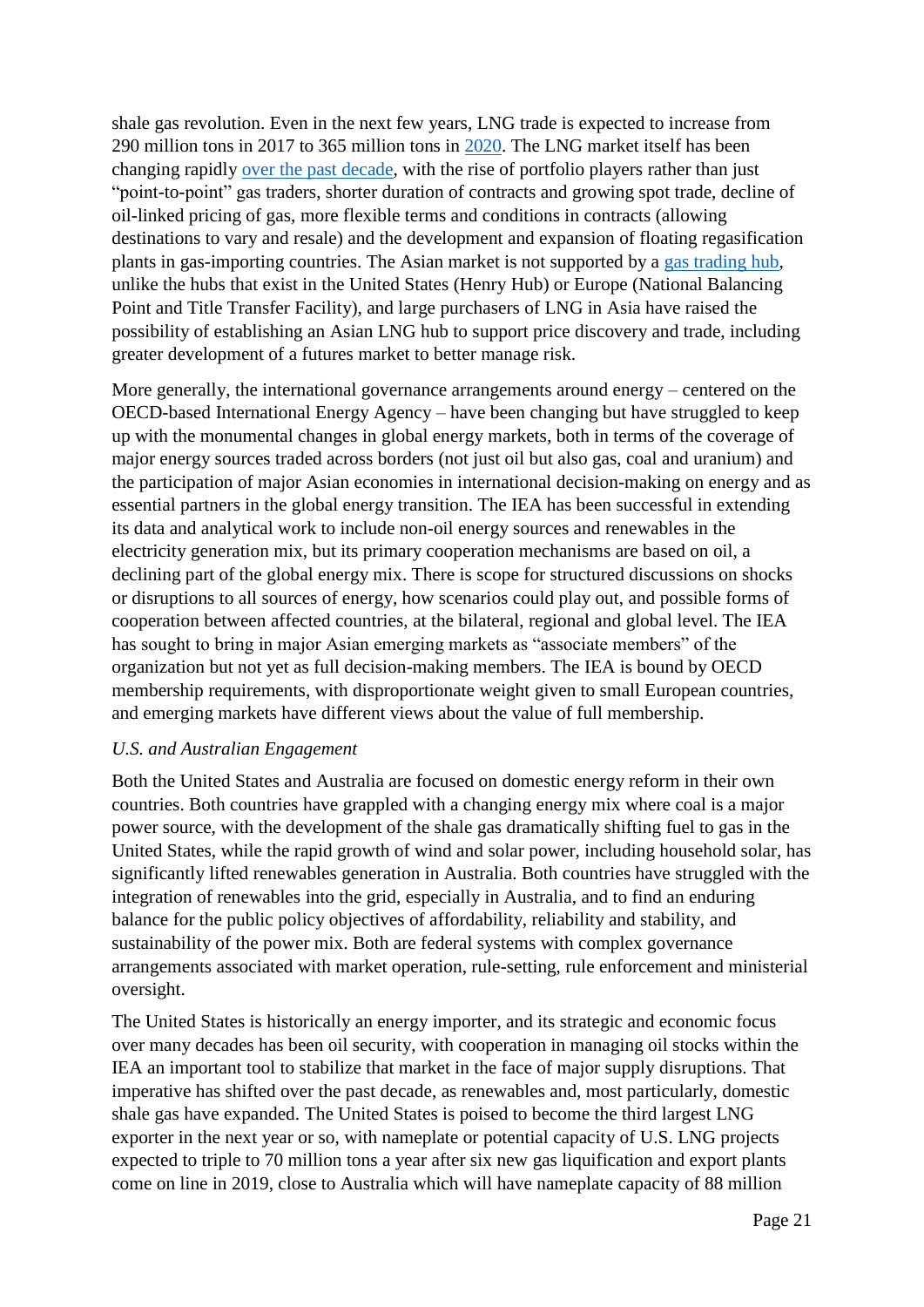tons and Qatar which will have nameplate capacity of 77 million tons at that time. The U.S. emergence as a major supplier of LNG has been rapid – up from 2 million tons in 2016 and [10 million tons in 2017](https://www.afr.com/business/energy/gas/vitol-lng-purchase-contract-cements-second-wave-of-us-exports-20180918-h15j2l) – and has [accelerated](https://www.csis.org/analysis/us-lng-different-taking-stock-after-two-years) the changes in the global gas market.

Australia is a major resource commodity and energy exporter, including coal, uranium and gas, but is a net importer of oil. Almost half of [Australia's LNG](https://publications.industry.gov.au/publications/resourcesandenergyquarterlyjune2018/index.html) exports go to Japan, followed by China (34 per cent) and South Korea (12 per cent), and is sourced from natural gas and coal seam gas. Long-term contracting has been essential to the development of gas projects in Australia, given the remoteness and scale of the resources. Prices have been traditionally linked to oil, largely to provide pricing certainty to buyers and sellers in a nascent industry and enable hedging in deep futures markets, but this is likely to shift as exports of U.S. LNG, which is priced in Asia at Henry Hub plus liquefaction and transport costs, rise.



Source: PETER PARKS/AFP/Getty Images

Both Australia and the United States are active in the energy clusters of APEC and the G20. The APEC Energy Working Group was established in 1990 and meets twice a year at officials' level with four areas expert groups on energy efficiency, clean fossil fuels, new and renewable energy technology, and energy data and analysis. Ministers meet every two years but have not met since 2015. The G20 Energy Transitions Working Group addresses the priorities of the G20 presidency, with recent priorities being energy access (China, 2017) and flexible, transparent and cleaner energy systems (Argentina, 2018); Japan is president in 2019 and may focus on new technologies and energy sources like hydrogen as paths in the energy transition.

#### *The Opportunity*

The United States and Australia have an unparalleled opportunity to influence the change and transformation of domestic energy systems and international energy trade in a way that supports prosperity and security in each of the two countries as well as across the regional and globally.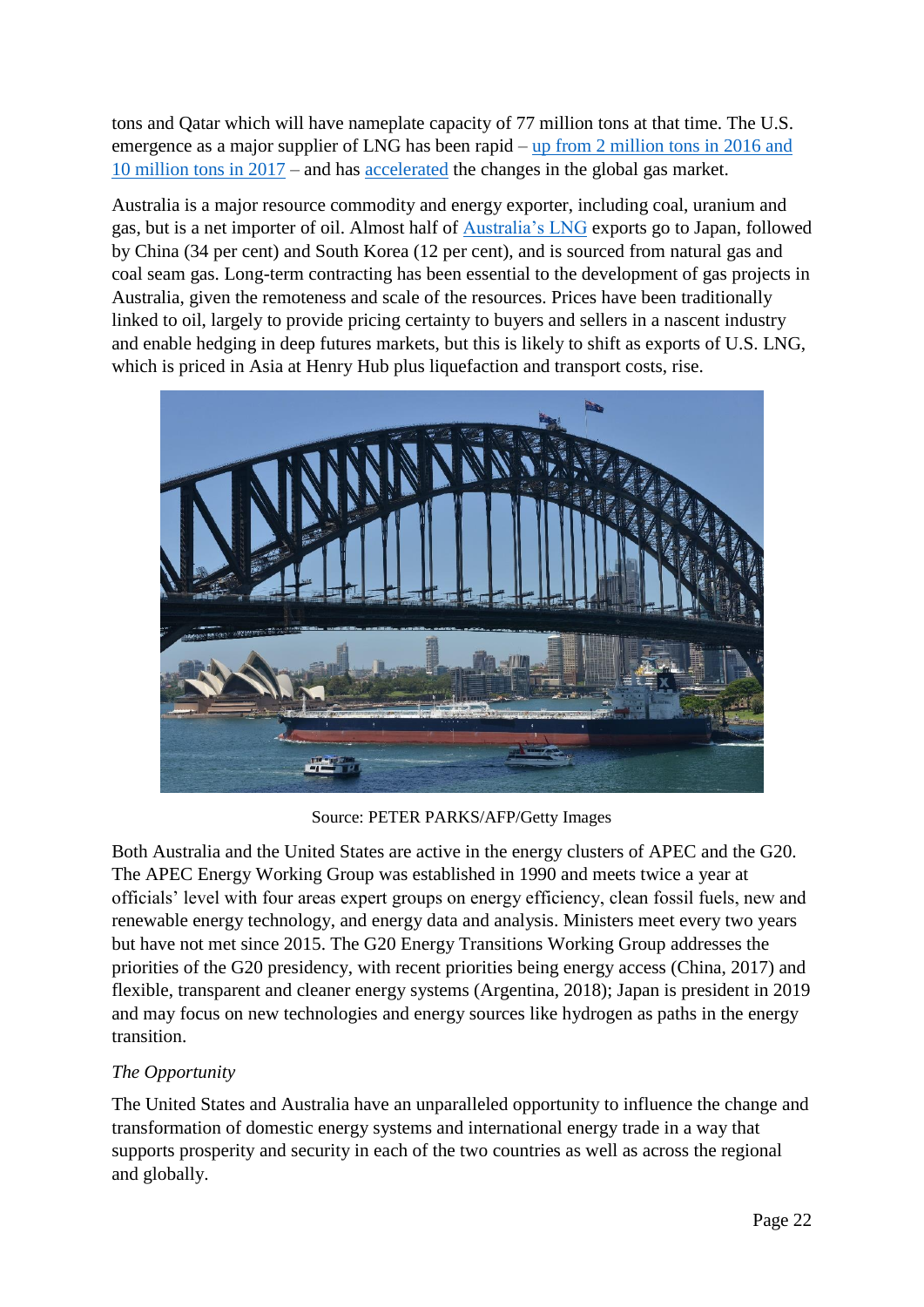In February 2018, the President and Prime Minister formalized U.S.-Australia bilateral energy cooperation in the Australia-United States Energy Partnership in the Indo-Pacific (AUSEP), with the first Energy Security Dialogue (ESD) held under AUSEP on October 2, 2018. Drawing on AUSEP and informed by the ESD, the United States and Australia should work closely together with key countries to re-invigorate the international forums and institutions for cooperation on energy matters and achieve substantive outcomes that support stable energy transition.

At the regional level, the United States and Australia should work with key partners, including China, Japan, Korea and Indonesia, to lift the focus of the APEC Energy Working Group from projects and administration to strategic matters such as the energy challenges and opportunities facing the region, energy transformation and transition, and the role of welldesigned frameworks and markets to deliver prosperity and security. This requires reinstituting the energy ministerial meeting with a strategic agenda. This strategic agenda should include:

- frank and open discussion about the importance of well-designed domestic energy systems, using examples of success and failure to develop case studies and goodpractice guides in the development and regulation of domestic energy systems;
- practical conversations about the energy transition underway and the opportunities provided by technology, including with the private sector and relevant think tanks, taking the integration of renewables in the grid and the upgrading of fossil-fuel generation as two early practical examples, [with ASEAN a great partner in this](http://www.aseanenergy.org/resources/energy-interconnection-in-asean-for-sustainable-and-resilient-societies/)  [conversation;](http://www.aseanenergy.org/resources/energy-interconnection-in-asean-for-sustainable-and-resilient-societies/)
- agreement on the role of effective markets to underpin prosperity and security in the region, including practical steps to develop deep and effective spot and long-term contract gas markets in Asia;
- improving global energy market governance through reform of the International Energy Agency, particularly around membership of the IEA, fuel types and coverage of issues that matter to countries in the Indo-Pacific;
- presenting an energy agenda to APEC leaders that supports a stable energy transition and meets the individual and collective economic and security needs of countries in the Indo-Pacific, at a time of heightened tension between major powers.

The United States and Australia should take a flexible and pragmatic, yet ambitious, approach in working with the APEC Energy Working Group as the overarching mechanism for regional cooperation on energy in the Indo-Pacific. Two points are worth making.

First, work under the auspices of APEC can be advanced by pragmatic pathfinder or subregional working groups, including with countries, like India, or organizations, like ASEAN, that are not members of APEC (recognizing that expanded membership may be on the table). Gas market reform, for example, should comprise a working group comprising Australia, China, India, Indonesia, Japan, Singapore, South Korea and the United States. And practical conversations with the private sector on technology and the energy transition could initially focus on ASEAN, and Indonesia in particular, where the opportunities to improve the efficiency and cost of existing fossil-fuel generation are significant. Existing membership is a constraint, but it should not unnecessarily limit opportunities for dialogue and cooperation.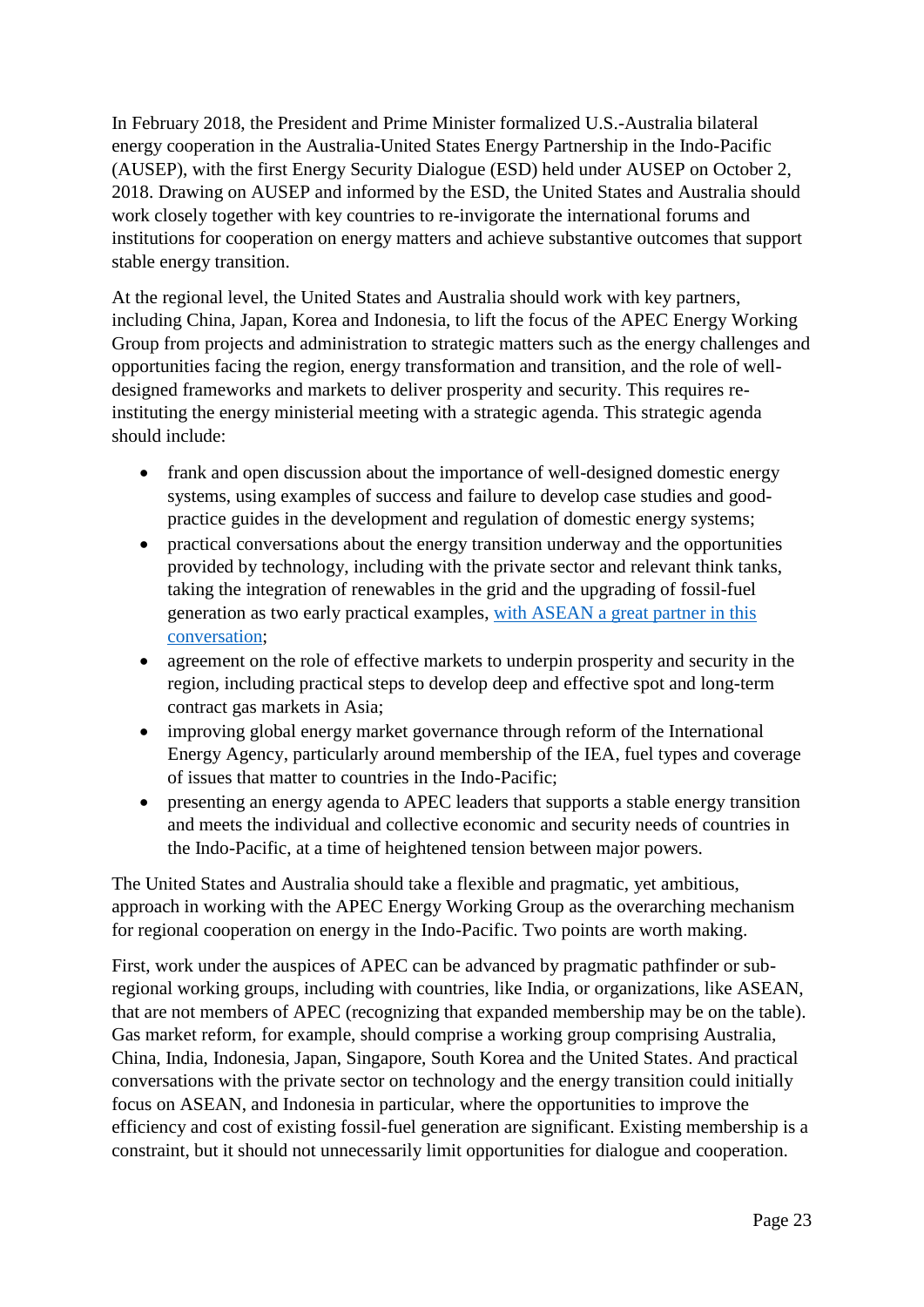Second, energy is a matter in every country that has both fundamental economic and security dimensions. At a time when the global strategic power balance is becoming more multipolar, and tension between China and the United States is high (and rising), it is essential to develop a portfolio of interests, style of interactions and mutual dependencies between major powers. Reform of the Asian gas market, for example, is an unusual opportunity for China and the United States to work together in developing a stable market that meets the fundamental needs of both countries and the region more broadly, and includes spot and contract markets. All of the areas for reform of the energy system, markets and frameworks outlined in this chapter present an opportunity to expand the portfolio of cooperation and mutual benefit between China and the United States.

At the global level, the United States and Australia should work together in the G20 and the IEA for substantive policy and institutional reform, as outlined above. Both countries should actively engage bilaterally with regional energy partners, especially China, India, Indonesia, Japan, South Korea and Singapore.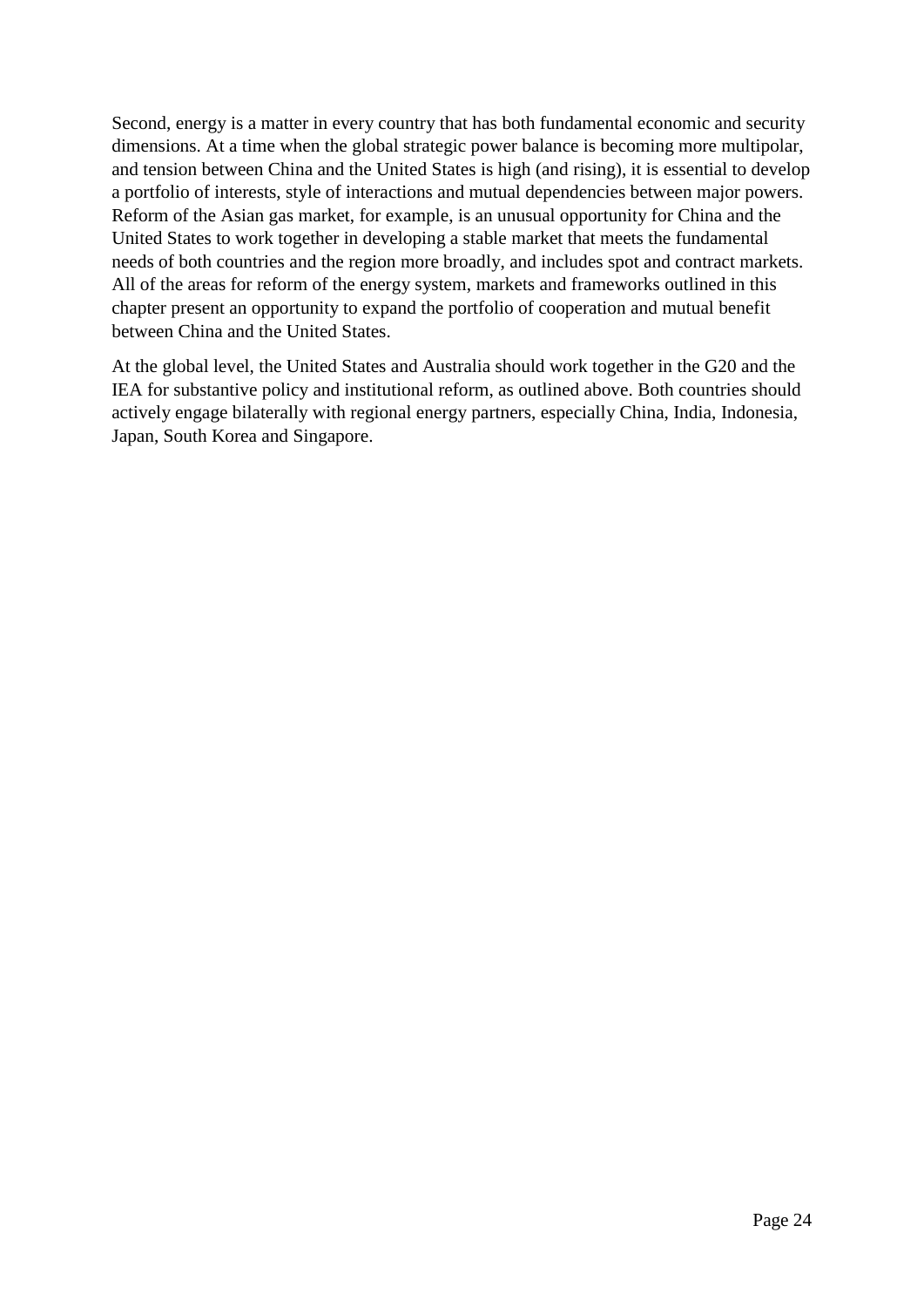# <span id="page-26-0"></span>IV. Digital Economy

#### *Recommended Action*s

- **Strengthen principles and best practices for regulation of digital commerce in the region using APEC.** Countries in developing Asia are still debating what their national digital governance regimes will look like. The United States and Australia should work with likeminded regional partners, including Japan, India, and Indonesia, to develop and harmonize principles that ensure a free and open internet and crossborder data flows. Best practice regulations for data usage, transfer, privacy, and storage should be codified in regional organizations, such as the Asia-Pacific Economic Cooperation (APEC) forum's [Electronic Commerce Steering Group.](https://www.apec.org/Groups/Committee-on-Trade-and-Investment/Electronic-Commerce-Steering-Group.aspx) These should be based off those negotiated in the original [Trans-Pacific Partnership](https://ustr.gov/sites/default/files/Digital-2-Dozen-Final.pdf) (TPP), which many APEC members have already agreed to.
- **Invest more in deploying and governing critical emerging technologies, including through cooperation with Japan, ASEAN and India.** Market leadership for future technologies, including 5G, is up for grabs. The United States and Australia should redouble their efforts in critical trade groups, including the 3<sup>rd</sup> Generation Partnership [Project,](http://www.3gpp.org/release-15) to build international consensus concerning governing critical technologies. Both the United States and Australia should develop a comprehensive strategy that engages with partner countries to maintain a competitive private sector, market principles, and privacy in the emerging technologies space. The conversation around Huawei 5G technology and related security and economic implications requires a sober examination. As concerns about the use of private 5G technology grow, Australia and the United States should promote public understanding of the benefits and risks of 5G, how best to realize benefits, and different ways risks can be mitigated.
- **Deepen engagement at the World Trade Organization (WTO) to reach agreement on digital commerce rules.** [As of January 2019,](http://trade.ec.europa.eu/doclib/docs/2019/january/tradoc_157643.pdf) 76 WTO members, led by the United States and Australia, have signed the [Joint Statement on Electronic](https://www.tralac.org/images/Resources/MC11/mc11-joint-statement-on-electronic-commerce-13-december-2017.pdf)  [Commerce](https://www.tralac.org/images/Resources/MC11/mc11-joint-statement-on-electronic-commerce-13-december-2017.pdf) to advance "open, transparent, non-discriminatory, and predictable regulatory environments" for digital commerce. This agreement established a working group process, which the United States and Australia should continue to lead. Both countries should explain the value of the agreement, especially for consumers, and focus on pathfinder initiatives that can lead to a plurilateral ecommerce agreement. Ultimately, these should seek to revive broader WTO negotiations on ecommerce, which stalled in December 2017.
- **Strengthen digital infrastructure to connect individuals to the global trading system, starting with workshops in ASEAN and India.** There is a persistent digital divide in developing Asia, where in some countries less than [30 percent](http://www.imf.org/external/pubs/ft/fandd/2018/09/asean-digital-economy-infographic-feng.htm?newsletter) of the population has internet access. Rates of broadband penetration are even lower. The United States and Australia should help bring more of developing Asia online through publicly funded projects and private sector investment. Not only will this help the region meet its growth potential and create positive spillover effects, it will help spread digital governance best practices.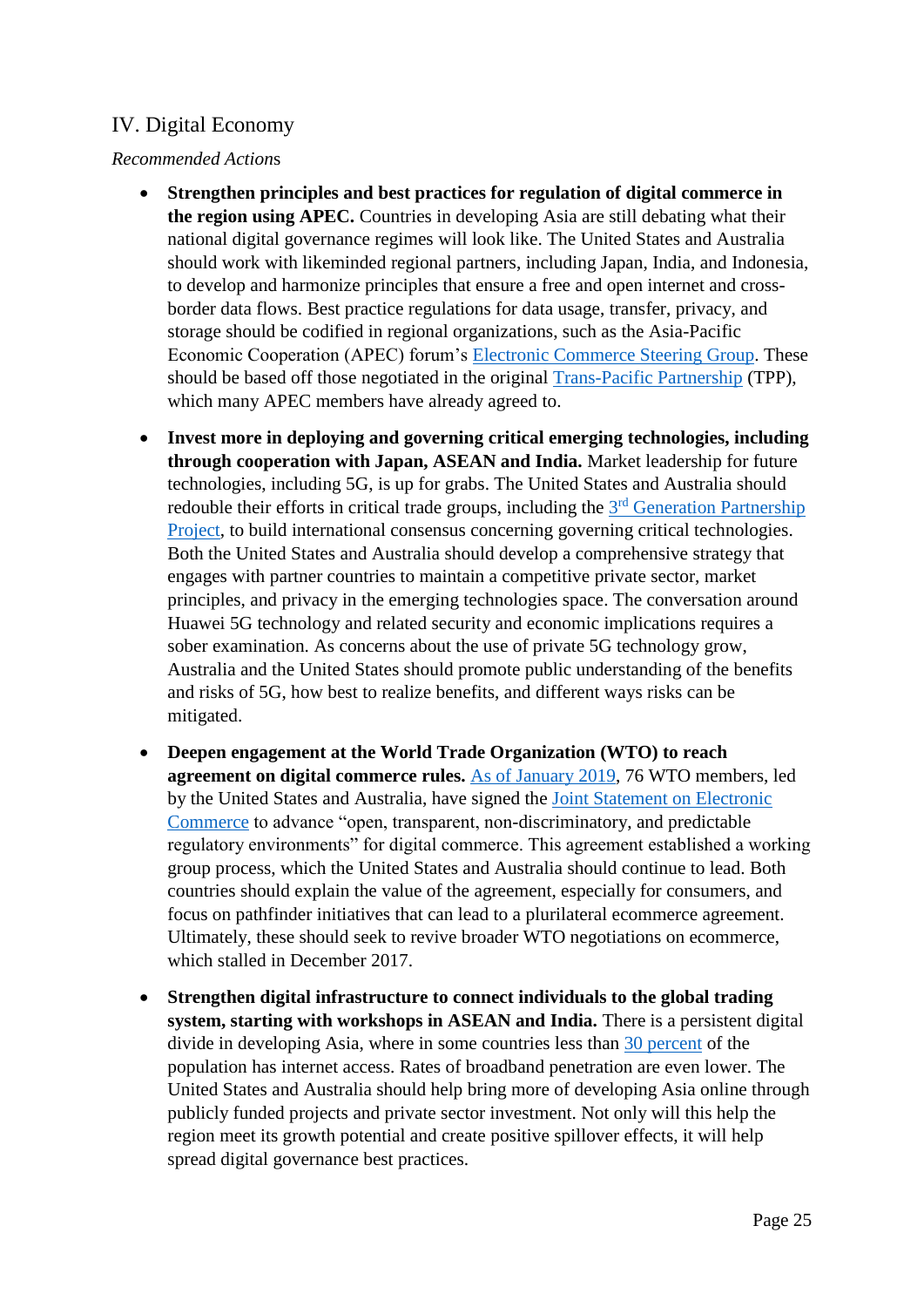- **Help small businesses take advantage of digital trade and compete in global markets, working with others in APEC and the G20.** Small- and medium-sized enterprises (SMEs) face several barriers to fully participating in digital trade beyond an understanding of the value of digitization and connectivity issues. Customs duties, patchwork regional regulatory frameworks, restrictive regimes and all impact SMEs more than larger companies, which have more legal resources. Working within APEC, the G20, and regional and local business fora, the `United States and Australia should promote small-business-friendly policies, such as eliminating tariffs on digital products.
- **Share policies and experience on worker retraining and improving labor mobility, initially through a workshop with ASEAN.** Technological advancement creates rapid growth but also short-term displacement effects. Well-crafted policies that provide worker retraining and improve labor mobility can ensure broad access to the opportunities provided by technology. The United States and Australia should share technical expertise with developing Asian countries to help smooth the transition to the internet economy, build human capital in the region, and expand the talent pool available for SMEs.
- **Deepen cooperation in defending against cyber threats, starting with informal workshops with ASEAN.** Cyber security is an essential component of national security, and the United States and Australia should collaborate where possible to minimize risks. This includes ensuring countries are abiding by cyber espionage agreements. Best practices to ensure a free and open internet should align with national security strategies to facilitate interagency policy coherence.

#### *The Challenge*

The digital economy is growing at a staggering rate. Since 2010 the global internet-using population has more than doubled, and more than [4 billion](https://wearesocial.com/us/blog/2018/01/global-digital-report-2018) people are now connected to the internet. By 2019, the volume of global internet traffic will be [66 times](http://unctad.org/en/PublicationsLibrary/ier2017_en.pdf) higher than it was in 2005. Some of the fastest rates of adoption have been in the Indo-Pacific region, where more than half of the world's internet users are located. People are also spending more time on the internet; the average user spends about [six hours](https://wearesocial.com/us/blog/2018/01/global-digital-report-2018) per day online.

This expansion has transformed societies and created new economic opportunities. The internet economy [accounted](https://www.bea.gov/system/files/papers/defining-and-measuring-the-digital-economy.pdf) for 6.5 percent of U.S. GDP in 2016, or \$1.2 trillion, growing at 5.6 percent from 2006 to 2016 and outpacing overall growth of 1.5 percent. Some of the fastest growth prospects are in developing Asia. Google [predicts](https://www.blog.google/around-the-globe/google-asia/sea-internet-economy/) the internet economy will account for 6 percent of Southeast Asian GDP in 2025, up from 1.3 percent in 2015, and the Boston Consulting Group [expects](https://economictimes.indiatimes.com/tech/internet/indias-internet-economy-to-reach-250-billion-by-2020-report/articleshow/58065967.cms) India's internet industry to double from 2016 to 2020.

In response to this phenomenon – and in some cases to push back on U.S. dominance of cyberspace – countries are regulating the internet, occasionally clashing with fundamental market principles, and seeking to develop home-grown digital standards and businesses. For the first time, there is a competing vision to the free and open internet. The stakes are high. There is competition for global digital rules. At best, this will create a patchwork of different regulations that will inhibit the free flow of data, slow international commerce, and stifle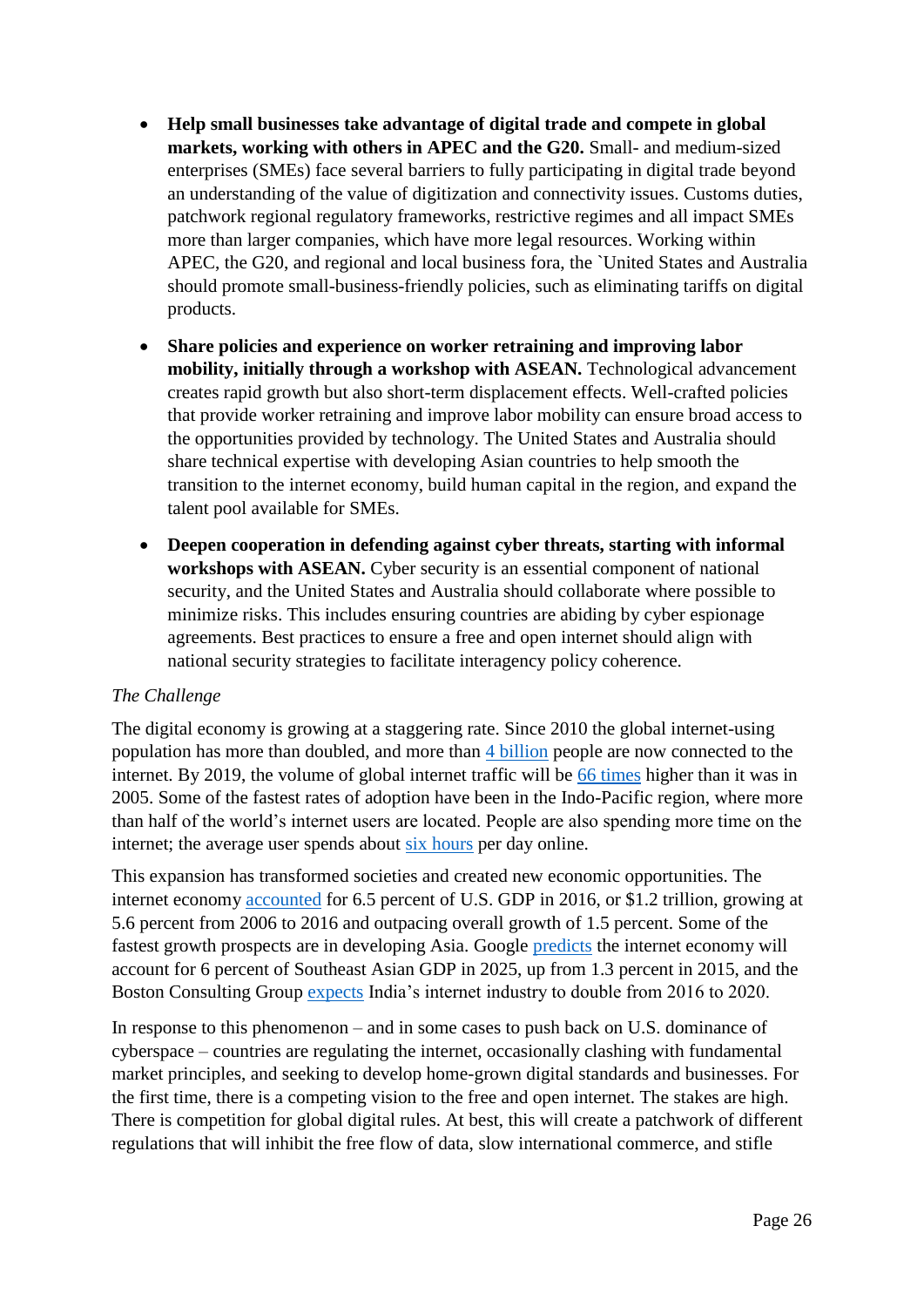innovation. At worst, it could lead to the "balkanization" of the internet with certain spheres that limit personal freedoms and economic opportunities.

The core rules at stake are those governing the free flow of information, intellectual property (IP) protection, internet sovereignty, national security, and individual privacy rights. Roughly [90 percent](https://www-01.ibm.com/common/ssi/cgi-bin/ssialias?htmlfid=WRL12345USEN) of the data ever produced in world history was created in the last *two years*. In 2016, [80 terabytes](https://ustr.gov/sites/default/files/TPP-Chapter-Summary-Electronic-Commerce.pdf) of data entered and left the United States every minute, equivalent to eight times the print content of the Library of Congress. Internet users rely on this information to exchange ideas, start businesses, and provide services. Preventing the free flow of data would hurt the global economy and disproportionately impact small- and medium-size enterprises (SMEs) that do not have the resources to adapt to restrictions. Similarly, rules that weaken IP rights, impose data localization, and undermine consumer privacy would give governments greater control over businesses and individuals.

In the absence of strong global leadership on these issues, countries have implemented laws that restrict internet freedom. The European Union is moving to regulate cyberspace for privacy, security, and anti-competitiveness. China has developed an extensive cyber governance regime centered around its [Cybersecurity Law,](https://www.csis.org/analysis/new-china-data-privacy-standard-looks-more-far-reaching-gdpr) which took effect in June 2017. Other countries have taken similar measures to enforce data localization and increase censorship. [Vietnam,](https://www.wsj.com/articles/vietnam-tightens-grip-on-internet-with-data-storage-law-1528799753) [Tanzania,](http://www.africanews.com/2018/04/12/tanzania-cyber-law-introduces-900-fees-for-bloggers-compulsory-passwords/) and [Nigeria](https://www.americanbar.org/content/dam/aba/publications/antitrust_magazine/anti_fall2017_cohen.authcheckdam.pdf) all passed recent laws that incorporate aspects that follow some of China's example.



Source: [Freedom House](https://freedomhouse.org/report/freedom-net/freedom-net-2017)

Defining, through global technical standards, how emerging technologies will function, and work will also be a crucial area of focus. 5G technology will unlock a generational increase in processing power and will enable artificial intelligence, automated vehicles, and the internet of Things (IoT). McKinsey [estimates](https://www.mckinsey.com/featured-insights/artificial-intelligence/notes-from-the-frontier-modeling-the-impact-of-ai-on-the-world-economy) that artificial intelligence, just one technology enabled by 5G, will add \$13 trillion in output to the global economy by 2030. Technical standards are important because they will give certain companies a competitive advantage in future technology. In June 2018, more than 600 officials and telecom executives from around the world announced the first [standalone 5G global standards.](http://www.3gpp.org/news-events/3gpp-news/1965-rel-15_news) China should be encouraged to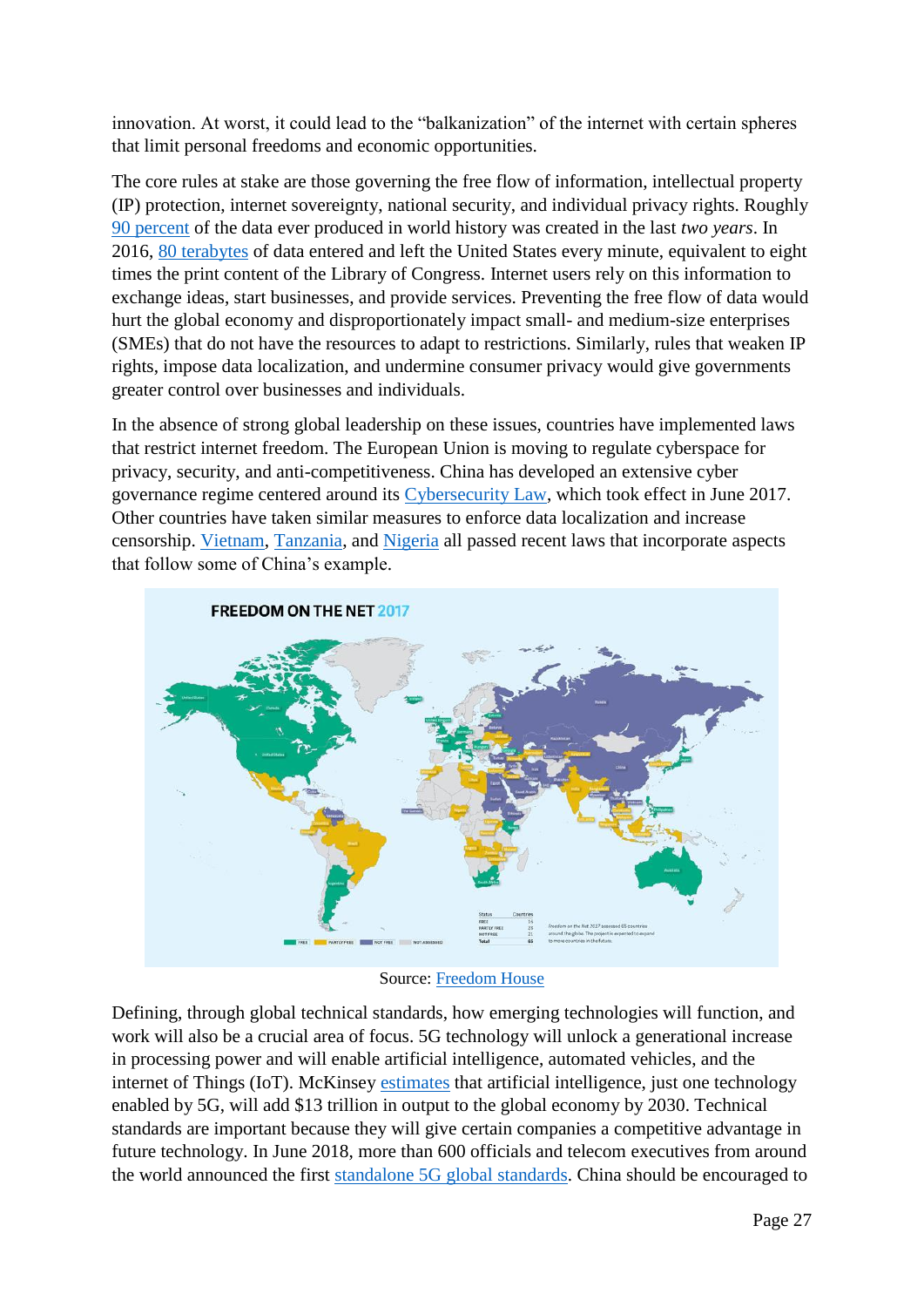actively participate in the standard-setting process. The final rules should maintain a free and open internet and competitive market principles.

Beyond digital governance, challenges remain in bridging the digital divide in developing Asia and ensuring SMEs can participate in the digital economy. India has the second-largest online population, but its [internet penetration rates](http://www.pewglobal.org/2018/06/19/social-media-use-continues-to-rise-in-developing-countries-but-plateaus-across-developed-ones/) are among the lowest in the world. Internet and broadband penetration rates also vary widely in ASEAN countries. Improving connectivity and affordability of these critical services will help the region harness its growth potential, creating positive spillover effects for global trade and productivity.



Source: ROMEO GACAD/AFP/Getty Images

Expanding digital infrastructure will help SMEs participate in the global trading system. [Digital uptake by SMEs,](https://www.xero.com/small-business-insights/wp-content/uploads/2018/10/From-little-things-big-things-grow-How-digital-connectivity-is-helping-Australian-small-businesses-thrive.pdf) and particularly the use of cloud computing and apps, can dramatically help these businesses manage invoicing, payroll, marketing, stock and planning, and lift profitability and viability. Market access barriers and digital customs duties impact SMEs more than large companies, since smaller businesses do not have the legal resources or expertise to navigate complicated regulations. Countries in developing Asia have prioritized connecting SMEs to drive growth. For example, Indonesia has [pledged](https://www.techinasia.com/indonesias-digital-economy-thrive-small-businesses-online-govt-plan) to "digitally empower" eight million SMEs by 2020 by retraining civil servants to help businesses manage ecommerce operations and logistics.

Persistent labor mobility [challenges](https://www.worldbank.org/en/region/eap/publication/migrating-to-opportunity-overcoming-barriers-to-labor-mobility-in-southeast-asia) and inefficient skills development programs in developing Asia limit the talent pool for SMEs and opportunities for individuals. Policies to improve human capital are necessary both to support digital progress and address anxieties about technological change and automation. These can include improving workplace skills retraining programs, streamlining labor market regulations, and providing short-term wage insurance. It will also be important to ensure that Australia and the United States lead on bridging the [digital gender divide.](http://www.oecd.org/going-digital/bridging-the-digital-gender-divide-key-messages.pdf)

The growth of the digital economy has also created cybersecurity risks. The cyber threat has evolved significantly, with the spread of [ransomware attacks,](https://www.theguardian.com/technology/2017/dec/30/wannacry-petya-notpetya-ransomware) corporate espionage, and global cybercrime. State actors remain the greater threat, despite international agreements, including the [2015 UN Group of Governmental Experts Report](http://www.un.org/ga/search/view_doc.asp?symbol=A/70/174) (endorsed by the General Assembly), [Budapest Convention on Cybercrime](https://www.thegfce.com/news/news/2016/12/07/budapest-convention-on-cybercrime) and the 2015 [U.S.-China Cyber Agreement.](https://fas.org/sgp/crs/row/IN10376.pdf) The global cost of cybercrime [reached](https://csis-prod.s3.amazonaws.com/s3fs-public/publication/economic-impact-cybercrime.pdf?kab1HywrewRzH17N9wuE24soo1IdhuHdutm_source=Pressutm_campaign=bb9303ae70-EMAIL_CAMPAIGN_2018_02_21utm_medium=emailutm_term=0_7623d157be-bb9303ae70-194093869) \$600 billion in 2017, up from \$445 billion in 2014.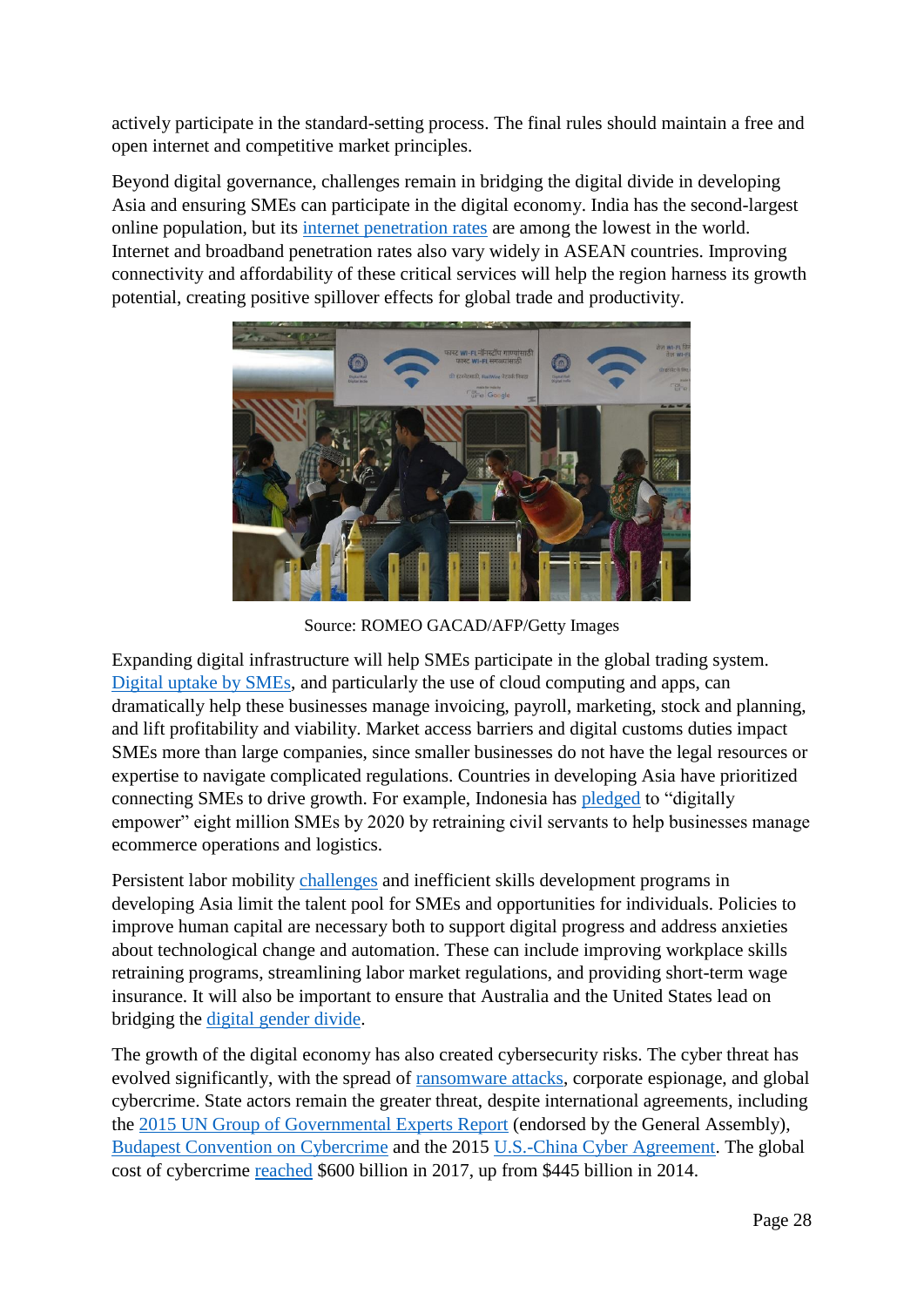#### *U.S. and Australian Engagement*

The United States and Australia have cooperated to develop principles that protect a free and open internet. During the TPP negotiations, both countries agreed to two dozen foundational [guidelines](https://ustr.gov/sites/default/files/Digital-2-Dozen-Final.pdf) for the digital economy. These included: promoting a free and open internet; securing basic non-discrimination principles; enabling cross-border data flows; preventing localization barriers; barring forced technology transfers; protecting source code and intellectual property; protecting consumer privacy; and cooperating on cybersecurity threats.

Both countries have worked in multilateral institutions to promote digital governance based on these rules. In December 2017, the United States and Australia helped persuade 71 WTO member states, accounting for 77 percent of global trade, to sign a [Joint Statement on](https://www.wto.org/english/news_e/news17_e/minis_13dec17_e.htm)  [Electronic Commerce.](https://www.wto.org/english/news_e/news17_e/minis_13dec17_e.htm) This accord recognized the importance of "open, transparent, nondiscriminatory and predictable regulatory environments in facilitating e-commerce" and established a working group to draft e-commerce rules. At the first meeting, members [agreed](https://www.tralac.org/news/article/12964-wto-members-submit-proposals-aimed-at-advancing-exploratory-e-commerce-work.html) to address consumer protection, data flows, and market access. In September 2018, the United States, Japan, and the EU [agreed](https://insidetrade.com/sites/insidetrade.com/files/documents/2018/sep/wto2018_0422.pdf) to work toward a broader e-commerce agreement combatting digital protectionism.

Despite the U.S. withdrawal from TPP, the Trump administration has continued to champion a free and open internet. The September 2018 [United States-Mexico-Canada Agreement](https://ustr.gov/trade-agreements/free-trade-agreements/united-states-mexico-canada-agreement/united-states-mexico) contains comprehensive chapters on IP and digital trade that mirror those agreed on in TPP and that could serve as a model for future free trade agreements. These include protecting strengthening patent and source code protection; prohibiting customs duties on digital products; ensuring cross-border data flows; and limiting data localization requirements. As part of its "free and open Indo-Pacific" strategy, the Trump administration has [pledged](https://www.whitehouse.gov/briefings-statements/president-donald-j-trumps-administration-advancing-free-open-indo-pacific/) investment to establish a Digital Connectivity and Cybersecurity Partnership to leverage the private sector to support regional digital infrastructure.

The United States has particularly focused on enhancing cybersecurity capabilities. In September 2018, the Department of Defense released the first [new cyber strategy](https://media.defense.gov/2018/Sep/18/2002041658/-1/-1/1/CYBER_STRATEGY_SUMMARY_FINAL.PDF) in three years. This reiterates the commitment to an open internet while emphasizing cyber defense and resiliency. Building on the 2015 strategy, this version takes a [more active tone](https://warontherocks.com/2018/09/defending-forward-the-2018-cyber-strategy-is-here/) in combatting risks through active missions to defend cyberspace. The Department of Commerce is creating a collaborative anti-botnet strategy and the Department of State plans to create a new [Bureau for Cyberspace.](https://foreignaffairs.house.gov/wp-content/uploads/2018/02/2-6-18-Secretary-Tillerson-letter-on-Bureau-for-Cyberspace-and-the-Digital-Economy.pdf)

Throughout digital governance negotiations, the U.S. has tried to balance consumer privacy protections with ensuring the free flow of data across borders and business concerns. The U.S. led APEC's [Cross-Border Privacy Rules](https://www.apec.org/Groups/Committee-on-Trade-and-Investment/Electronic-Commerce-Steering-Group.aspx) (CBPR) deliberation process and is one of six APEC members to align privacy laws with this framework. Australia is in the [process](https://www.ag.gov.au/Consultations/Pages/APEC-cross-border-privacy-rules-public-consultation.aspx) of implementing CBPR principles but is still in the consultation stage. In January 2018, the U.S. became the first country to join APEC's [Privacy Recognition for Processors](https://www.lexology.com/library/detail.aspx?g=56dabf89-5025-4fa0-a9a9-7be8b041cb7d) program to certify compliance with CBPR guidelines. Australia has not yet signed on to this protocol.

For its part, Canberra has established an [International Cyber Engagement Strategy](https://dfat.gov.au/international-relations/themes/cyber-affairs/aices/preliminary_information/executive_summary.html) to champion an open, free, and secure cyberspace. This emphasizes the respect of human rights and democratic principles online and shared prosperity from digital trade. As part of this effort, Australia has focused on digital technology development. In July 2018, Australia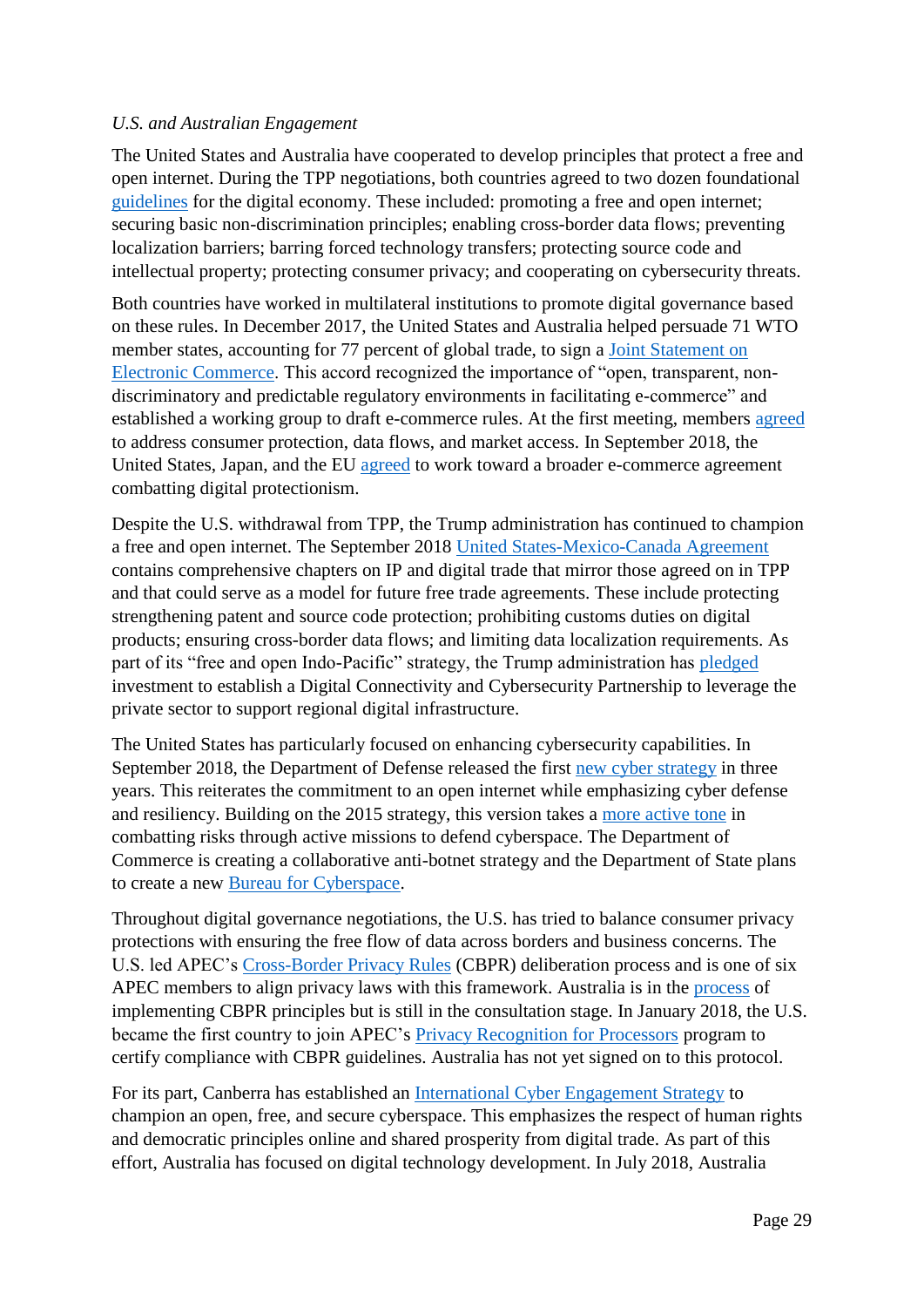[committed](http://www.abc.net.au/news/2018-07-12/australia-solomon-islands-png-sign-undersea-cable-deal/9983102) \$137 million to build and undersea internet cable connecting Australia, the Solomon Islands, and Papua New Guinea. Boosting connectivity in PNG and Solomon Islands will drive economic growth, and [improve governance and security.](https://foreignminister.gov.au/releases/Pages/2018/jb_mr_180619.aspx) Australia has also worked with the Business 20 and APEC Business Advisory Council to encourage publicprivate collaboration on digital trade and investment.

#### *The Opportunity*

The regulation of cyberspace is one of the defining issues of the  $21<sup>st</sup>$  century. There is a global competition to set rules, standards, and norms in this critical area, and the United States and Australia need to offer a positive vision and digital regulatory framework. Maintaining a free and open internet is paramount to national security and economic prosperity.

The United States and Australia have agreed on basic principles for digital governance. Both countries have championed a free and open internet during TPP negotiations and at international institutions. Washington and Canberra must strengthen efforts to ensure the internet remains open to market competition and protects individual freedoms. In the process, they should improve internet and broadband connectivity in third countries and help SMEs participate in the digital economy.

The United States and Australia should work together with TPP signatory countries to integrate digital principles from the agreement into regional organizations in developing Asia. These will provide a common benchmark for countries as they develop their rules in this new area. For example, APEC's [Electronic Commerce Steering Group](https://www.apec.org/Groups/Committee-on-Trade-and-Investment/Electronic-Commerce-Steering-Group.aspx) has published a [Cross](http://cbprs.org/)  [Border Privacy Rules System](http://cbprs.org/) to set data privacy best practices. Six members countries have aligned their domestic regulations with this framework. With U.S. and Australian leadership, in collaboration with regional partners such as Japan, this group should publish guidelines for data storage, transfer, and usage rules similar to those in the TPP. This framework can also build off bilateral initiatives that promote a free and open internet, such as the [Australia](http://eng.kppu.go.id/newkppu/wp-content/uploads/REPORT_Digital_Economy_27-December-2017-FINAL.docx.pdf)  [Indonesia Partnership for Economic Governance,](http://eng.kppu.go.id/newkppu/wp-content/uploads/REPORT_Digital_Economy_27-December-2017-FINAL.docx.pdf) which ended in February 2018.

Outside of regional organizations, Washington and Canberra should deepen engagement with the WTO to reach an agreement on ecommerce rules. Negotiations [stalled](https://www.ft.com/content/d9f63c20-e01d-11e7-a8a4-0a1e63a52f9c) in December 2017 after years of disagreement. In response, the U.S. and Australia convened member states and established a working group on electronic commerce. Now, this process will have to produce meaningful pathfinder initiatives that can attract wide support. Despite its flaws, the WTO remains a crucial norm-setting forum. U.S. and Australian leadership will be critical to produce results and revive the broader WTO discussion. To build trust with emerging markets in the region, some of whom want to ensure that their own local firms can grow and are not dominated by U.S. firms, it will be important to highlight the consumer benefits of rules and open markets.

The United States and Australia also share an interest in ensuring technical standards for emerging technologies encourage private sector competition. To ensure 5G develops with market-friendly standards, similar to 3G and 4G development and deployment, Washington and Canberra should champion the global effort with other 5G leaders to commit to marketfriendly standards. This will require public-private partnership and a greater presence at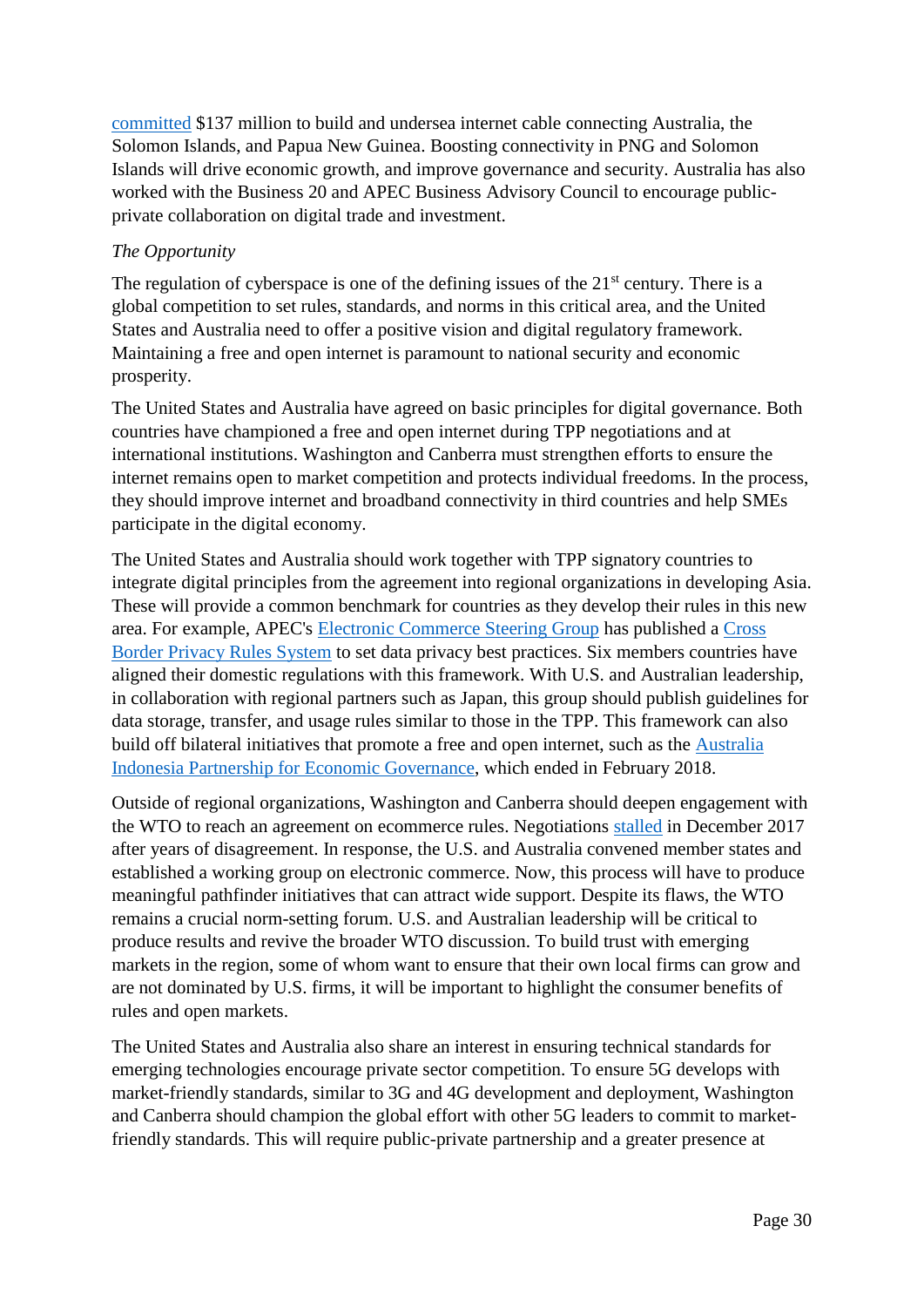forums including the 3GPP, and continued engagement with China and others on the importance of privacy and security as digital use expands.

Finally, the United States and Australia should continue to emphasize digital infrastructure as part of their respective Indo-Pacific strategies. Other countries are using infrastructure projects to [push cyber governance rules](https://www.theatlantic.com/international/archive/2018/06/zte-huawei-china-trump-trade-cyber/563033/) in the region by using loans with conditionality. By improving regional internet and broadband penetration in developing Asia, Washington and Canberra will help the region realize its vast growth potential and provide an alternative source of investment.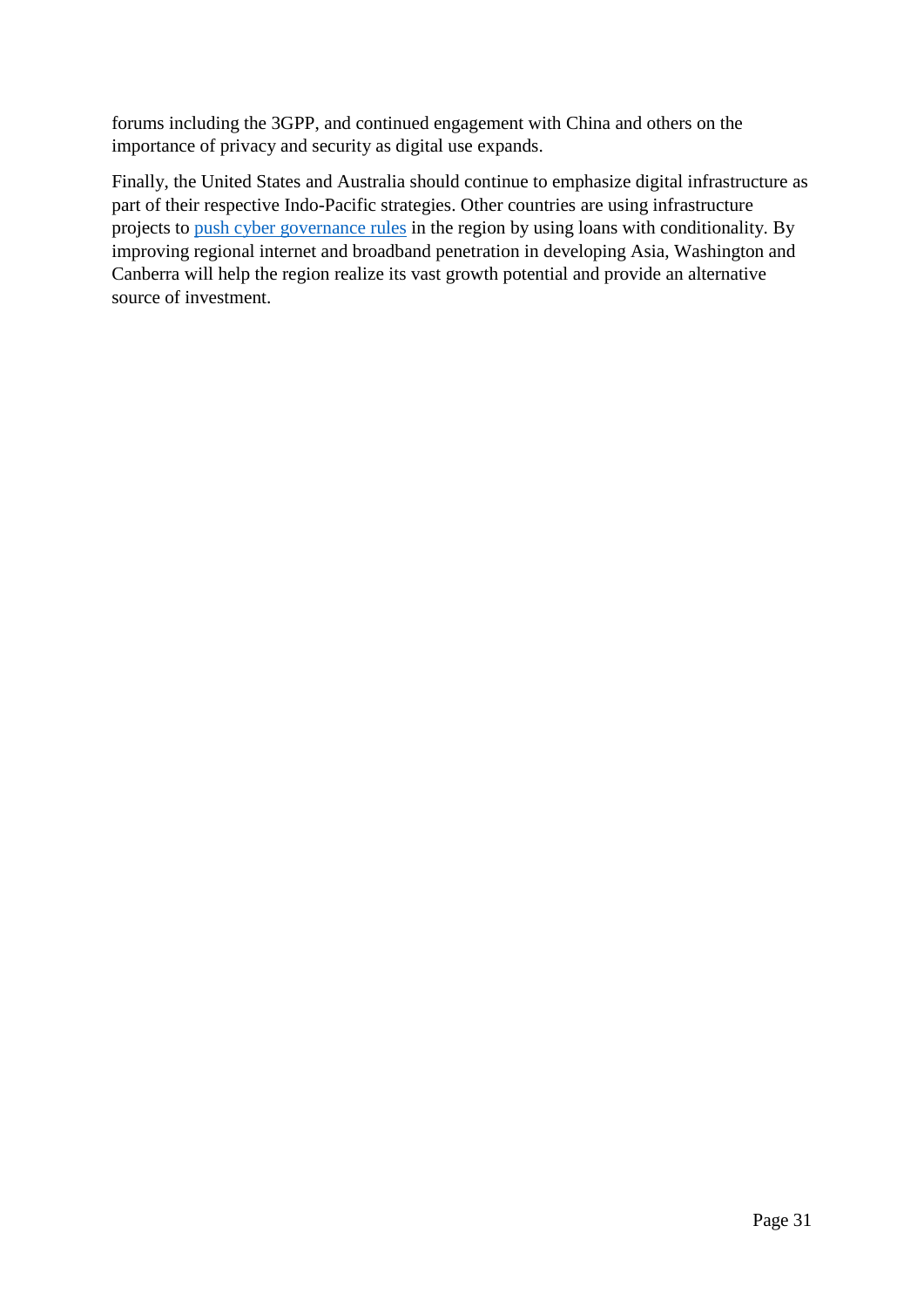# <span id="page-33-0"></span>V. Financial Systems

#### *Recommended actions*

- **Make strengthening and deepening financial systems and capital markets across the Indo Pacific a priority in APEC and the G20.** Working with key countries, the United States and Australia should reinvigorate the APEC Finance Process and develop a new G20 working group on opening financial systems, developing and implementing sound regulation, strengthening domestic financial resilience, deepening local currency capital markets and strengthening market integrity through sharing information, technical assistance, staff secondments and phase-in programs. Stronger domestic financial systems and trade across the region will improve the resilience and strength of economies, provide new commercial opportunities across the region and help reduce excessive trade imbalances.
- **Expand trade in financial services to strengthen some of the world's largest financial markets, reduce trade imbalances, ease trade tensions and help Indo-Pacific economies liberalize their financial systems through increased competition.** The United States and Australia should support a new G20 agenda on financial services trade. They should support a stronger focus on data transparency, promoting sustainable debt and building financial infrastructure into regional initiatives that seek to boost trade — such as Belt and Road, the Asian Infrastructure Investment Bank and the Asian Development Bank — including payment systems, credit information, collateral registries and financial institutions. The United States and Australia should encourage all countries sign onto and implement the use of APEC's Asia Region Funds Passport.
- **Get ahead of the next crisis and reduce spillovers on the United States, Australia and others in the region, through the G20.** Working with others in the G20 and beyond, the United States and Australia should develop a timetable on the next phase of IMF reform in the G20, giving emerging markets a larger role in crisis prevention and crisis response by shifting more of the quota burden to underrepresented emerging markets, consistent with their increased contribution to the global economy. The United States veto power should be preserved, while increasing permanent funding for the IMF through larger quotas and ensuring the New Arrangements to Borrow remain a potent backstop. The G20 should develop ex ante guidelines on how the IMF would cooperate with institutions in Asia under different crisis scenarios and work with Asian economies to strengthen regional mechanisms in Asia.
- **Better integrate Asia into the global financial safety net and limit fragmentation of the global financial architecture.** As part of a deal to link the Asian safety net in the global system based on the IMF, the United States and Australia should advocate for a non-European Managing Director of the IMF after Christine Lagarde's term expires, with more seats on the IMF Executive Board for the emerging market economies (in addition to what was promised by the G20 in 2010) from the existing Board. Both countries should seek to reduce the market stigma from seeking IMF assistance to strengthen the institution by supporting an expansion of the IMF's precautionary lending facilities.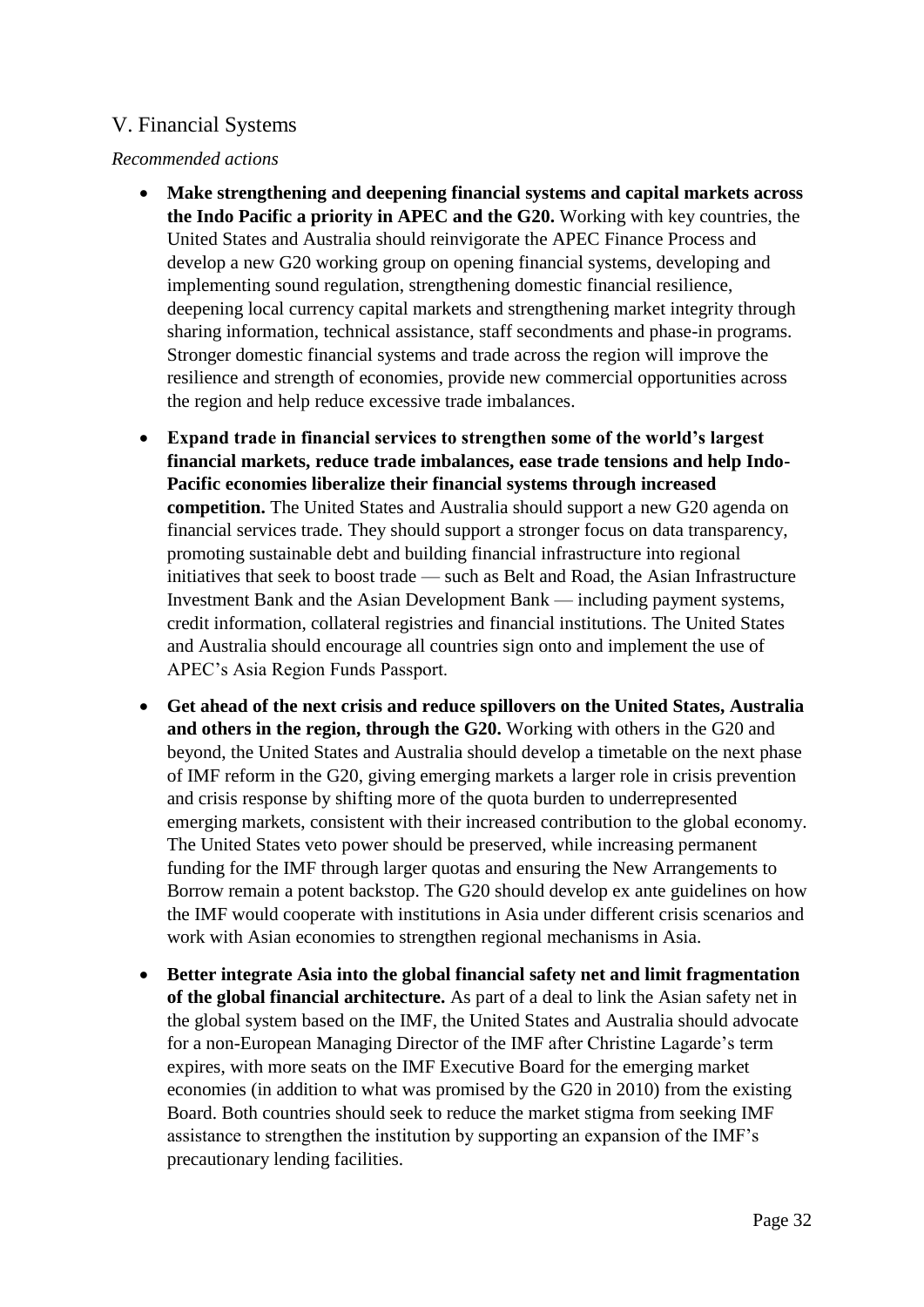#### *The Challenge*

Asian financial systems are [much more resilient](https://www.brookings.edu/wp-content/uploads/2017/10/workingpaper109-economicriskresilienceineastasia-10-2017.pdf.) than they were in the 1990s. Banks are wellcapitalised. Supervisory frameworks are stronger. Exchange rates are more market determined and better able to absorb shocks, just as they have been in Australia and the United States. Inflation is much lower and large current account imbalances have narrowed. Increased macroeconomic credibility has given Asian economies more monetary and fiscal policy freedom.

But despite these improvements, many emerging economies remain vulnerable to shocks. The recent tightening of global financial conditions has highlighted this vulnerability, particularly in Argentina, Turkey, Indonesia and Myanmar. Some emerging markets are especially vulnerable to exchange rate risk due to a comparatively high share of foreign exchange debt relative to foreign exchange reserves. [Foreign investor exit](https://www.omfif.org/analysis/commentary/2018/september/four-proposals-to-lower-contagion/) from local currency instruments has also put downward pressure on the exchange rate.

Asian capital markets [remain underdeveloped.](https://www.mckinsey.com/~/media/McKinsey/Industries/Financial%20Services/Our%20Insights/Deepening%20capital%20markets%20in%20emerging%20economies/Deepening-capital-markets-in-emerging-economies.ashx) Market forces play an insufficient role in Asian financial systems which are shielded from foreign competition, particularly in financial services. The demand for U.S. financial assets and barriers to foreign competition make the U.S. trade deficit and global imbalances [bigger than otherwise.](https://www.brookings.edu/opinions/how-countries-could-respond-to-president-trumps-trade-war/) Addressing these challenges will strengthen domestic financial resilience, reduce the frequency of crises, support marketaccess for U.S. and Australian firms, minimise negative spillovers onto the United States and Australia and reduce global imbalances.

By increasing foreign competition, expanding trade in services will be a critical part of liberalizing Asian financial systems. If services trade was as liberalized as goods trade, global trade imbalances would be halved, [according to the Bank of England.](https://bankunderground.co.uk/2017/10/10/mind-the-gap-services-trade-liberalisation-and-global-imbalances/) Increased trade in financial services will ease political tensions fuelled by excessive trade imbalances, advance trade liberalization and strengthen financial systems in the region.

But these reforms are difficult, long-run processes. They must be carefully timed and sequenced. Financial institutions, markets and systems need to be well regulated and their integrity maintained. Countries undergoing financial reform have a treasure trove of international experience to draw on in planning and implementing reform. If not implemented carefully, [financial reforms risk triggering crises themselves.](http://press-files.anu.edu.au/downloads/press/n2068/pdf/book.pdf?referer=2068) Support for domestic reforms must, therefore, be complemented by international efforts to ensure an adequate global financial safety net to reduce the severity of crises, prevent contagion and reduce negative spillovers on the United States and Australia.

The [safety net consists of](https://www.brookings.edu/research/the-dangerous-inadequacies-of-the-worlds-crisis-response-mechanisms/) global, regional and bilateral components which are poorly coordinated. Globally, it consists of the IMF and the World Bank. Regionally, it consists of regional financing mechanisms, such as the Chiang Mai Initiative Multilateralization (CMIM), and development banks, such as the Asian Development Bank. Bilaterally, it consists of currency swap lines between central banks and loans between finance ministries. Some countries self-insure by accumulating foreign exchange reserves, sometimes excessively, adding to global imbalances.

Research from the [IMF,](https://www.imf.org/external/np/pp/eng/2016/031016.pdf.) [Bank of England](https://www.bankofengland.co.uk/financial-stability-paper/2016/stitching-together-the-global-financial-safety-net.) and [think tanks](https://www.brookings.edu/research/the-dangerous-inadequacies-of-the-worlds-crisis-response-mechanisms/) finds that the safety net is adequate for small crises affecting individual economies, but inadequate for large crises that are more widespread. The safety net would [struggle to provide](https://www.brookings.edu/research/the-dangerous-inadequacies-of-the-worlds-crisis-response-mechanisms/) the same level of support that has been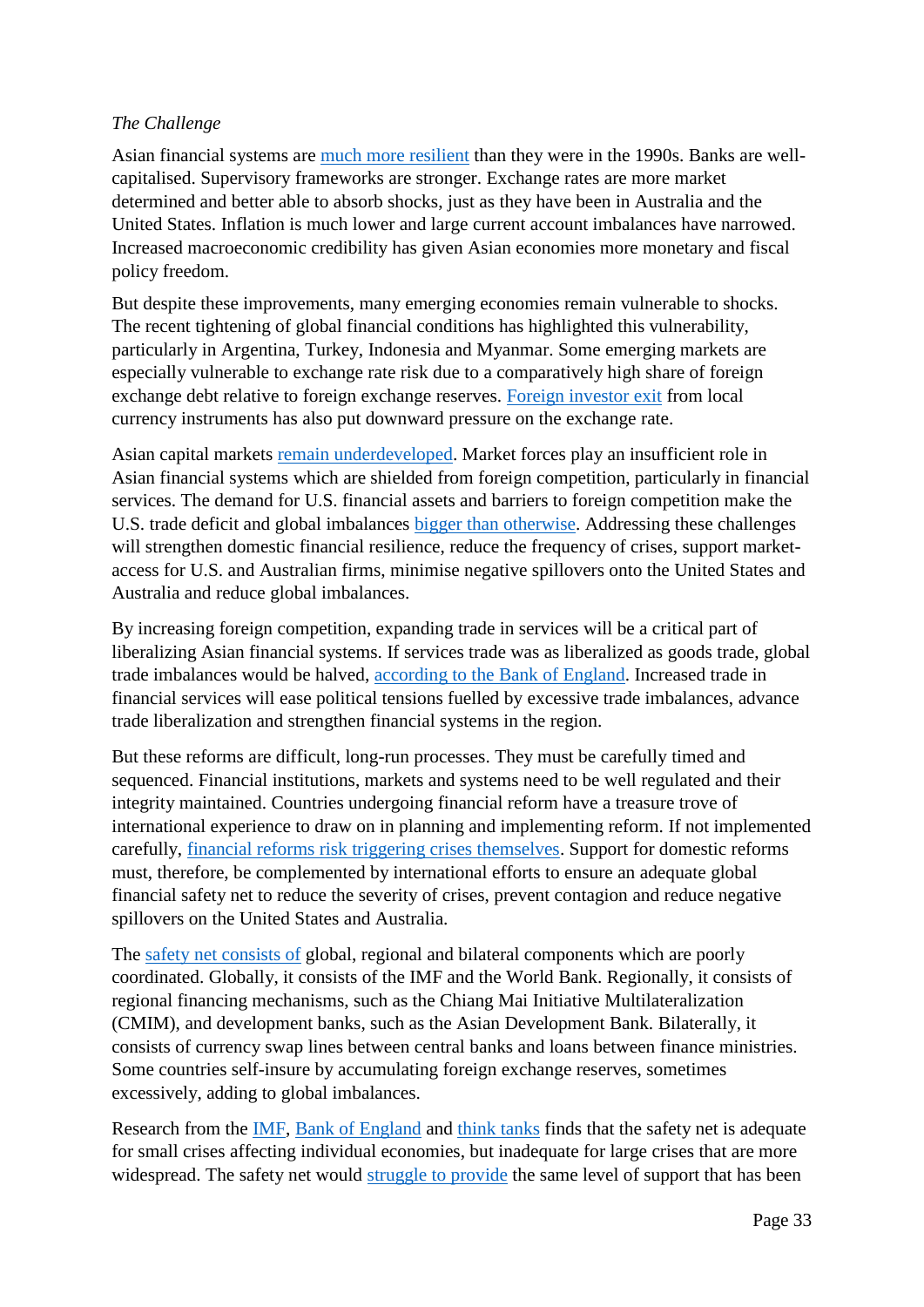required of it at different times in the past. The biggest concern is the [composition of the](https://www.brookings.edu/research/the-dangerous-inadequacies-of-the-worlds-crisis-response-mechanisms/)  [safety net.](https://www.brookings.edu/research/the-dangerous-inadequacies-of-the-worlds-crisis-response-mechanisms/) The growth of regional and bilateral resources has increased the size of the safety net but has made it more fragmented. This problem undermines global stability and raises several challenges.

First, the size of the safety net depends on the country [\(Figure 2\)](#page-35-0). Advanced economies and some major emerging economies are [well served](https://www.imf.org/external/np/pp/eng/2016/031016.pdf.) by the safety net. But many emerging and developing economies *fall through the cracks*. They are at greater risk should they experience a crisis themselves or be swept-up as innocent bystanders during a global or regional crisis, fuelling spillovers into the U.S. and Australian economies.

<span id="page-35-0"></span>

Sources: *[IMF \(2018](https://www.imf.org/en/Publications/GFSR/Issues/2018/04/02/Global-Financial-Stability-Report-April-2018)*) (Figure 1) and Triggs, 2018 (Figure 2)

Note: The global financial safety net, in Figure 2, includes global institutions,<sup>3</sup> regional institutions,<sup>4</sup> development banks,*<sup>5</sup>* bilateral resources*<sup>6</sup>* and unilateral resources.*<sup>7</sup>*

Second, limited cooperation between its different components has made the safety net's responses to crises [less consistent, less predictable and slower.](https://piie.com/publications/working-papers/asian-and-european-financial-crises-compared.) This [makes crises costlier,](http://www.imf.org/external/np/pp/eng/2011/053111.pdf.) both for the countries suffering the crisis and for the institutions and countries providing financial support. This limited cooperation relates to a [growing lack of clarity](https://www.brookings.edu/research/the-dangerous-inadequacies-of-the-worlds-crisis-response-mechanisms/) around the purpose of the different components of the safety net, when they can be accessed and how they would work together in the event of a widespread shock.

Third, the safety net is relying on less efficient and more costly alternatives to the IMF. Asia's regional mechanisms are [untested,](https://www.brookings.edu/wp-content/uploads/2017/10/workingpaper109-economicriskresilienceineastasia-10-2017.pdf.) have a [narrower resource base,](https://www.brookings.edu/wp-content/uploads/2017/10/workingpaper109-economicriskresilienceineastasia-10-2017.pdf.) are [less experienced](https://www.brookings.edu/wp-content/uploads/2017/10/workingpaper109-economicriskresilienceineastasia-10-2017.pdf.) 

1

<sup>3</sup> Global component: the IMF and World Bank

<sup>4</sup> Regional component: the European Stability Mechanism, the Chiang Mai Initiative Multilateralization, the BRICS currency reserve pool, the Arab Monetary Fund, the Latin American Reserve Fund, the North America Framework Agreement and the EU Balance of Payments Facility.

<sup>5</sup> Development Banks: Asian Development Bank, the Asian Infrastructure Investment Bank, the New Development Bank, the inter-American Development Bank, the Development Bank of Latin America, the African Development Bank, the Islamic Development Bank and the European Bank for Reconstruction and Development.

<sup>6</sup> Bilateral component: currency swap lines that, according to in-depth interviews with G20 central bank governors, would be made available during a crisis (se[e Triggs, 2018\)](https://www.brookings.edu/research/the-dangerous-inadequacies-of-the-worlds-crisis-response-mechanisms/).

<sup>7</sup> Unilateral component: official foreign exchange reserves.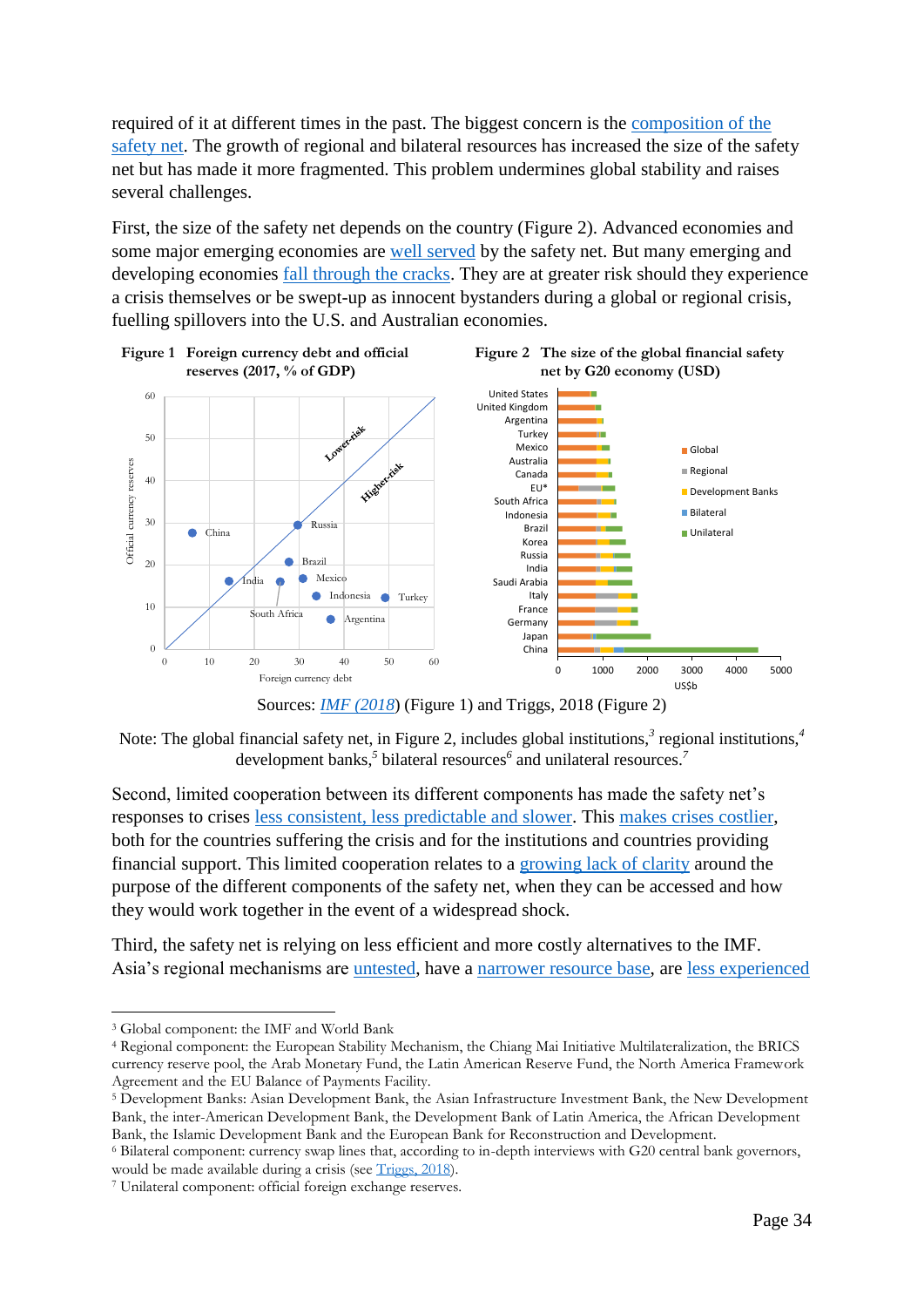[with surveillance](https://www.brookings.edu/wp-content/uploads/2017/10/workingpaper109-economicriskresilienceineastasia-10-2017.pdf.) and would [struggle to require countries to undertake necessary reforms.](https://www.brookings.edu/wp-content/uploads/2017/10/workingpaper109-economicriskresilienceineastasia-10-2017.pdf.) Bilateral swaps are [highly selective,](https://www.imf.org/external/np/pp/eng/2016/031016.pdf.) opaque in which countries receive them, [raise moral](https://www.imf.org/external/np/pp/eng/2016/031016.pdf.)  [hazard concerns](https://www.imf.org/external/np/pp/eng/2016/031016.pdf.) and are [less reliable](https://www.imf.org/external/np/pp/eng/2016/031016.pdf.) when crises affect multiple countries in the region. Issuing high-yielding local currency debt to sterilise foreign exchange reserves costs emerging economies [around 0.5 per cent of GDP each year.](https://voxeu.org/article/fixing-global-financial-safety-net.) It distorts exchange rates, trade and investment flows and fuels global imbalances.

Finally, the fragmentation of the safety net is undermining the rules-based global order with unknown geopolitical consequences. In a process known as ['facility shopping',](http://www.eastasiaforum.org/2018/07/26/facility-shopping-is-fanning-financial-risks/) countries facing a crisis shop-around for financial assistance with the fewest conditions.

In sum, Asian financial systems are more resilient, but there is much more to be done to liberalise financial systems, deepen capital markets and open economies to trade in financial services. These challenges fuel global trade and current account imbalances and increase the frequency and severity of crises. The global financial safety net, however, is too small to deal with widespread shocks. Its fragmentation is creating increased systemic risks, increased negative spillovers, poor coverage, slower responses, higher costs, less consistency, less predictability and is undermining U.S.-led institutions. This is set to worsen. Bilateral loans to the IMF and its New Arrangements to Borrow [begin to expire in 2020 and 2022,](https://www.brookings.edu/wp-content/uploads/2017/10/workingpaper109-economicriskresilienceineastasia-10-2017.pdf.) respectively. Combined, these account for 50 per cent of the IMF's resources.

#### *U.S. and Australian Engagement*

The U.S. veto in the IMF gives it the power to shape the next phase of IMF reform. Congress has historically been slow to reform the IMF based on concerns around its fiscal impact and concerns that it strategically weakens the U.S. Both concerns are misplaced. IMF resources are repaid, with interest, and it is the lack of IMF reform which is driving countries to create, and seek assistance from, non-U.S. led institutions.

The IMF serves [U.S. security and economic interests.](https://www.csis.org/analysis/united-states-and-imf-resources-path-forward-0) In the long-term, the U.S. Administration and Congress should support substantive IMF reform in the G20 based around three key principles: the emerging markets taking on a larger role in crisis prevention consistent with their increased contribution to the global economy, preservation of the U.S. veto power, and increased permanent funding for the IMF through larger quotas, while preserving the current New Arrangements to Borrow. In the short-term, it should support IMF engagement and cooperation with regional mechanisms and be open to a Managing Director from a country other than Europe, provided other multilateral institutions follow-suit by opening-up management positions to other nationalities. The IMF should be led by an Asian Managing Director, perhaps with an American MD either before or after.

Australia, as a trusted and constructive substantive power, can play a useful role lobbying for IMF reform and greater cooperation between the IMF and regional mechanisms. But Australia's greatest interest is financial stability in the region. Australia provided critical bilateral assistance during the Asian financial crisis and in the aftermath of the [global](https://static.treasury.gov.au/uploads/sites/1/2017/06/National-Interest-Statement-2015.pdf)  [financial crisis,](https://static.treasury.gov.au/uploads/sites/1/2017/06/National-Interest-Statement-2015.pdf) based on the legal framework for government-to-government financial support set out in the [International Monetary Arrangements Act](https://www.legislation.gov.au/Details/C2017C00371) (IMAA Act). It should consider whether further changes to the IMAA Act are required to strengthen flexible and fast support to countries in the region, with adequate safeguards and governance in place.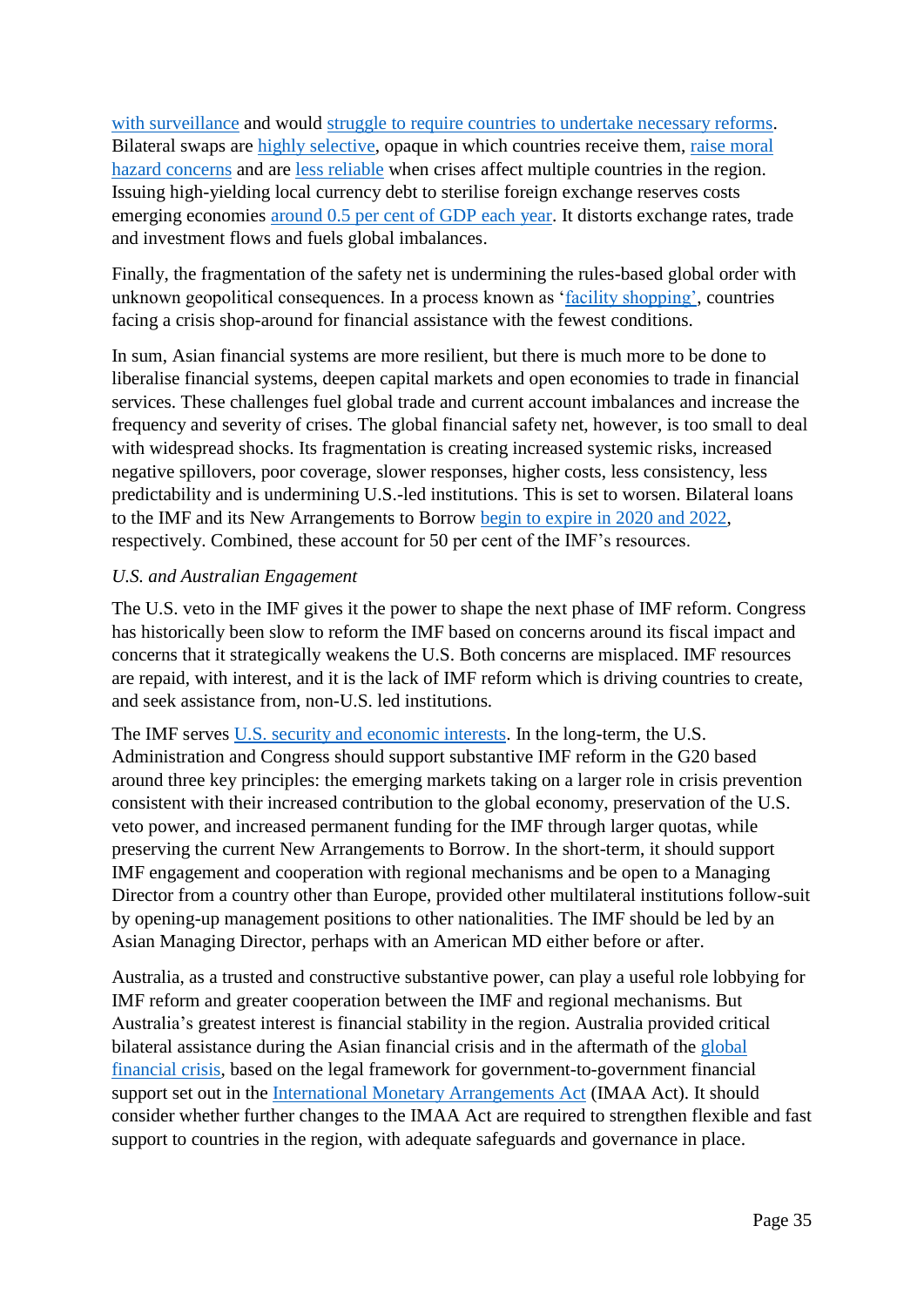While full membership should be pursued in the longer-term, Australia should deepen its engagement with CMIM and AMRO, perhaps starting with second-track dialogue. It should support the strengthening of their technical capacity, game-plan how Australian bilateral assistance could be deployed early with other bilateral and institutional support in the early stages of a crisis in South East Asia and help drive broader outreach with non-CMIM members. The Reserve Bank of Australia should increase its use of bilateral swaps in the region, ensuring clarity on when they would be made available and under what conditions.

Expanding trade in services in the Indo-Pacific will create substantial opportunities for U.S. and Australian firms by opening some of the largest financial markets in the world which, according to the OECD, are among the most restrictive. As these financial systems open, their citizens will demand services in areas where the United States and Australia have a comparative advantage, including banking, insurance, pension services and wealth management.

#### *The Opportunity*

Strengthening the financial systems and capital markets of Asian economies is an opportunity to get ahead of confidence-damaging crises, reduce their negative spillovers on the United States and Australia, reduce excessive trade imbalances and support market-access for U.S. and Australian firms.

The United States and Australia should support a new working group in the G20 on financial resilience to support prudent financial liberalisation in emerging market economies. Beginning with sharing information, technical assistance and staff secondments, the agenda's medium-term focus should be on phase-in programs to support efforts at gradual liberalisation. This could include opening specific financial services markets or asset classes to particular firms or countries to gradually increase competition and services trade. For advanced and emerging economies alike, policymakers could share information and experiences in strengthening the integrity of financial markets and boosting confidence in them by better protecting consumers and enforcing regulations.

Expanding trade in services will play a critical role. The United States and Australia should support a new G20 agenda on financial services trade. They should support a stronger focus on building financial infrastructure into regional initiatives that seek to improve connectivity — such as Belt and Road, the Asian Infrastructure Investment Bank and the Asian Development Bank including payment systems, credit information, collateral registries and financial institutions – on the basis of transparency and well-established high-quality standards around investment, procurement and the environment. The United States and Australia should ensure all countries sign onto, implement and advocate the use of APEC's Asia Region Funds Passport.

The integrity of financial markets and institutions matter. Australia's current experience with its Royal Commission – an independent and powerful review – into Misconduct in the Banking, Superannuation and Financial Services Industry shows just how far unprincipled greed and poorly implemented regulation in an otherwise stable system can lead to misconduct, undermine trust and destroy value for savers, borrowers and investors. The highquality regulatory standards of the United States and Australia make them well-placed to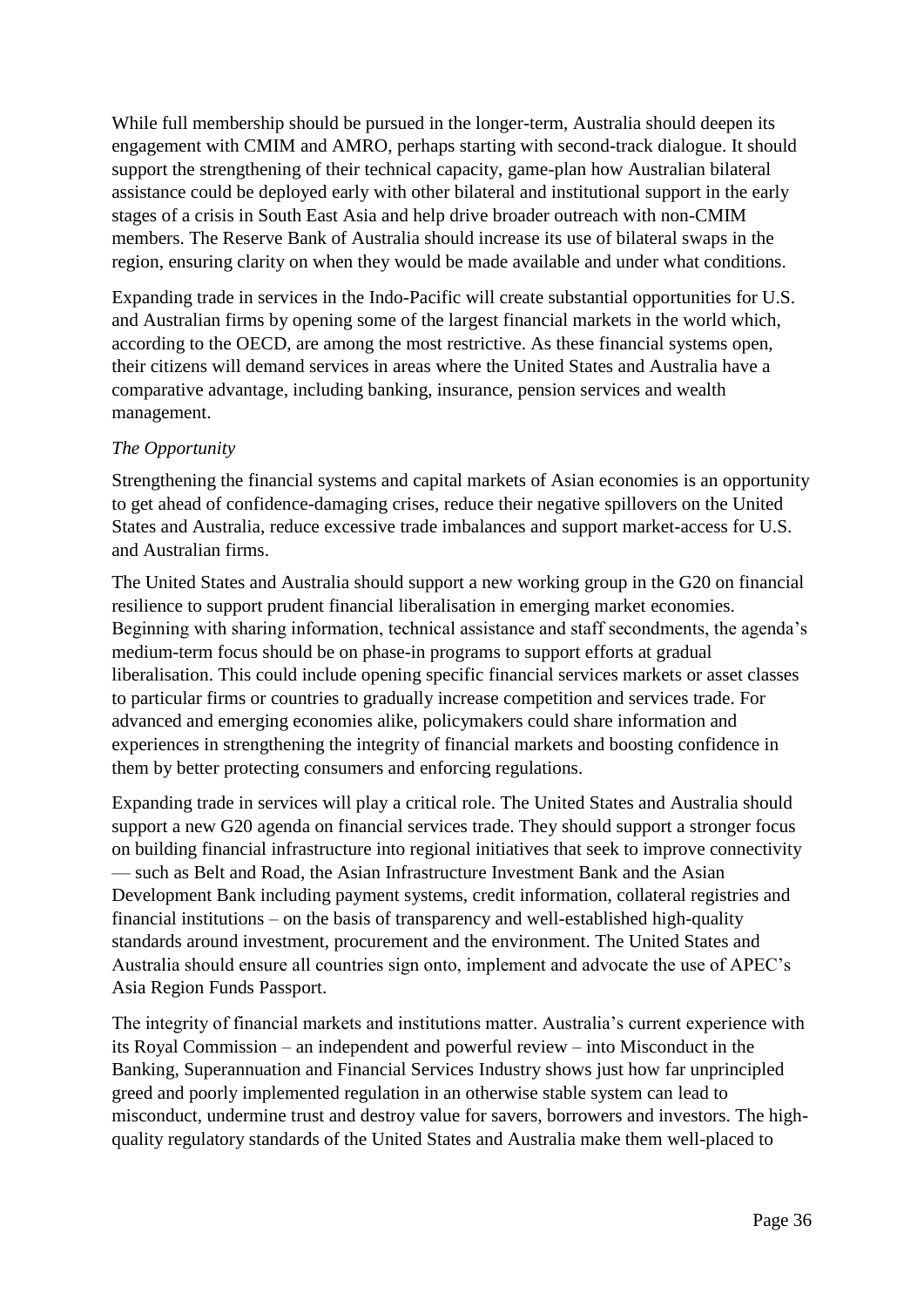work together throughout region to raise quality of supervision and regulation, which would help build trust in financial markets and facilitate greater cross-border capital flows.

Strengthening the safety net presents opportunities, both outside and within a crisis. Outside a crisis, it is an opportunity to strengthen U.S.-led institutions and help engage the emerging economies constructively within that framework. It ensures the rest of the world is doing its fair share in supporting global financial stability. It helps ease excessive trade and current account imbalances by reducing the incentive to intervene in currency markets to accumulate excessive foreign exchange reserves. It encourages countries to reform and open their economies, boosting trade and investment, by providing a safety net that inspires confidence to open economies rather than incentives to close them.

Within a crisis, it is an opportunity to reduce negative spillovers on the rest of the world, reduce the burden on the United States and the resources of international institutions and reduce harm to communities by reducing the severity and duration of crises.<sup>8</sup>

Strengthening the safety net means addressing the factors driving its fragmentation, many of which relate to perceived or actual deficiencies in the IMF which have incentivised countries to seek alternatives. These include insufficient IMF resources, the negative stigma and market response associated with going to the IMF, criticisms of the IMF's management of previous crises and an inability to substantially reform the IMF to make it more representative of the global economy and make its lending facilities more flexible.

A reformed IMF is at the core of a stronger safety net. Increasing IMF quotas and giving a larger share of them to the currently underweight emerging market economies will substantially increase the IMF's permanent funding and ease political tensions in the emerging markets while having them shoulder more of the burden. This can be achieved while preserving U.S. veto power. While the 2010 IMF reforms transferred 6 per cent of the IMF's voting power from the advanced economies to the emerging markets, many still have substantially fewer votes in the IMF than what their share of global GDP would imply. The extent of this shortfall depends on whether GDP is measured by purchasing power, market exchange rates or a combination of the two. Regardless of the measure, EU countries stand out as being overrepresented in the IMF and China as being underrepresented.

Increasing permanent IMF funding could allow more precautionary lending. Precautionary lending allows countries with strong fundamentals to be approved for IMF support before a crisis occurs. This helps reduce the stigma and negative market-responses associated with going to the IMF. The take-up of the IMF's existing facilities [has been small, constrained by](http://www.imf.org/~/media/Files/Publications/PP/2017/pp122617-review-of-adequacy-of-precautionary-balances.ashx.)  [insufficient IMF resources,](http://www.imf.org/~/media/Files/Publications/PP/2017/pp122617-review-of-adequacy-of-precautionary-balances.ashx.) lack of demand, and generally benign global market conditions until very recently. Increased precautionary lending by the IMF could include a review of whether the IMF could better leverage its balance sheet, making its precautionary facilities more akin to insurance than lending.

 $\overline{\phantom{a}}$ 

<sup>8</sup> Much of the political and economic instability in Europe has been caused by a slow, inconsistent and insufficient response by the safety net to the European debt crisis. This is reminiscent of the Asian experience of the 1990s. Ten years since the global crisis, youth unemployment remains at 47 per cent in Greece. It is 39 per cent in Spain and 38 per cent in Italy. If unemployment continues to decline at its current rate, the unemployment rate in Greece will not reach today's OECD average until 2042.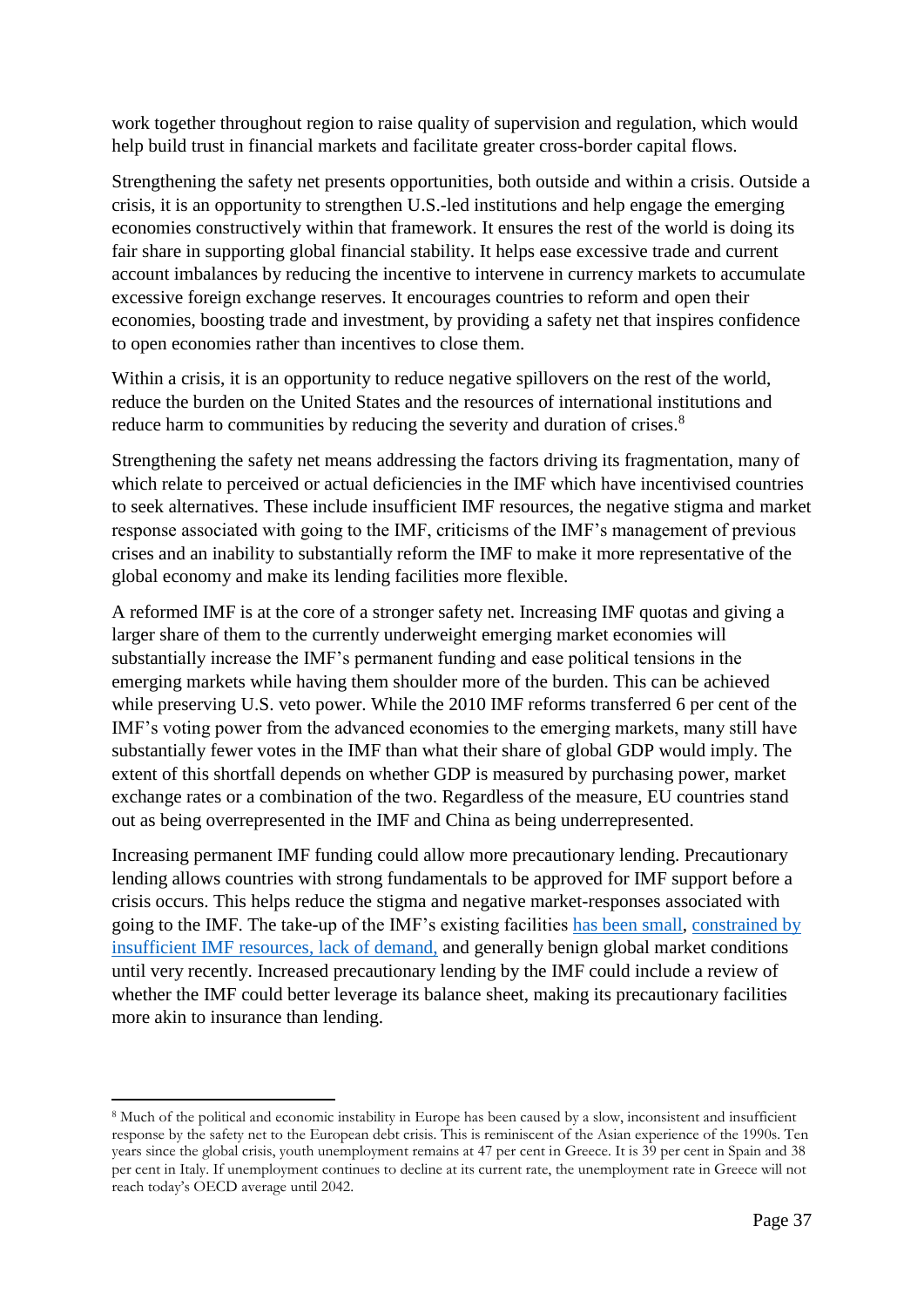

**IMF votes compared to share of global GDP**

**IMF votes compared to share of global GDP (PPP) for G20 countries**

Source: Data from IMF, World Economic Outlook report, October 2018

But the need for IMF reform cannot be divorced from political realities. It remains a long-run objective. Increasing the IMF's funding is politically challenging in [more than half](https://www.brookings.edu/research/the-dangerous-inadequacies-of-the-worlds-crisis-response-mechanisms/) of G20 economies. Increasing the voting shares of the emerging market economies also implies a relative reduction in the shares of other economies, most likely from those currently overrepresented (primarily EU countries and perhaps Japan) who would likely oppose the change.

Short-term measures to strengthen the safety net should, therefore, be prioritized. As a minimum, the IMF's temporary funding should be maintained. The United States, Australia and other G20 countries should renew bilateral loans to the IMF and the New Arrangements to Borrow, noting that the United States does not currently provide a bilateral loan to the IMF. The G20 should improve the representation of the emerging markets in the short-term by freeing-up additional seats on its existing Executive Board for the emerging markets and appoint a non-European as the Managing Director of the IMF Christine Lagarde's term expires in 2021.

Promoting better cooperation between the different components of the safety net ensures more stability in the short-term. The G20 could build on the principles it developed in 2011 as a starting point for this cooperation and develop formal guidelines on how the IMF would work with regional mechanisms during a crisis. Addressing the gaps identified in recent testruns between the IMF and CMIM is the first priority.<sup>9</sup>

Better communication with the public on how the IMF works, how it is financed and how its members' funds are used and repaid should also be a key objective. One of the [biggest](https://www.brookings.edu/research/the-dangerous-inadequacies-of-the-worlds-crisis-response-mechanisms/)  [political challenges](https://www.brookings.edu/research/the-dangerous-inadequacies-of-the-worlds-crisis-response-mechanisms/) to contributing resources to the IMF is public opposition based on the perceived cost, as well as negative perceptions of the IMF. These cost-concerns are

 $\overline{\phantom{a}}$ 

<sup>&</sup>lt;sup>9</sup> Including inconsistencies between the time frames of the lending instruments of the different institutions, and the lack of a clear coordinating mechanism or structure See [Sterland, B. \(2017\)](https://www.brookings.edu/wp-content/uploads/2017/10/workingpaper109-economicriskresilienceineastasia-10-2017.pdf.).